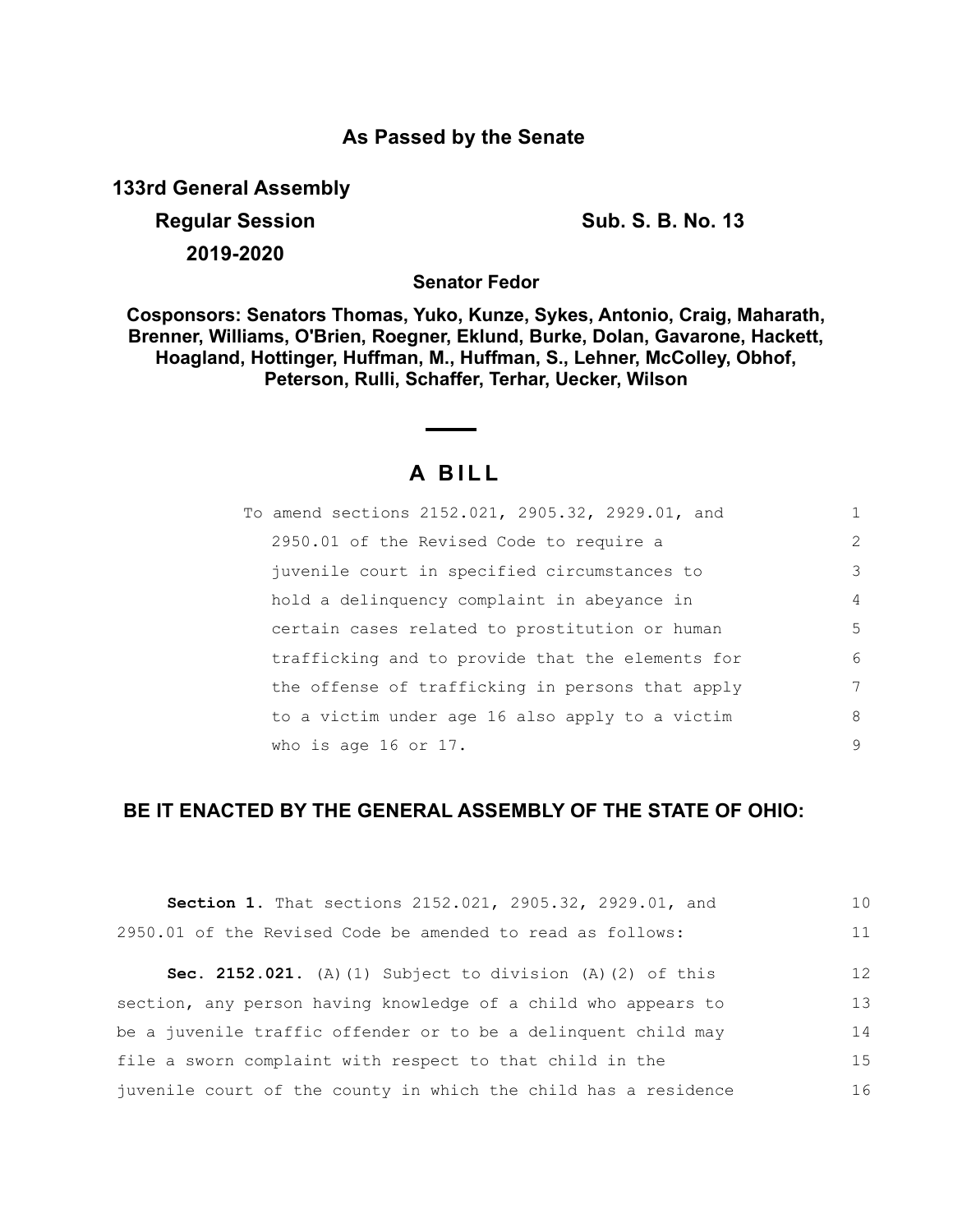#### **Sub. S. B. No. 13 Page 2 As Passed by the Senate**

or legal settlement or in which the traffic offense or delinquent act allegedly occurred. The sworn complaint may be upon information and belief, and, in addition to the allegation that the child is a delinquent child or a juvenile traffic offender, the complaint shall allege the particular facts upon which the allegation that the child is a delinquent child or a juvenile traffic offender is based. 17 18 19 20 21 22 23

If a child appears to be a delinquent child who is eligible for a serious youthful offender dispositional sentence under section 2152.11 of the Revised Code and if the prosecuting attorney desires to seek a serious youthful offender dispositional sentence under section 2152.13 of the Revised Code in regard to the child, the prosecuting attorney of the county in which the alleged delinquency occurs may initiate a case in the juvenile court of the county by presenting the case to a grand jury for indictment, by charging the child in a bill of information as a serious youthful offender pursuant to section 2152.13 of the Revised Code, by requesting a serious youthful offender dispositional sentence in the original complaint alleging that the child is a delinquent child, or by filing with the juvenile court a written notice of intent to seek a serious youthful offender dispositional sentence. This paragraph does not apply regarding the imposition of a serious youthful offender dispositional sentence pursuant to section 2152.121 of the Revised Code.  $24$ 25 26 27 28 29 30 31 32 33 34 35 36 37 38 39 40 41

(2) Any person having knowledge of a child who appears to be a delinquent child for violating a court order regarding the child's adjudication as an unruly child for being an habitual truant, may file a sworn complaint with respect to that child, or with respect to that child and the parent, guardian, or other person having care of the child, in the juvenile court of the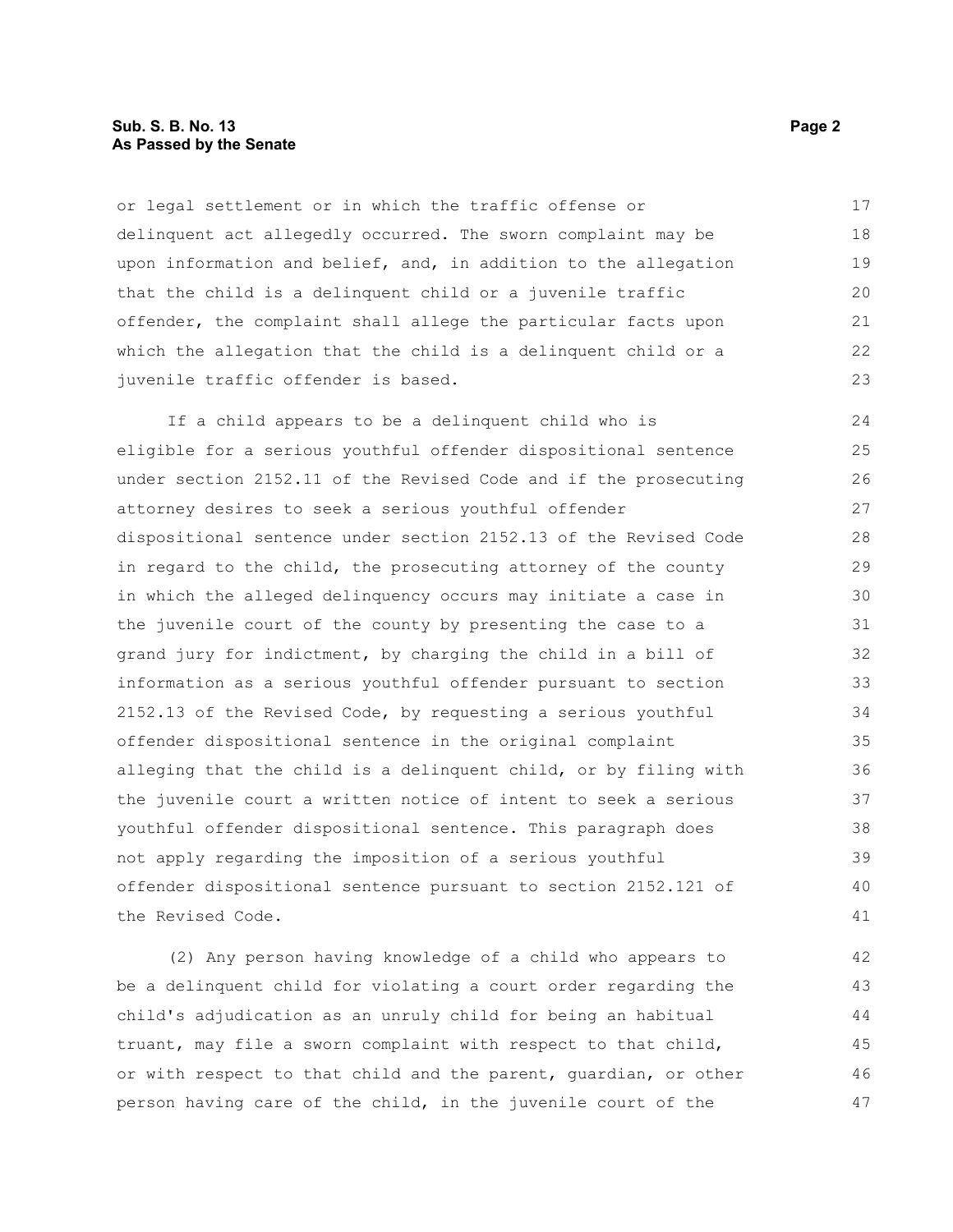#### **Sub. S. B. No. 13 Page 3 As Passed by the Senate**

county in which the child has a residence or legal settlement or in which the child is supposed to attend public school. The sworn complaint may be upon information and belief and shall allege that the child is a delinquent child for violating a court order regarding the child's prior adjudication as an unruly child for being a habitual truant and, in addition, the particular facts upon which that allegation is based. If the complaint contains allegations regarding the child's parent, guardian, or other person having care of the child, the complaint additionally shall allege that the parent, guardian, or other person having care of the child has failed to cause the child's attendance at school in violation of section 3321.38 of the Revised Code and, in addition, the particular facts upon which that allegation is based. 48 49 50 51 52 53 54 55 56 57 58 59 60 61

(B) Any person with standing under applicable law may file a complaint for the determination of any other matter over which the juvenile court is given jurisdiction by section 2151.23 of the Revised Code. The complaint shall be filed in the county in which the child who is the subject of the complaint is found or was last known to be found.

(C) Within ten days after the filing of a complaint or the issuance of an indictment, the court shall give written notice of the filing of the complaint or the issuance of an indictment and of the substance of the complaint or indictment to the superintendent of a city, local, exempted village, or joint vocational school district if the complaint or indictment alleges that a child committed an act that would be a criminal offense if committed by an adult, that the child was sixteen years of age or older at the time of the commission of the alleged act, and that the alleged act is any of the following: 68 69 70 71 72 73 74 75 76 77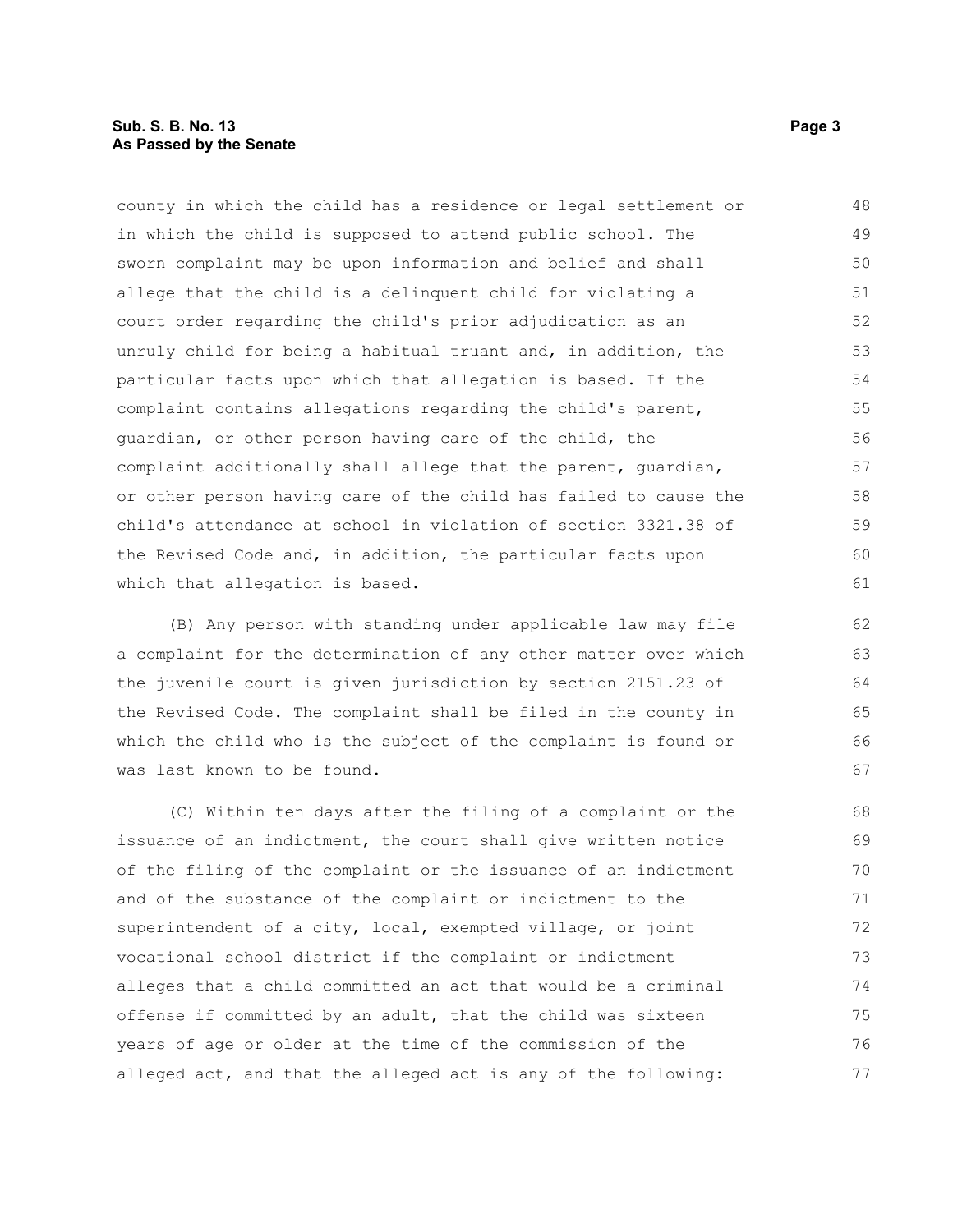(1) A violation of section 2923.122 of the Revised Code that relates to property owned or controlled by, or to an activity held under the auspices of, the board of education of that school district; (2) A violation of section 2923.12 of the Revised Code, of a substantially similar municipal ordinance, or of section 2925.03 of the Revised Code that was committed on property owned or controlled by, or at an activity held under the auspices of, the board of education of that school district; (3) A violation of section 2925.11 of the Revised Code that was committed on property owned or controlled by, or at an activity held under the auspices of, the board of education of that school district, other than a violation of that section that would be a minor drug possession offense if committed by an adult; (4) A violation of section 2903.01, 2903.02, 2903.03, 2903.04, 2903.11, 2903.12, 2907.02, or 2907.05 of the Revised Code, or a violation of former section 2907.12 of the Revised Code, that was committed on property owned or controlled by, or at an activity held under the auspices of, the board of education of that school district, if the victim at the time of the commission of the alleged act was an employee of the board of education of that school district; 78 79 80 81 82 83 84 85  $86$ 87 88 89 90 91 92 93 94 95 96 97 98 99 100

(5) Complicity in any violation described in division (C)  $(1)$ ,  $(2)$ ,  $(3)$ , or  $(4)$  of this section that was alleged to have been committed in the manner described in division  $(C)$   $(1)$ ,  $(2)$ , (3), or (4) of this section, regardless of whether the act of complicity was committed on property owned or controlled by, or at an activity held under the auspices of, the board of education of that school district. 101 102 103 104 105 106 107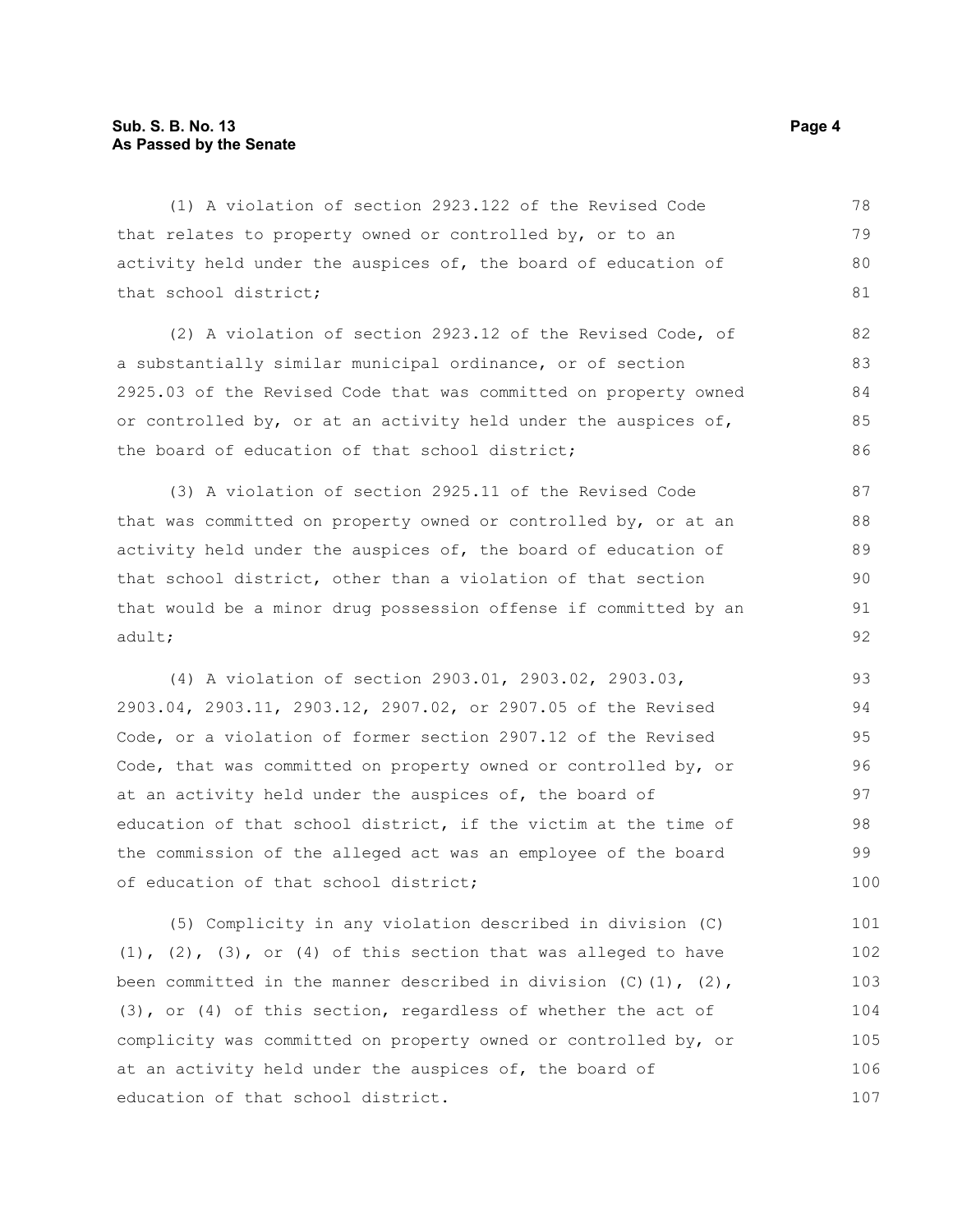#### **Sub. S. B. No. 13 Page 5 As Passed by the Senate**

(D) A public children services agency, acting pursuant to a complaint or an action on a complaint filed under this section, is not subject to the requirements of section 3127.23 of the Revised Code. (E) For purposes of the record to be maintained by the clerk under division (B) of section 2152.71 of the Revised Code, when a complaint is filed that alleges that a child is a delinquent child, the court shall determine if the victim of the alleged delinquent act was sixty-five years of age or older or permanently and totally disabled at the time of the alleged commission of the act. (F)(1) At any time after the filing of a complaint alleging that a child is a delinquent child and before adjudication, the court may hold a hearing to determine whetherto hold the complaint in abeyance pending the child's successful completion of actions that constitute a method to divert the child from the juvenile court system-shall promptly appoint for the child a guardian ad litem who is not the child's attorney if the child agrees to the hearing and the court has reason to believe that either of the following applies might apply: (a) The act charged would be a violation of section 2907.24, 2907.241, or 2907.25 of the Revised Code if the child were an adult. (b) The court has reason to believe that the child is a victim of a violation of section 2905.32 of the Revised Code, regardless of whether any person has been convicted of a violation of that section or of any other section for 108 109 110 111 112 113 114 115 116 117 118 119 120 121 122 123 124 125 126 127 128 129 130 131 132 133 134

victimizing the child, and the act charged is related to the child's victimization. 135 136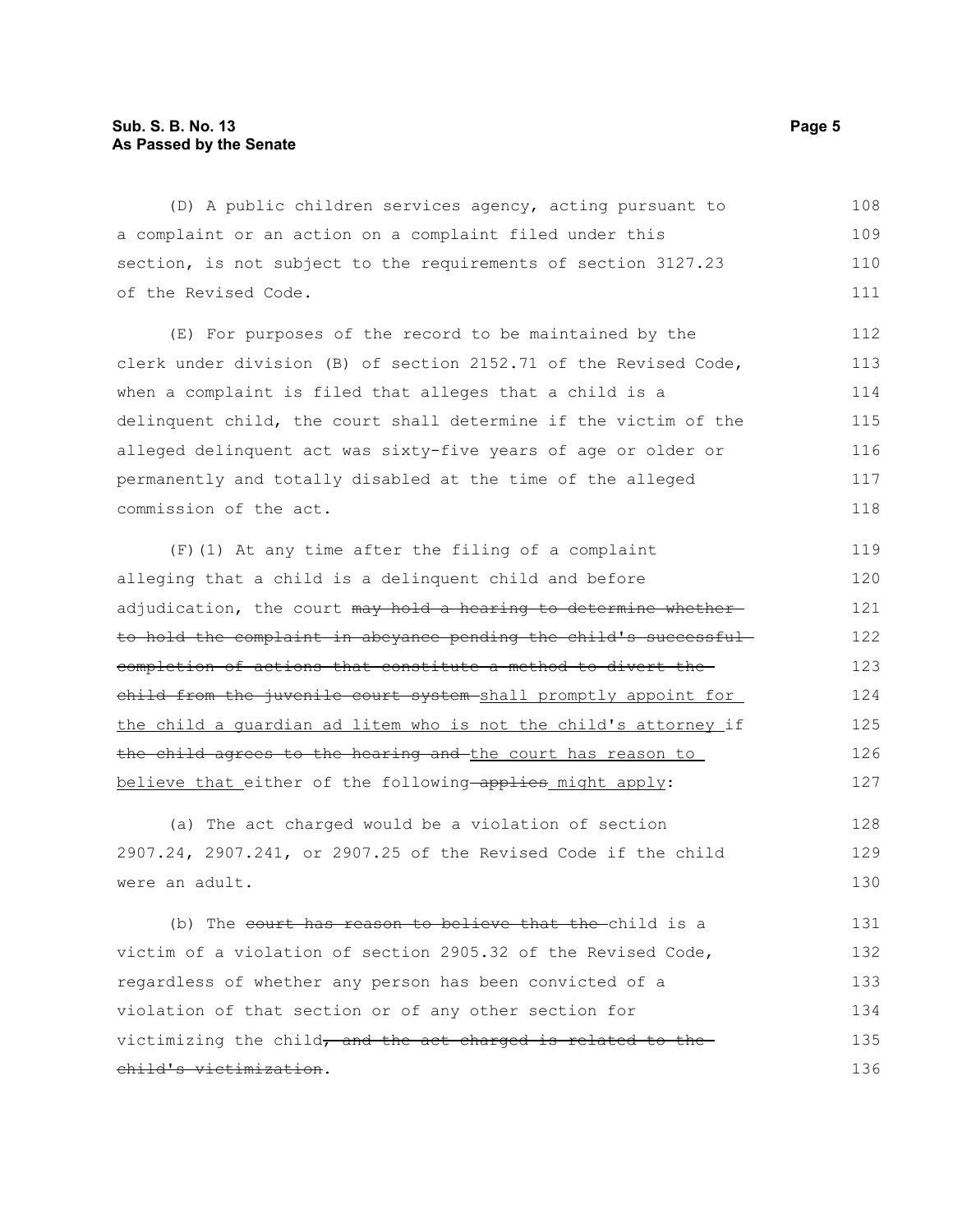| (2) The child, the child's attorney, the child's quardian        | 137 |
|------------------------------------------------------------------|-----|
| ad litem, or the prosecuting attorney may petition the court to  | 138 |
| hold the complaint in abeyance if either of the following        | 139 |
| applies:                                                         | 140 |
| (a) Division (F) (1) (a) of this section applies;                | 141 |
| (b) Division (F)(1)(b) of this section applies and the act       | 142 |
| charged in the complaint is related to the child's               | 143 |
| <u>victimization.</u>                                            | 144 |
| (3) (a) Upon the filing of a petition made under division        | 145 |
| $(F)$ (2) (a) of this section, the court may grant the petition  | 146 |
| without a hearing. If the court decides to hold a hearing on the | 147 |
| petition, the court shall notify the prosecuting attorney of the | 148 |
| date, time, and location of the hearing, and the prosecuting     | 149 |
| attorney has the right to participate in the hearing and may     | 150 |
| object to holding the complaint in abeyance. No statement made   | 151 |
| by a child at a hearing held under this division is admissible   | 152 |
| in any subsequent proceeding against the child.                  | 153 |
| (b) Upon the filing of a petition made under division (F)        | 154 |
| (2) (b) of this section, both of the following apply:            | 155 |
| (i) The court may grant the petition without a hearing,          | 156 |
| provided the prosecuting attorney, after receiving notice of the | 157 |
| petition, consents.                                              | 158 |
| (ii) If the prosecuting attorney does not consent to             | 159 |
| holding the complaint in abeyance, the court shall hold a        | 160 |
| hearing to determine whether to hold the complaint in abeyance.  | 161 |
| The prosecuting attorney shall be notified of the date, time,    | 162 |
| and location of the hearing, and has the right to participate in | 163 |
| any the hearing held under division (F) (1) of this section, to  | 164 |
| object to holding the complaint that is the subject of the-      | 165 |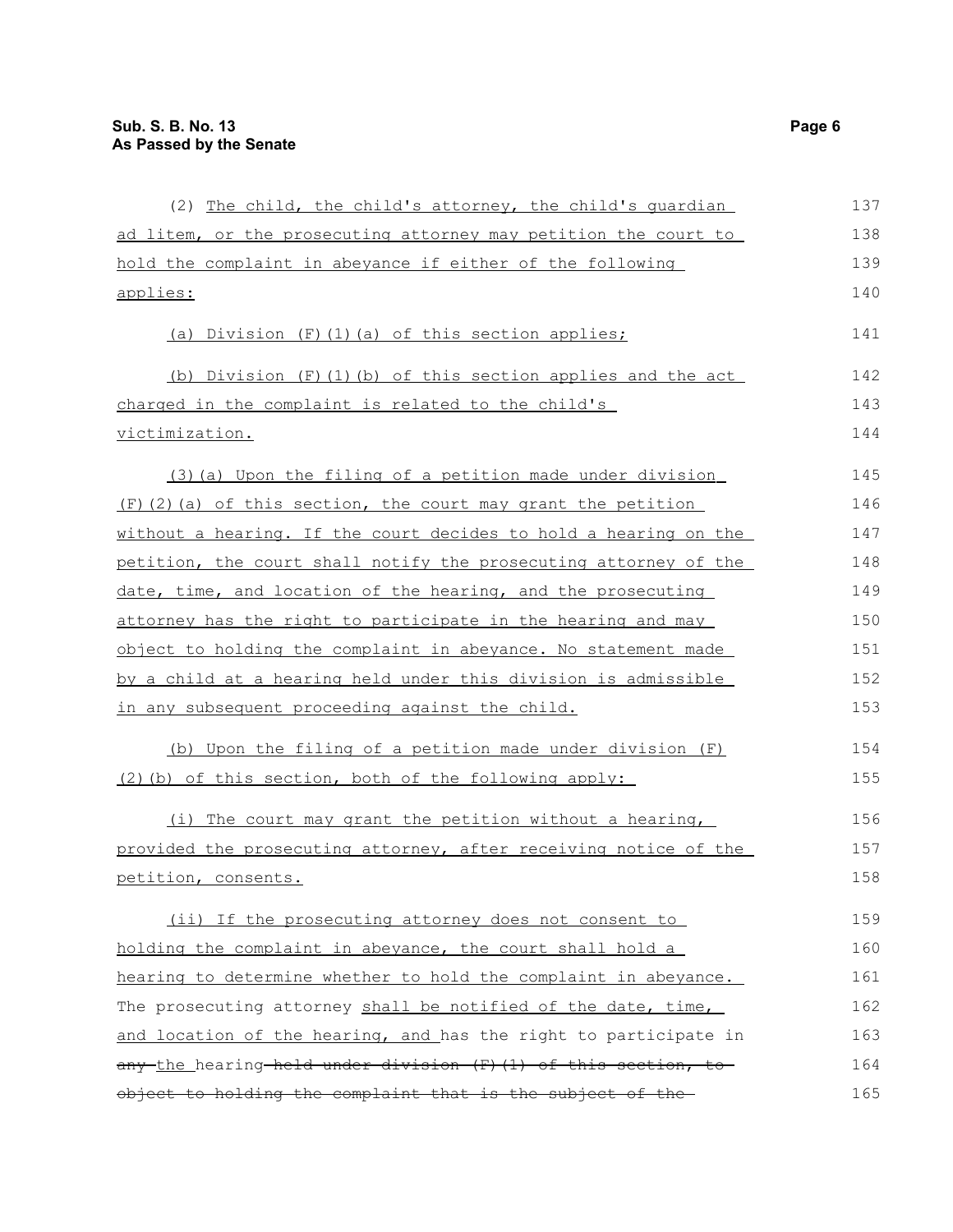hearing in abeyance, and to make recommendations related to diversion actions. No statement made by a child at a hearing held under this division  $(F)$  (1) of this section is admissible in any subsequent proceeding against the child. 166 167 168 169

(3) If either division (F)(1)(a) or (b) of this section applies, the court shall promptly appoint a guardian ad litem for the child. The court shall not appoint the child's attorney as guardian ad litem. If the court decides to hold the complaint in abeyance, the quardian ad litem shall make recommendations that are in the best interest of the child to the court. 170 171 172 173 174 175

(4) If the court decides to hold a hearing under division (F)(3)(a) of this section and the court after the hearing finds by a preponderance of the evidence that division  $(F)$  (1)(a) of this section applies, if after a hearing held under division (F)  $(3)$  (b) (ii) of this section the court decides to finds by a preponderance of the evidence that division (F)(1)(b) of this section applies and the act charged in the complaint is related to the child's victimization, or if the court grants the petition without a hearing under division (F)(3)(a) or (b)(i) of this section, the court shall hold the complaint in abeyance, provided the child consents . The guardian ad litem shall make recommendations that are in the best interest of the child. A psychiatrist, psychologist, licensed professional clinical counselor, or other clinician selected by the court, who has assessed the child, may make recommendations that are in the best interest of the child. The prosecuting attorney or the child's attorney may make recommendations related to diversion actions. The court may make any orders regarding placement, services, supervision, diversion actions, and conditions of abeyance, including, but not limited to, engagement in traumabased behavioral health services or education activities, that 176 177 178 179 180 181 182 183 184 185 186 187 188 189 190 191 192 193 194 195 196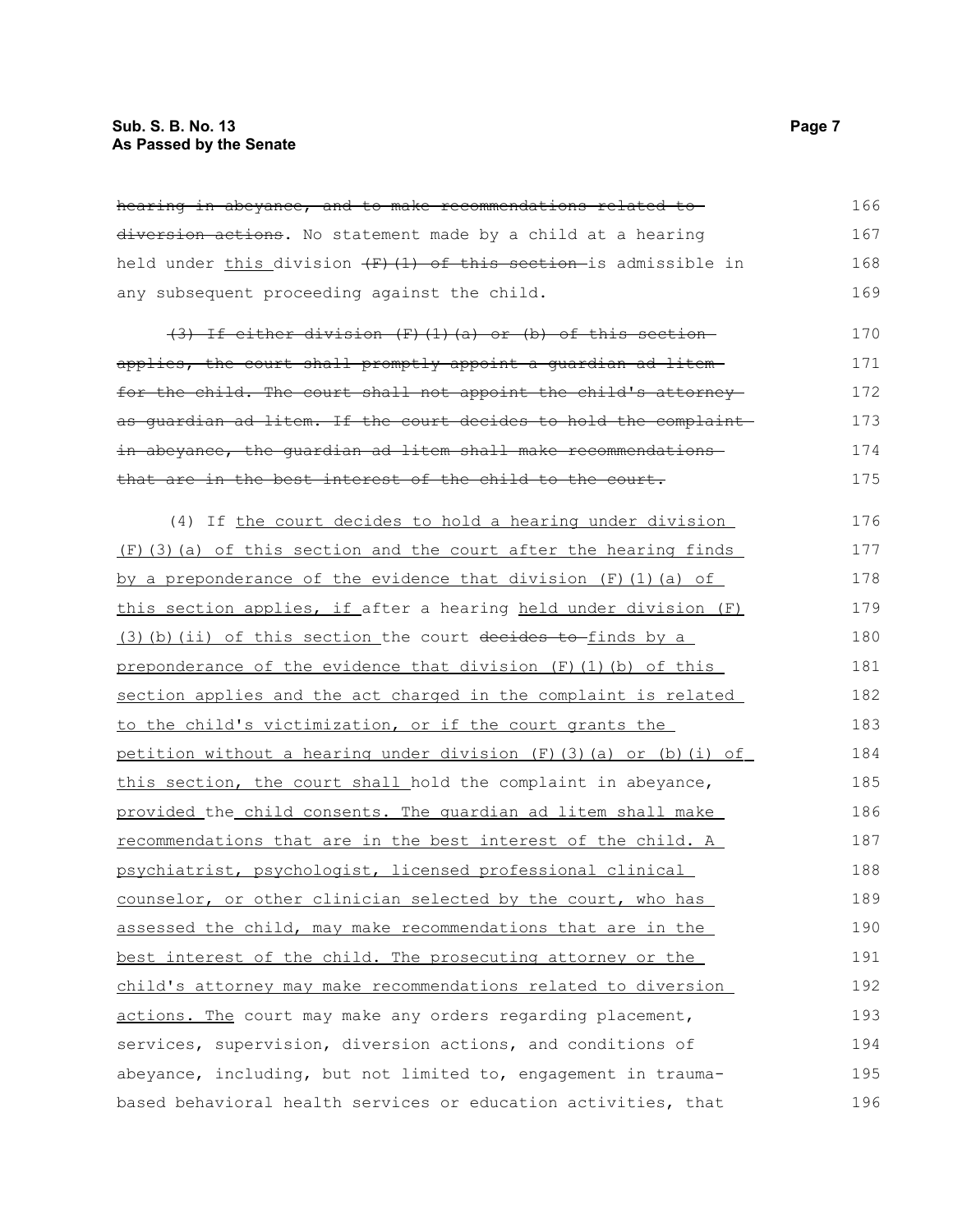#### **Sub. S. B. No. 13 Page 8 As Passed by the Senate**

the court considers appropriate and in the best interest of the child. The court may hold the complaint in abeyance for up to ninety days while the child engages in diversion actions. If the child violates the conditions of abeyance or does not completeis not actively engaging in the diversion actions to the court's satisfaction within ninety days, the court may extend the period of abeyance for not more than  $two$ -three additional ninety-day periods. 197 198 199 200 201 202 203 204

(5) If the court holds the complaint in abeyance and the child complies with the conditions of abeyance and completes actively engages in the diversion actions to the court's satisfaction, the court shall dismiss the complaint and order that the records pertaining to the case be expunged immediately. If the child fails to complete actively engage in the diversion actions to the court's satisfaction, the court shall proceed upon the complaint. 205 206 207 208 209 210 211 212

**Sec. 2905.32.** (A) No person shall knowingly recruit, lure, entice, isolate, harbor, transport, provide, obtain, or maintain, or knowingly attempt to recruit, lure, entice, isolate, harbor, transport, provide, obtain, or maintain, another person if any either of the following applies: 213 214 215 216 217

(1) The offender knows that the other person will be subjected to involuntary servitude or be compelled to engage in sexual activity for hire, engage in a performance that is obscene, sexually oriented, or nudity oriented, or be a model or participant in the production of material that is obscene, sexually oriented, or nudity oriented. 218 219 220 221 222 223

(2) The other person is less than  $\frac{3}{2}$  sixteen-eighteen years of age or is a person with a developmental disability whom the offender knows or has reasonable cause to believe is a person 224 225 226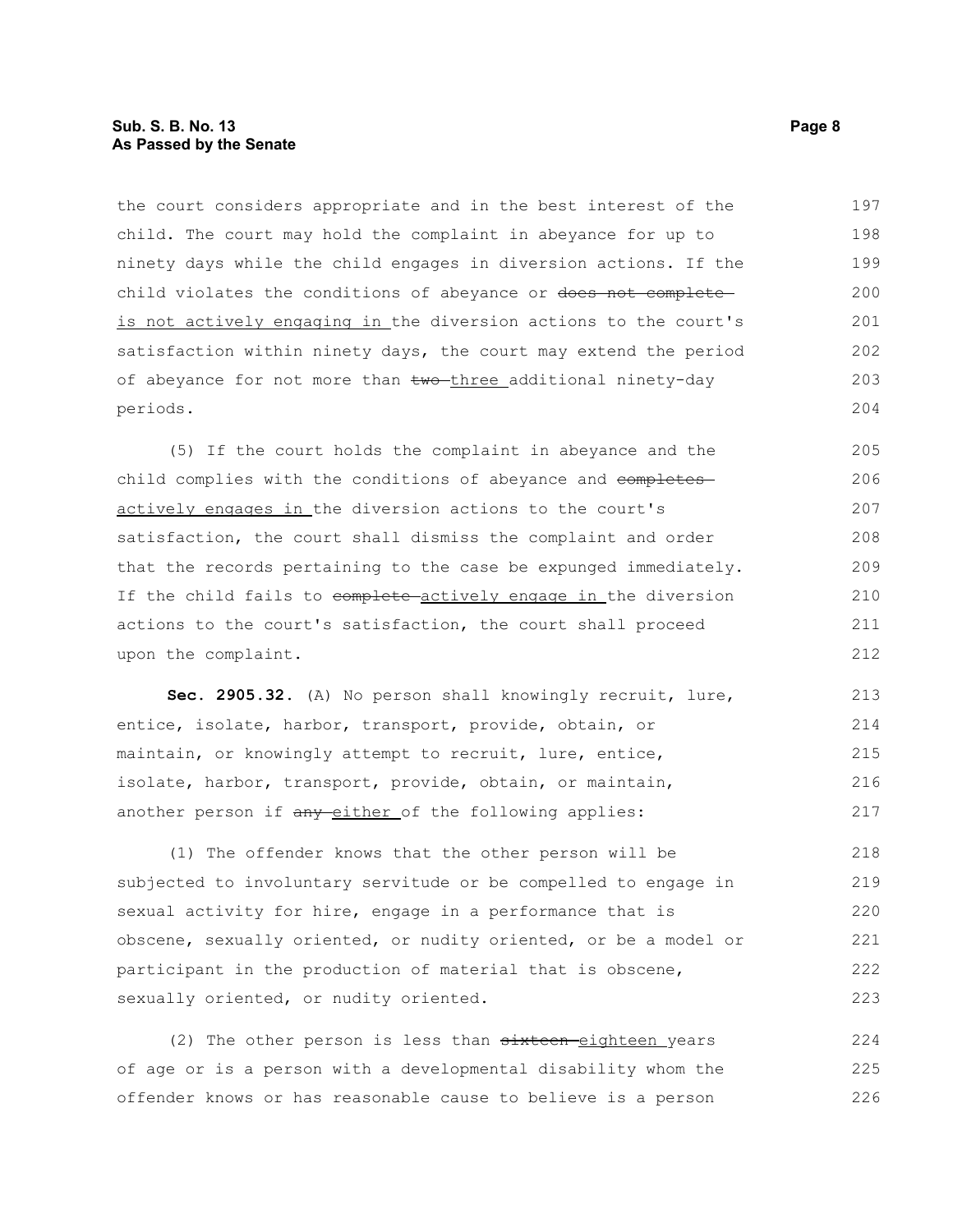### **Sub. S. B. No. 13 Page 9 As Passed by the Senate**

| with a developmental disability, and either the offender knows   | 227 |
|------------------------------------------------------------------|-----|
| that the other person will be subjected to involuntary servitude | 228 |
| or the offender's knowing recruitment, luring, enticement,       | 229 |
| isolation, harboring, transportation, provision, obtaining, or   | 230 |
| maintenance of the other person or knowing attempt to recruit,   | 231 |
| lure, entice, isolate, harbor, transport, provide, obtain, or    | 232 |
| maintain the other person is for any of the following purposes:  | 233 |
| (a) To-For the other person to engage in sexual activity         | 234 |
| for hire with one or more third parties;                         | 235 |
| (b) To engage in a performance for hire that is obscene,         | 236 |
| sexually oriented, or nudity oriented;                           | 237 |
| (c) To be a model or participant for hire in the                 | 238 |
| production of material that is obscene, sexually oriented, or    | 239 |
| nudity oriented.                                                 | 240 |
| (3) The other person is sixteen or seventeen years of age,       | 241 |
| either the offender knows that the other person will be-         | 242 |
| subjected to involuntary servitude or the offender's knowing     | 243 |
| recruitment, luring, enticement, isolation, harboring,           | 244 |
| transportation, provision, obtaining, or maintenance of the      | 245 |
| other person or knowing attempt to recruit, lure, entice,        | 246 |
| isolate, harbor, transport, provide, obtain, or maintain the     | 247 |
| other person is for any purpose described in divisions (A)(2)(a) | 248 |
| to (c) of this section, and the circumstances described in-      | 249 |
| division (A)(5), (6), (7), (8), (9), (10), (11), (12), or (13)   | 250 |
| of section 2907.03 of the Revised Code apply with respect to the | 251 |
| offender and the other person.                                   | 252 |
| (B) For a prosecution under division (A) (1) of this             | 253 |
| section, the element "compelled" does not require that the       | 254 |
| compulsion be openly displayed or physically exerted. The        | 255 |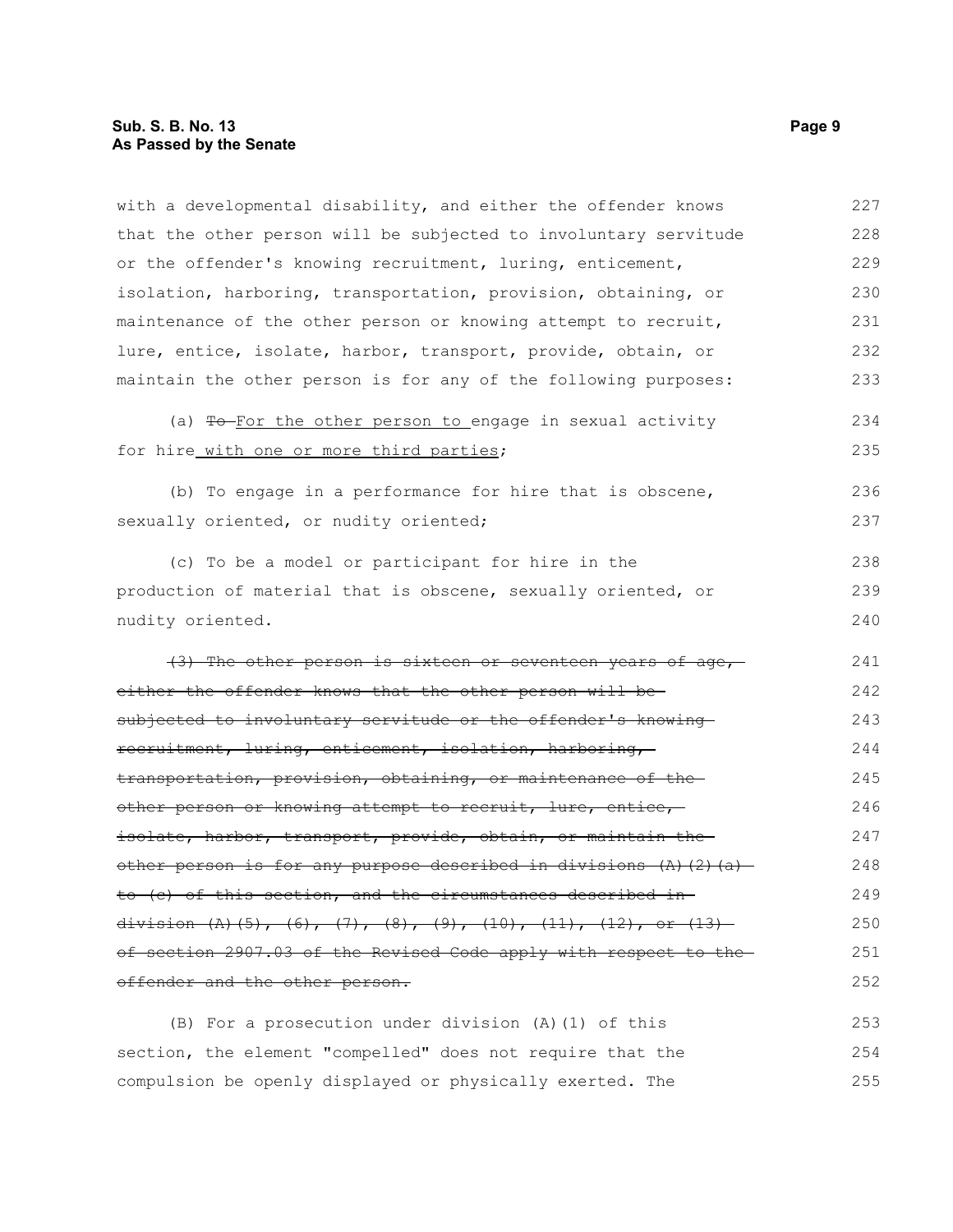element "compelled" has been established if the state proves that the victim's will was overcome by force, fear, duress, intimidation, or fraud. 256 257 258

(C) In a prosecution under this section, proof that the defendant engaged in sexual activity with any person, or solicited sexual activity with any person, whether or not for hire, without more, does not constitute a violation of this section. 259 260 261 262 263

(D) A prosecution for a violation of this section does not preclude a prosecution of a violation of any other section of the Revised Code. One or more acts, a series of acts, or a course of behavior that can be prosecuted under this section or any other section of the Revised Code may be prosecuted under this section, the other section of the Revised Code, or both sections. However, if an offender is convicted of or pleads guilty to a violation of this section and also is convicted of or pleads guilty to a violation of section 2907.21 of the Revised Code based on the same conduct involving the same victim that was the basis of the violation of this section, or is convicted of or pleads guilty to any other violation of Chapter 2907. of the Revised Code based on the same conduct involving the same victim that was the basis of the violation of this section, the two offenses are allied offenses of similar import under section 2941.25 of the Revised Code. 264 265 266 267 268 269 270 271 272 273 274 275 276 277 278 279

(E) Whoever violates this section is guilty of trafficking in persons, a felony of the first degree. Notwithstanding division (A)(1) of section 2929.14 of the Revised Code, the court shall sentence the offender to a definite prison term of ten, eleven, twelve, thirteen, fourteen, or fifteen years. 280 281 282 283 284

(F) As used in this section: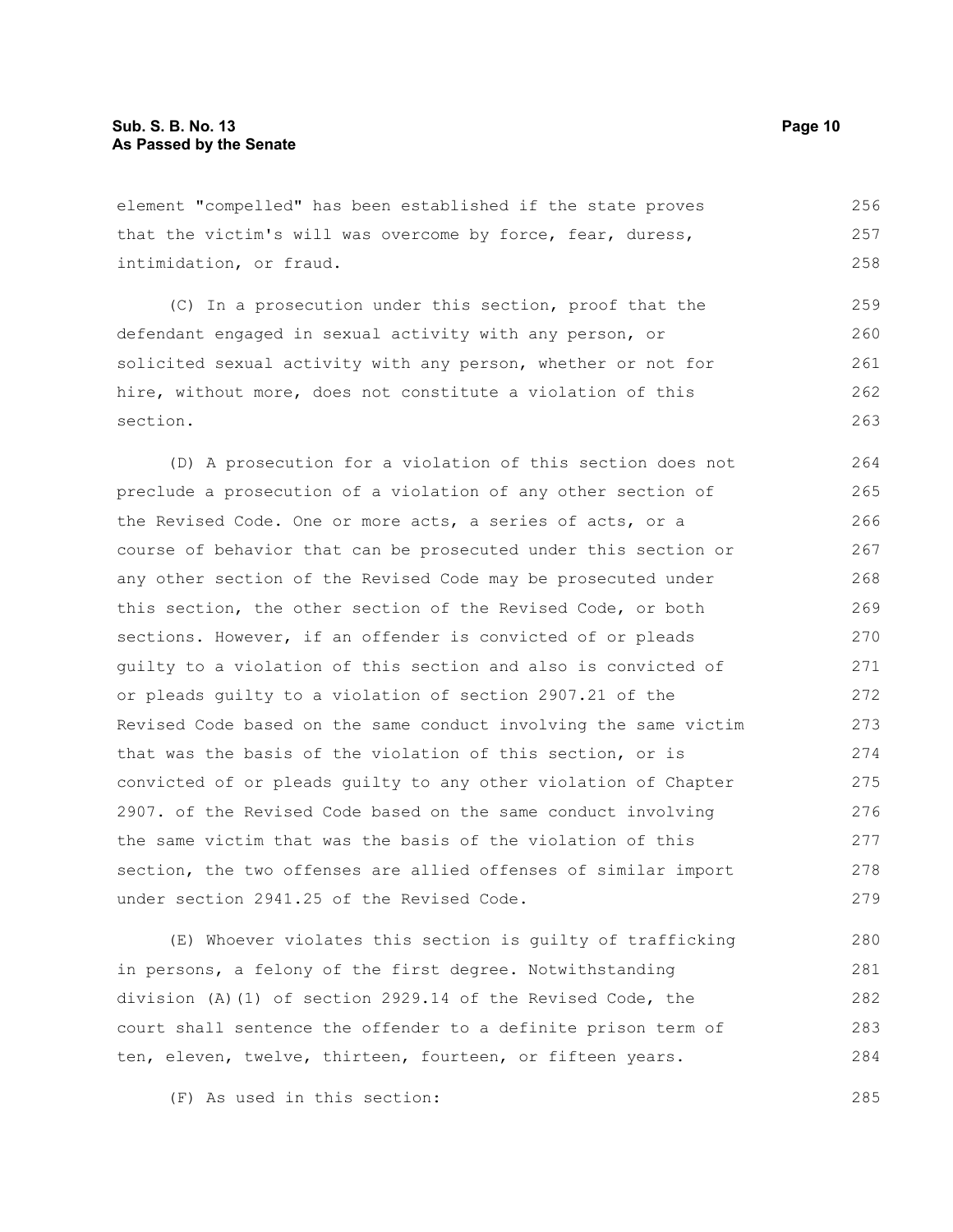#### **Sub. S. B. No. 13 Page 11 As Passed by the Senate**

(1) "Person with a developmental disability" means a person whose ability to resist or consent to an act is substantially impaired because of a mental or physical condition or because of advanced age. (2) "Sexual activity for hire," "performance for hire," and "model or participant for hire" mean an implicit or explicit agreement to provide sexual activity, engage in an obscene, sexually oriented, or nudity oriented performance, or be a model or participant in the production of obscene, sexually oriented, or nudity oriented material, whichever is applicable, in exchange for anything of value paid to any of the following: (a) The person engaging in such sexual activity, performance, or modeling or participation; (b) Any person who recruits, lures, entices, isolates, harbors, transports, provides, obtains, or maintains, or attempts to recruit, lure, entice, isolate, harbor, transport, provide, obtain, or maintain the person described in division (F)(2)(a) of this section; (c) Any person associated with a person described in division (F)(2)(a) or (b) of this section. (3) "Material that is obscene, sexually oriented, or nudity oriented" and "performance that is obscene, sexually oriented, or nudity oriented" have the same meanings as in section 2929.01 of the Revised Code. (4) "Third party" means, with respect to conduct described in division (A)(2)(a) of this section, any person other than the offender. **Sec. 2929.01.** As used in this chapter: 286 287 288 289 290 291 292 293 294 295 296 297 298 299 300 301 302 303 304 305 306 307 308 309 310 311 312 313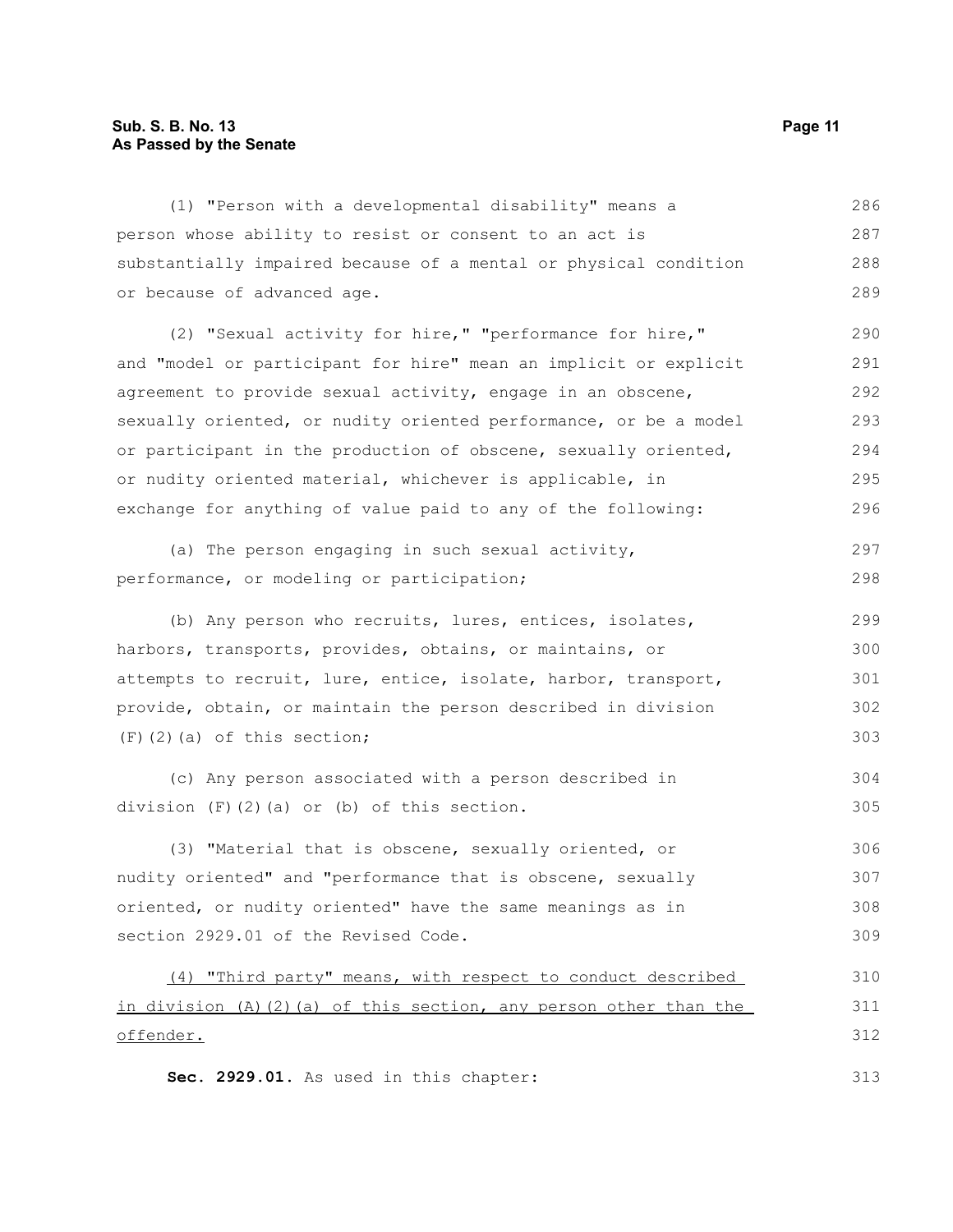#### **Sub. S. B. No. 13 Page 12 As Passed by the Senate**

(A)(1) "Alternative residential facility" means, subject to division (A)(2) of this section, any facility other than an offender's home or residence in which an offender is assigned to live and that satisfies all of the following criteria: 314 315 316 317

(a) It provides programs through which the offender may seek or maintain employment or may receive education, training, treatment, or habilitation. 318 319 320

(b) It has received the appropriate license or certificate for any specialized education, training, treatment, habilitation, or other service that it provides from the government agency that is responsible for licensing or certifying that type of education, training, treatment, habilitation, or service. 321 322 323 324 325 326

(2) "Alternative residential facility" does not include a community-based correctional facility, jail, halfway house, or prison. 327 328 329

(B) "Basic probation supervision" means a requirement that the offender maintain contact with a person appointed to supervise the offender in accordance with sanctions imposed by the court or imposed by the parole board pursuant to section 2967.28 of the Revised Code. "Basic probation supervision" includes basic parole supervision and basic post-release control supervision. 330 331 332 333 334 335 336

(C) "Cocaine," "hashish," "L.S.D.," and "unit dose" have the same meanings as in section 2925.01 of the Revised Code. 337 338

(D) "Community-based correctional facility" means a community-based correctional facility and program or district community-based correctional facility and program developed pursuant to sections 2301.51 to 2301.58 of the Revised Code. 339 340 341 342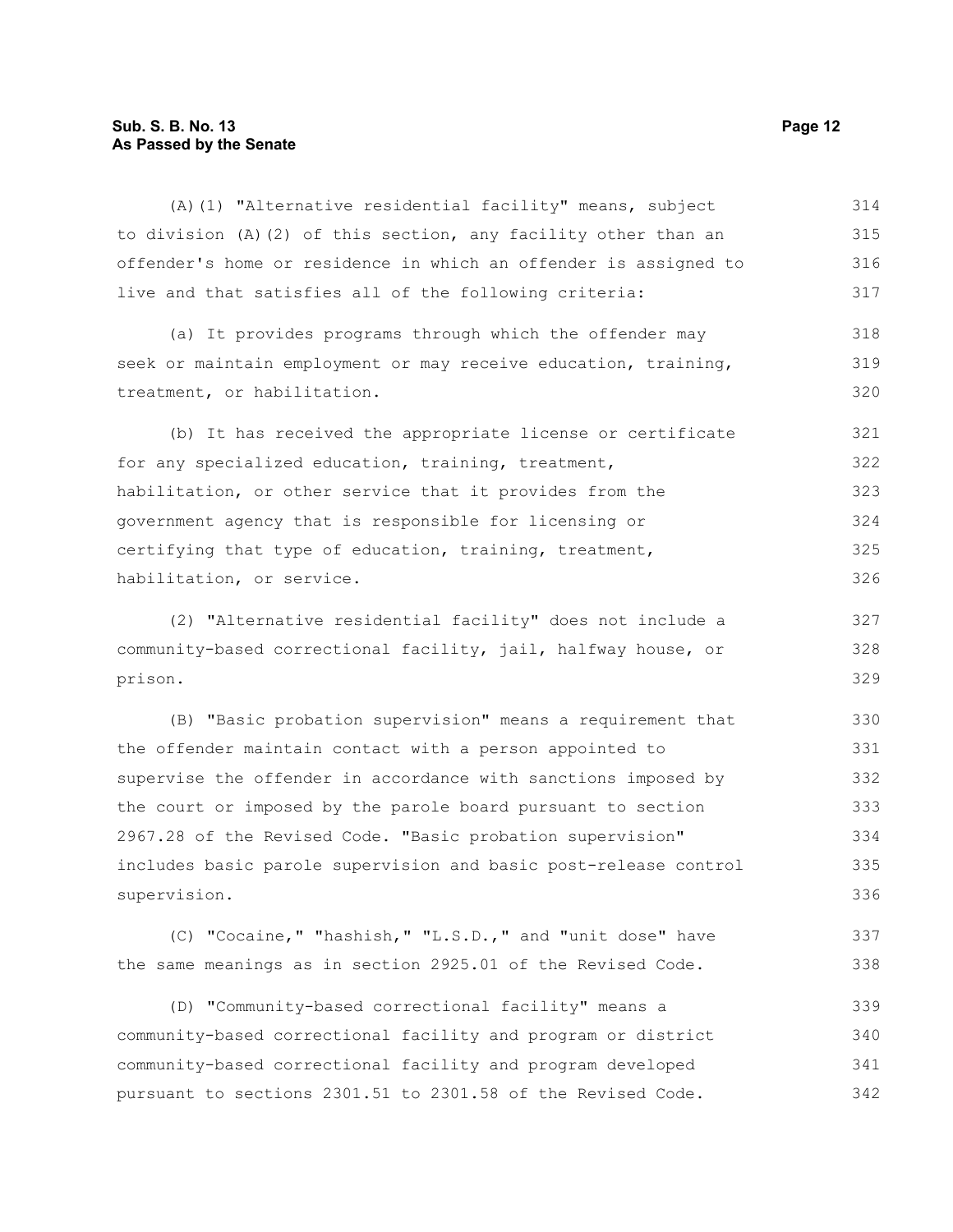#### **Sub. S. B. No. 13 Page 13 As Passed by the Senate**

(E) "Community control sanction" means a sanction that is not a prison term and that is described in section 2929.15, 2929.16, 2929.17, or 2929.18 of the Revised Code or a sanction that is not a jail term and that is described in section 2929.26, 2929.27, or 2929.28 of the Revised Code. "Community control sanction" includes probation if the sentence involved was imposed for a felony that was committed prior to July 1, 1996, or if the sentence involved was imposed for a misdemeanor that was committed prior to January 1, 2004. 343 344 345 346 347 348 349 350 351

(F) "Controlled substance," "marihuana," "schedule I," and "schedule II" have the same meanings as in section 3719.01 of the Revised Code. 352 353 354

(G) "Curfew" means a requirement that an offender during a specified period of time be at a designated place.

(H) "Day reporting" means a sanction pursuant to which an offender is required each day to report to and leave a center or other approved reporting location at specified times in order to participate in work, education or training, treatment, and other approved programs at the center or outside the center. 357 358 359 360 361

(I) "Deadly weapon" has the same meaning as in section 2923.11 of the Revised Code. 362 363

(J) "Drug and alcohol use monitoring" means a program under which an offender agrees to submit to random chemical analysis of the offender's blood, breath, or urine to determine whether the offender has ingested any alcohol or other drugs. 364 365 366 367

(K) "Drug treatment program" means any program under which a person undergoes assessment and treatment designed to reduce or completely eliminate the person's physical or emotional reliance upon alcohol, another drug, or alcohol and another drug 368 369 370 371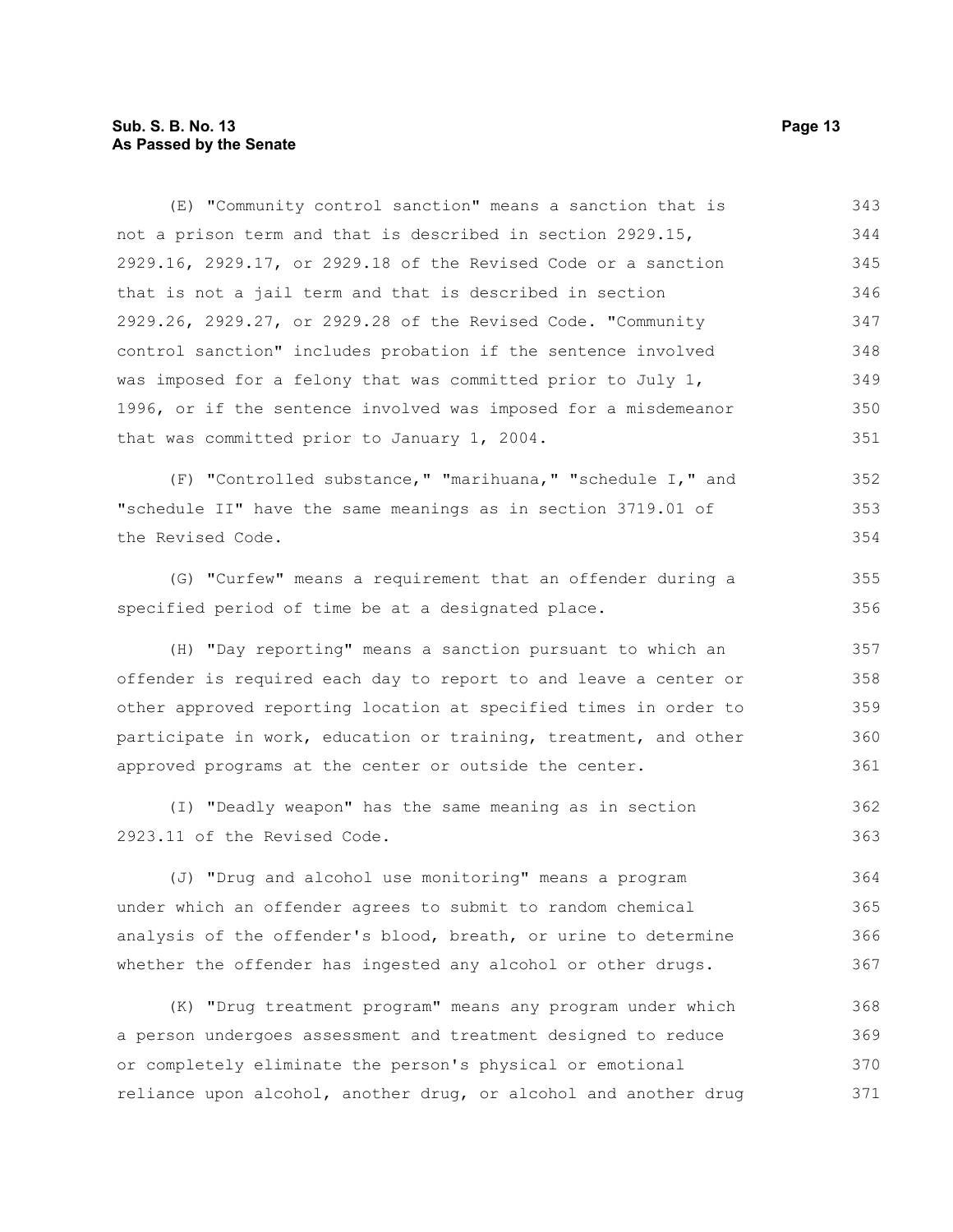#### **Sub. S. B. No. 13 Page 14 As Passed by the Senate**

and under which the person may be required to receive assessment and treatment on an outpatient basis or may be required to reside at a facility other than the person's home or residence while undergoing assessment and treatment. 372 373 374 375

(L) "Economic loss" means any economic detriment suffered by a victim as a direct and proximate result of the commission of an offense and includes any loss of income due to lost time at work because of any injury caused to the victim, and any property loss, medical cost, or funeral expense incurred as a result of the commission of the offense. "Economic loss" does not include non-economic loss or any punitive or exemplary damages. 376 377 378 379 380 381 382 383

(M) "Education or training" includes study at, or in conjunction with a program offered by, a university, college, or technical college or vocational study and also includes the completion of primary school, secondary school, and literacy curricula or their equivalent.

(N) "Firearm" has the same meaning as in section 2923.11 of the Revised Code.

(O) "Halfway house" means a facility licensed by the division of parole and community services of the department of rehabilitation and correction pursuant to section 2967.14 of the Revised Code as a suitable facility for the care and treatment of adult offenders. 391 392 393 394 395

(P) "House arrest" means a period of confinement of an offender that is in the offender's home or in other premises specified by the sentencing court or by the parole board pursuant to section 2967.28 of the Revised Code and during which all of the following apply: 396 397 398 399 400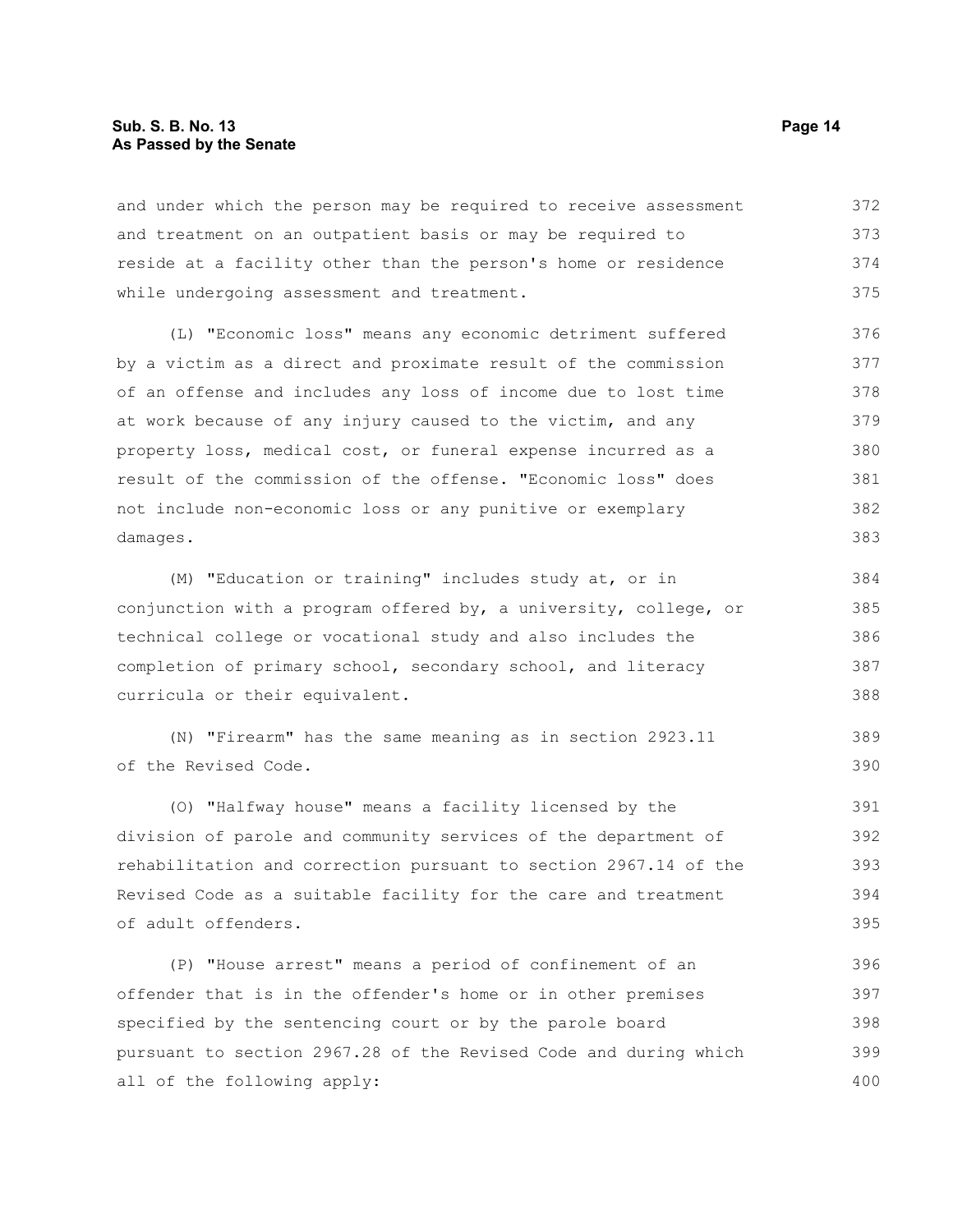#### **Sub. S. B. No. 13 Page 15 As Passed by the Senate**

(1) The offender is required to remain in the offender's home or other specified premises for the specified period of confinement, except for periods of time during which the offender is at the offender's place of employment or at other premises as authorized by the sentencing court or by the parole board. 401 402 403 404 405 406

(2) The offender is required to report periodically to a person designated by the court or parole board. 407 408

(3) The offender is subject to any other restrictions and requirements that may be imposed by the sentencing court or by the parole board. 409 410 411

(Q) "Intensive probation supervision" means a requirement that an offender maintain frequent contact with a person appointed by the court, or by the parole board pursuant to section 2967.28 of the Revised Code, to supervise the offender while the offender is seeking or maintaining necessary employment and participating in training, education, and treatment programs as required in the court's or parole board's order. "Intensive probation supervision" includes intensive parole supervision and intensive post-release control supervision. 412 413 414 415 416 417 418 419 420 421

(R) "Jail" means a jail, workhouse, minimum security jail, or other residential facility used for the confinement of alleged or convicted offenders that is operated by a political subdivision or a combination of political subdivisions of this state. 422 423 424 425 426

(S) "Jail term" means the term in a jail that a sentencing court imposes or is authorized to impose pursuant to section 2929.24 or 2929.25 of the Revised Code or pursuant to any other 427 428 429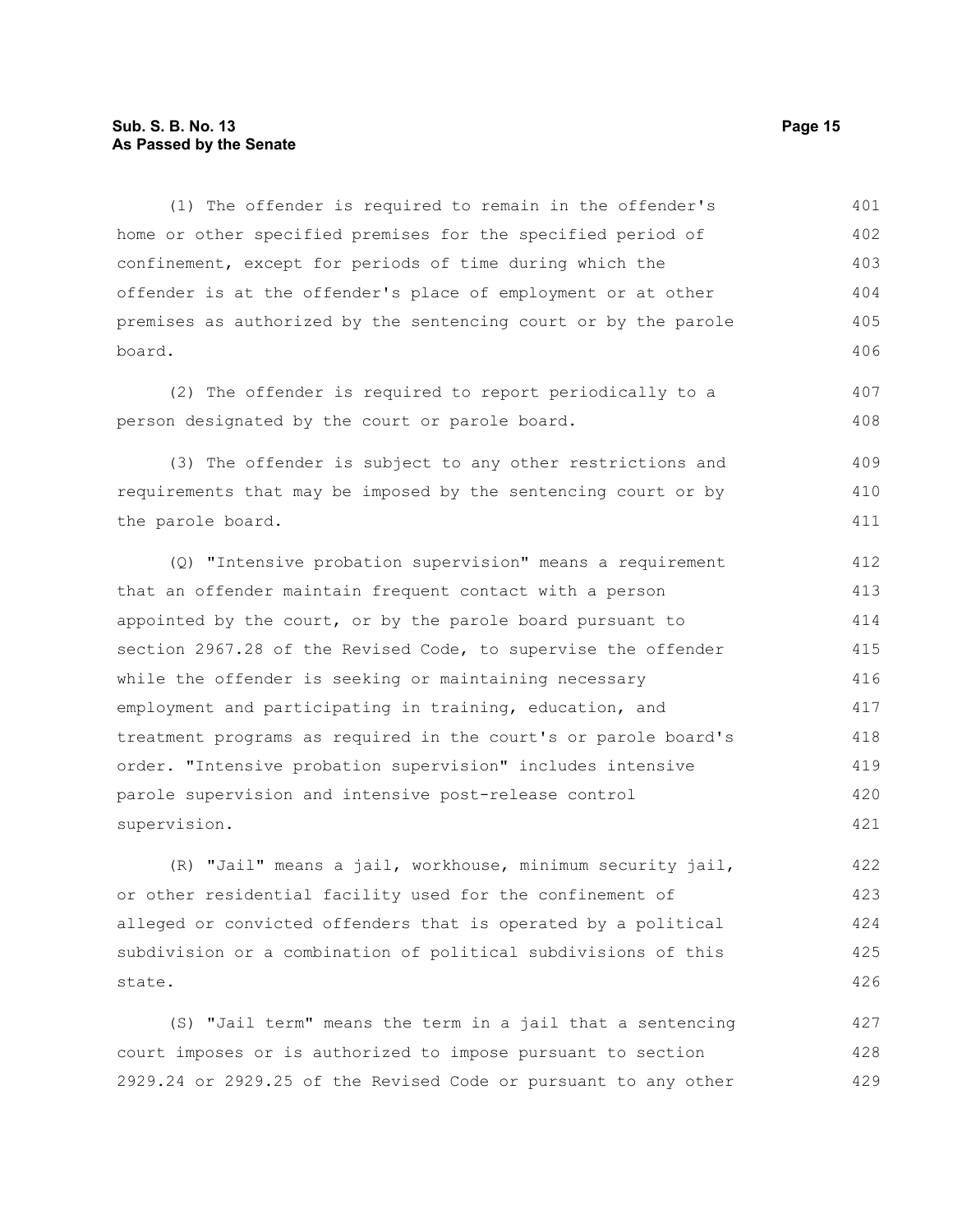| provision of the Revised Code that authorizes a term in a jail   | 430 |
|------------------------------------------------------------------|-----|
| for a misdemeanor conviction.                                    | 431 |
| (T) "Mandatory jail term" means the term in a jail that a        | 432 |
| sentencing court is required to impose pursuant to division (G)  | 433 |
| of section 1547.99 of the Revised Code, division (E) of section  | 434 |
| 2903.06 or division (D) of section 2903.08 of the Revised Code,  | 435 |
| division (E) or (G) of section 2929.24 of the Revised Code,      | 436 |
| division (B) of section 4510.14 of the Revised Code, or division | 437 |
| (G) of section 4511.19 of the Revised Code or pursuant to any    | 438 |
| other provision of the Revised Code that requires a term in a    | 439 |
| jail for a misdemeanor conviction.                               | 440 |
| (U) "Delinquent child" has the same meaning as in section        | 441 |
| 2152.02 of the Revised Code.                                     | 442 |
|                                                                  |     |
| (V) "License violation report" means a report that is made       | 443 |
| by a sentencing court, or by the parole board pursuant to        | 444 |
| section 2967.28 of the Revised Code, to the regulatory or        | 445 |
| licensing board or agency that issued an offender a professional | 446 |
| license or a license or permit to do business in this state and  | 447 |
| that specifies that the offender has been convicted of or        | 448 |
| pleaded quilty to an offense that may violate the conditions     | 449 |
| under which the offender's professional license or license or    | 450 |
| permit to do business in this state was granted or an offense    | 451 |
| for which the offender's professional license or license or      | 452 |
| permit to do business in this state may be revoked or suspended. | 453 |
| (W) "Major drug offender" means an offender who is               | 454 |

offer to sell any drug, compound, mixture, preparation, or substance that consists of or contains at least one thousand grams of hashish; at least one hundred grams of cocaine; at least one thousand unit doses or one hundred grams of heroin; at 456 457 458 459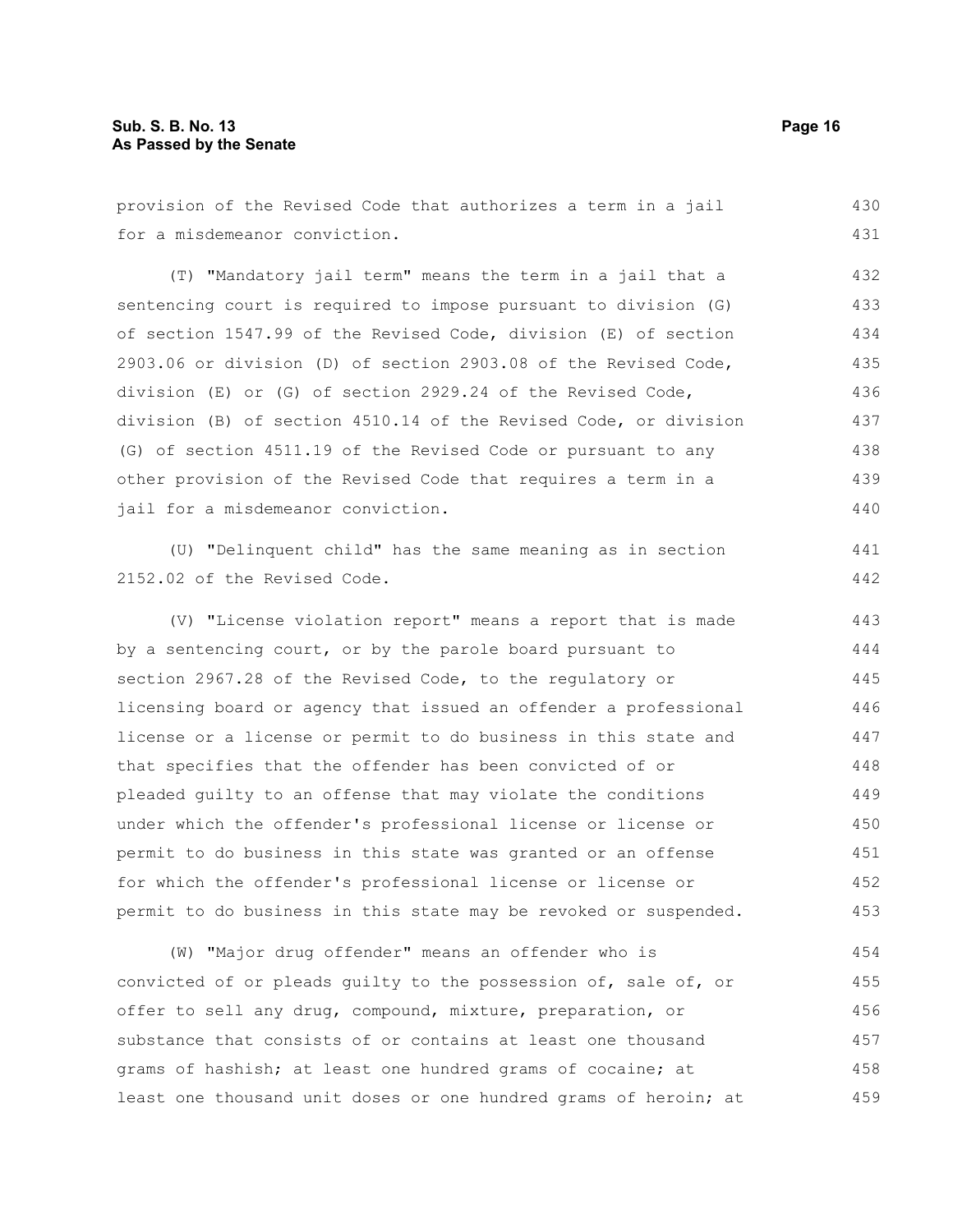#### **Sub. S. B. No. 13 Page 17 As Passed by the Senate**

least five thousand unit doses of L.S.D. or five hundred grams of L.S.D. in a liquid concentrate, liquid extract, or liquid distillate form; at least fifty grams of a controlled substance analog; or at least one hundred times the amount of any other schedule I or II controlled substance other than marihuana that is necessary to commit a felony of the third degree pursuant to section 2925.03, 2925.04, 2925.05, or 2925.11 of the Revised Code that is based on the possession of, sale of, or offer to sell the controlled substance. 460 461 462 463 464 465 466 467 468

(X) "Mandatory prison term" means any of the following:

(1) Subject to division (X)(2) of this section, the term in prison that must be imposed for the offenses or circumstances set forth in divisions  $(F)(1)$  to  $(8)$  or  $(F)(12)$  to  $(18)$  of section 2929.13 and division (B) of section 2929.14 of the Revised Code. Except as provided in sections 2925.02, 2925.03, 2925.04, 2925.05, and 2925.11 of the Revised Code, unless the maximum or another specific term is required under section 2929.14 or 2929.142 of the Revised Code, a mandatory prison term described in this division may be any prison term authorized for the level of offense. 470 471 473 474 475 477

(2) The term of sixty or one hundred twenty days in prison that a sentencing court is required to impose for a third or fourth degree felony OVI offense pursuant to division (G)(2) of section 2929.13 and division (G)(1)(d) or (e) of section 4511.19 of the Revised Code or the term of one, two, three, four, or five years in prison that a sentencing court is required to impose pursuant to division (G)(2) of section 2929.13 of the Revised Code. 480 481 482 483 484 485 486 487

(3) The term in prison imposed pursuant to division (A) of section 2971.03 of the Revised Code for the offenses and in the 488 489

469

472

476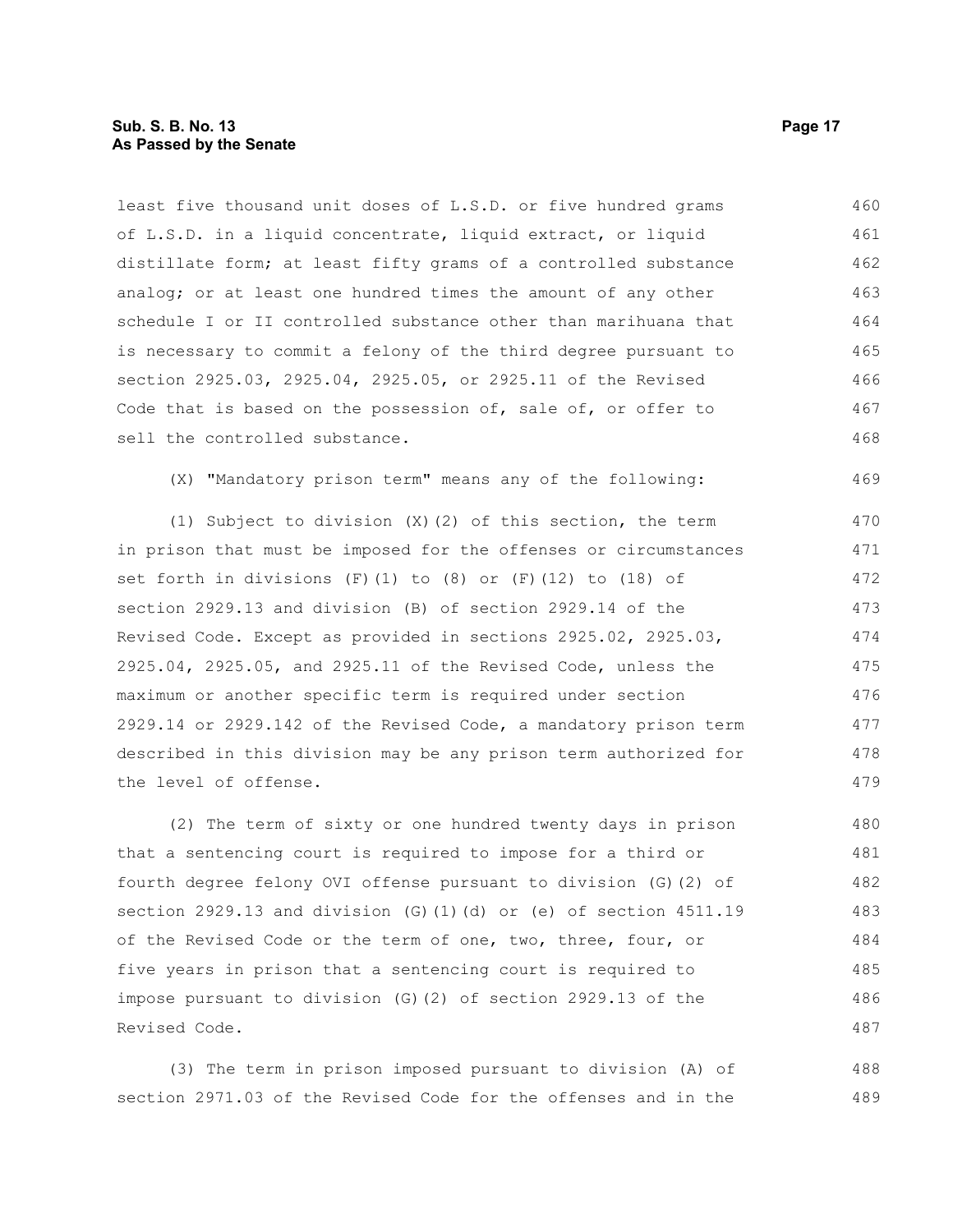#### **Sub. S. B. No. 13 Page 18 As Passed by the Senate**

circumstances described in division (F)(11) of section 2929.13 of the Revised Code or pursuant to division (B)(1)(a), (b), or (c),  $(B)$ (2)(a), (b), or (c), or  $(B)$ (3)(a), (b), (c), or (d) of section 2971.03 of the Revised Code and that term as modified or terminated pursuant to section 2971.05 of the Revised Code. 490 491 492 493 494

(Y) "Monitored time" means a period of time during which an offender continues to be under the control of the sentencing court or parole board, subject to no conditions other than leading a law-abiding life. 495 496 497 498

(Z) "Offender" means a person who, in this state, is convicted of or pleads guilty to a felony or a misdemeanor. 499 500

(AA) "Prison" means a residential facility used for the confinement of convicted felony offenders that is under the control of the department of rehabilitation and correction but does not include a violation sanction center operated under authority of section 2967.141 of the Revised Code. 501 502 503 504 505

```
(BB) "Prison term" includes either of the following
sanctions for an offender:
                                                                            506
                                                                            507
```
(1) A stated prison term;

(2) A term in a prison shortened by, or with the approval of, the sentencing court pursuant to section 2929.143, 2929.20, 2967.26, 5120.031, 5120.032, or 5120.073 of the Revised Code. 509 510 511

(CC) "Repeat violent offender" means a person about whom both of the following apply: 512 513

(1) The person is being sentenced for committing or for complicity in committing any of the following: 514 515

(a) Aggravated murder, murder, any felony of the first or second degree that is an offense of violence, or an attempt to 516 517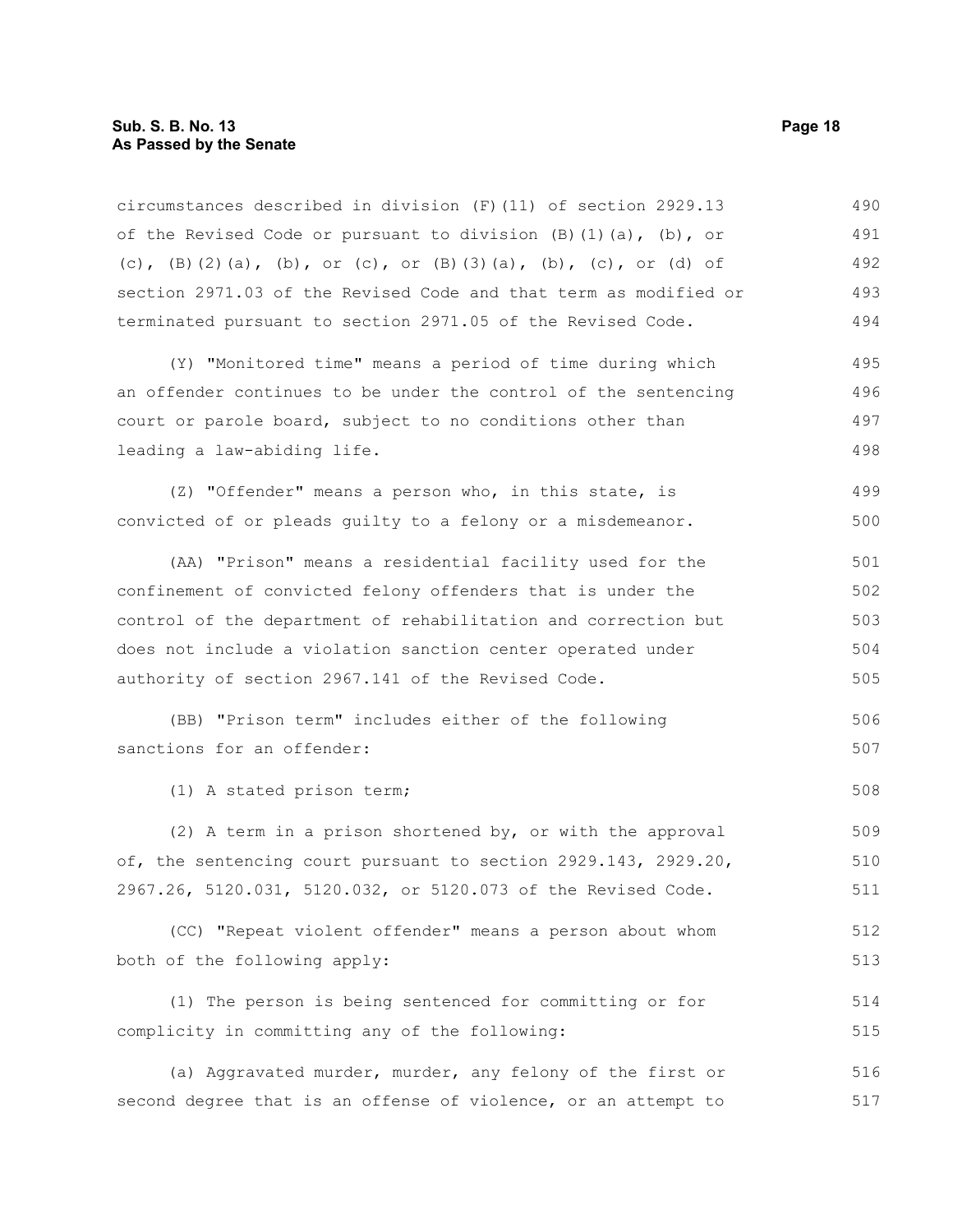commit any of these offenses if the attempt is a felony of the first or second degree; (b) An offense under an existing or former law of this state, another state, or the United States that is or was substantially equivalent to an offense described in division (CC)(1)(a) of this section. (2) The person previously was convicted of or pleaded guilty to an offense described in division (CC)(1)(a) or (b) of this section. (DD) "Sanction" means any penalty imposed upon an offender who is convicted of or pleads quilty to an offense, as punishment for the offense. "Sanction" includes any sanction imposed pursuant to any provision of sections 2929.14 to 2929.18 or 2929.24 to 2929.28 of the Revised Code. (EE) "Sentence" means the sanction or combination of sanctions imposed by the sentencing court on an offender who is convicted of or pleads guilty to an offense. (FF) "Stated prison term" means the prison term, mandatory prison term, or combination of all prison terms and mandatory prison terms imposed by the sentencing court pursuant to section 2929.14, 2929.142, or 2971.03 of the Revised Code or under section 2919.25 of the Revised Code. "Stated prison term" includes any credit received by the offender for time spent in jail awaiting trial, sentencing, or transfer to prison for the offense and any time spent under house arrest or house arrest with electronic monitoring imposed after earning credits pursuant to section 2967.193 of the Revised Code. If an offender is serving a prison term as a risk reduction sentence under 518 519 520 521 522 523 524 525 526 527 528 529 530 531 532 533 534 535 536 537 538 539 540 541 542 543 544 545

sections 2929.143 and 5120.036 of the Revised Code, "stated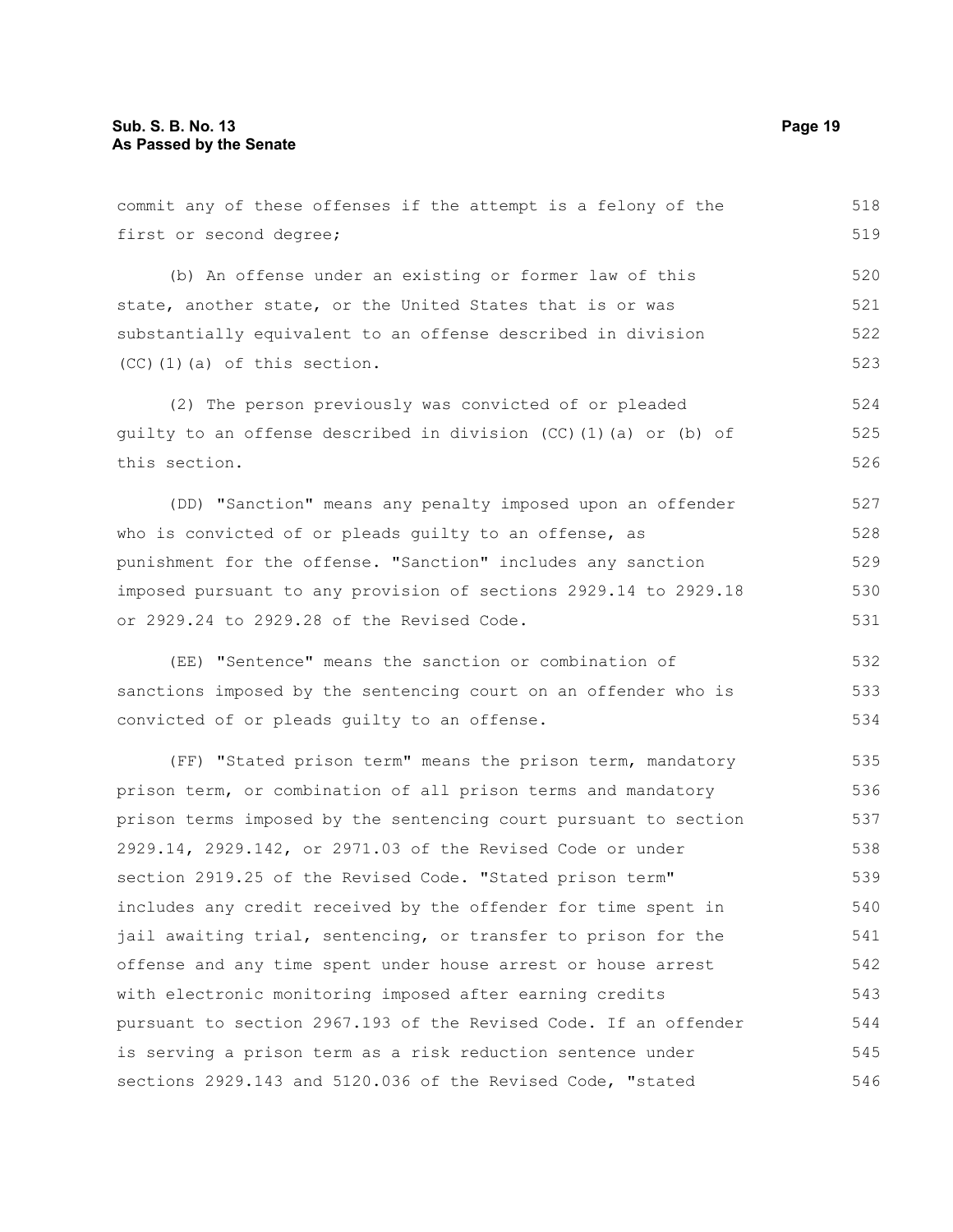prison term" includes any period of time by which the prison term imposed upon the offender is shortened by the offender's successful completion of all assessment and treatment or programming pursuant to those sections. 547 548 549 550

(GG) "Victim-offender mediation" means a reconciliation or mediation program that involves an offender and the victim of the offense committed by the offender and that includes a meeting in which the offender and the victim may discuss the offense, discuss restitution, and consider other sanctions for the offense. 551 552 553 554 555 556

(HH) "Fourth degree felony OVI offense" means a violation of division (A) of section 4511.19 of the Revised Code that, under division (G) of that section, is a felony of the fourth degree. 557 558 559 560

(II) "Mandatory term of local incarceration" means the term of sixty or one hundred twenty days in a jail, a communitybased correctional facility, a halfway house, or an alternative residential facility that a sentencing court may impose upon a person who is convicted of or pleads guilty to a fourth degree felony OVI offense pursuant to division (G)(1) of section 2929.13 of the Revised Code and division (G)(1)(d) or (e) of section 4511.19 of the Revised Code. 561 562 563 564 565 566 567 568

(JJ) "Designated homicide, assault, or kidnapping offense," "violent sex offense," "sexual motivation specification," "sexually violent offense," "sexually violent predator," and "sexually violent predator specification" have the same meanings as in section 2971.01 of the Revised Code. 569 570 571 572 573

(KK) "Sexually oriented offense," "child-victim oriented offense," and "tier III sex offender/child-victim offender" have 574 575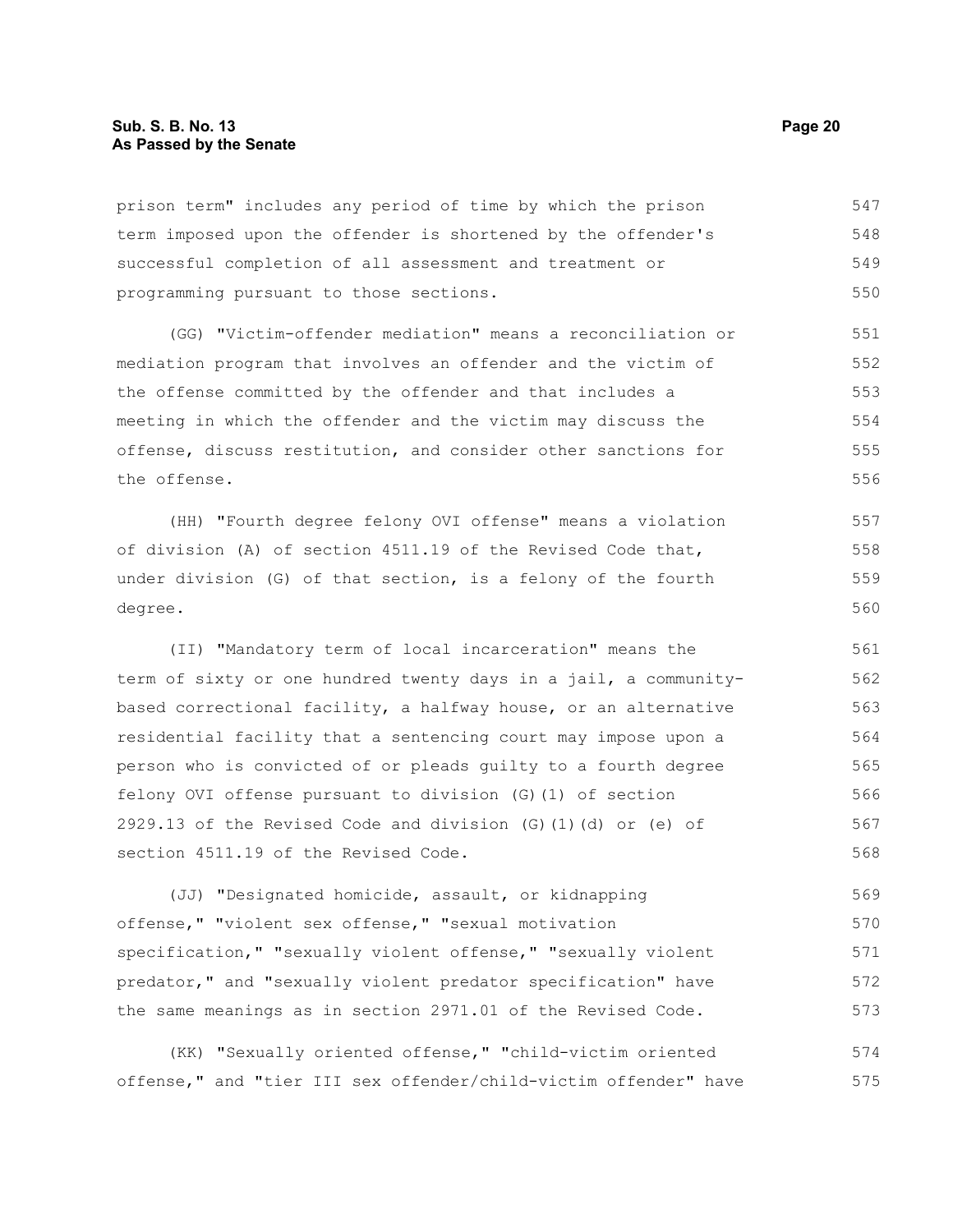2941.1411 of the Revised Code.

the same meanings as in section 2950.01 of the Revised Code. (LL) An offense is "committed in the vicinity of a child" if the offender commits the offense within thirty feet of or within the same residential unit as a child who is under eighteen years of age, regardless of whether the offender knows the age of the child or whether the offender knows the offense is being committed within thirty feet of or within the same residential unit as the child and regardless of whether the child actually views the commission of the offense. (MM) "Family or household member" has the same meaning as in section 2919.25 of the Revised Code. (NN) "Motor vehicle" and "manufactured home" have the same meanings as in section 4501.01 of the Revised Code. (OO) "Detention" and "detention facility" have the same meanings as in section 2921.01 of the Revised Code. (PP) "Third degree felony OVI offense" means a violation of division (A) of section 4511.19 of the Revised Code that, under division (G) of that section, is a felony of the third degree. (QQ) "Random drug testing" has the same meaning as in section 5120.63 of the Revised Code. (RR) "Felony sex offense" has the same meaning as in section 2967.28 of the Revised Code. (SS) "Body armor" has the same meaning as in section 576 577 578 579 580 581 582 583 584 585 586 587 588 589 590 591 592 593 594 595 596 597 598 599

(TT) "Electronic monitoring" means monitoring through the use of an electronic monitoring device. 601 602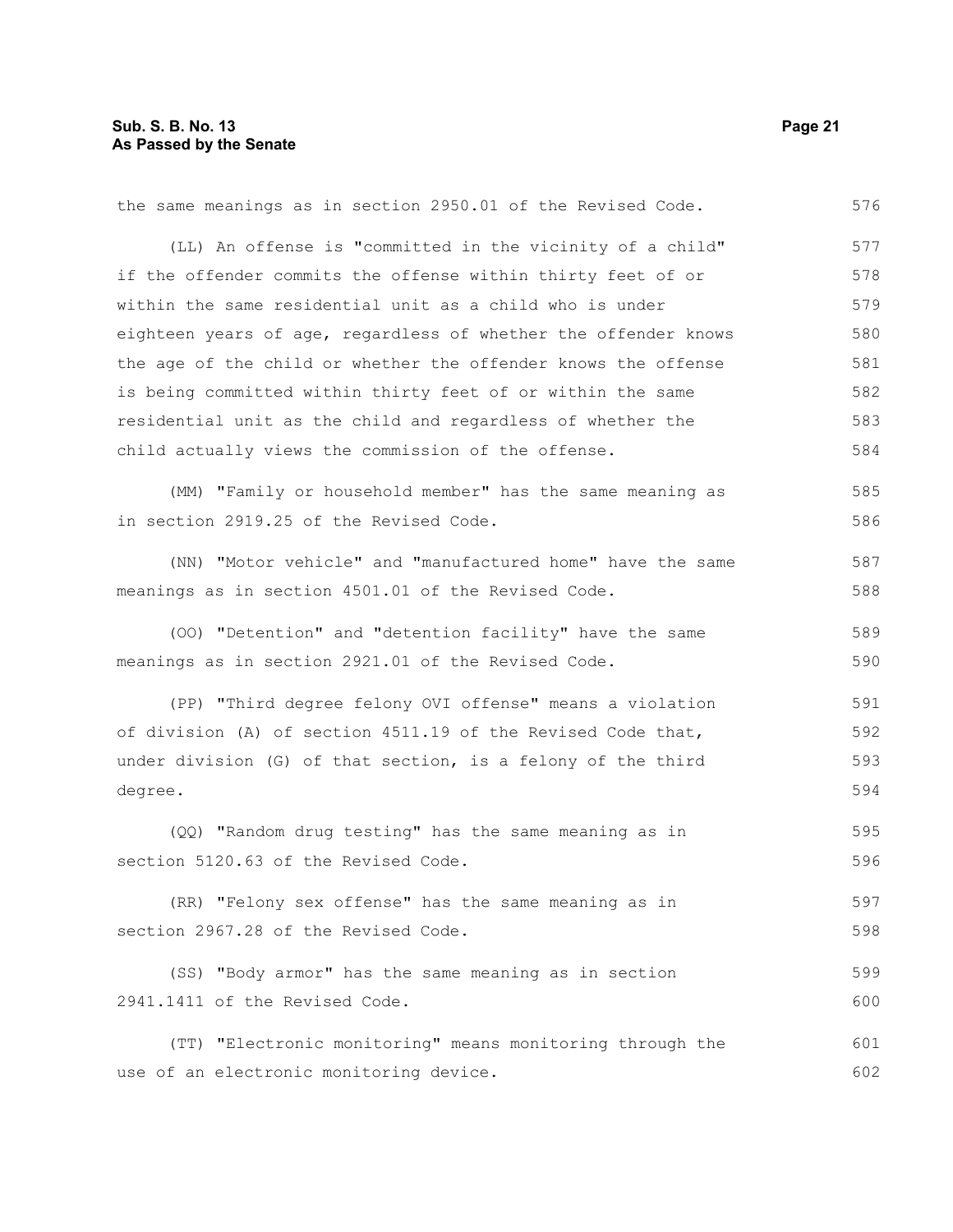(UU) "Electronic monitoring device" means any of the following: (1) Any device that can be operated by electrical or battery power and that conforms with all of the following: (a) The device has a transmitter that can be attached to a person, that will transmit a specified signal to a receiver of the type described in division (UU)(1)(b) of this section if the transmitter is removed from the person, turned off, or altered in any manner without prior court approval in relation to electronic monitoring or without prior approval of the department of rehabilitation and correction in relation to the use of an electronic monitoring device for an inmate on transitional control or otherwise is tampered with, that can transmit continuously and periodically a signal to that receiver when the person is within a specified distance from the receiver, and that can transmit an appropriate signal to that receiver if the person to whom it is attached travels a specified distance from that receiver. (b) The device has a receiver that can receive continuously the signals transmitted by a transmitter of the type described in division (UU)(1)(a) of this section, can transmit continuously those signals by a wireless or landline telephone connection to a central monitoring computer of the 603 604 605 606 607 608 609 610 611 612 613 614 615 616 617 618 619 620 621 622 623 624 625

type described in division (UU)(1)(c) of this section, and can transmit continuously an appropriate signal to that central monitoring computer if the device has been turned off or altered without prior court approval or otherwise tampered with. The device is designed specifically for use in electronic monitoring, is not a converted wireless phone or another tracking device that is clearly not designed for electronic 626 627 628 629 630 631 632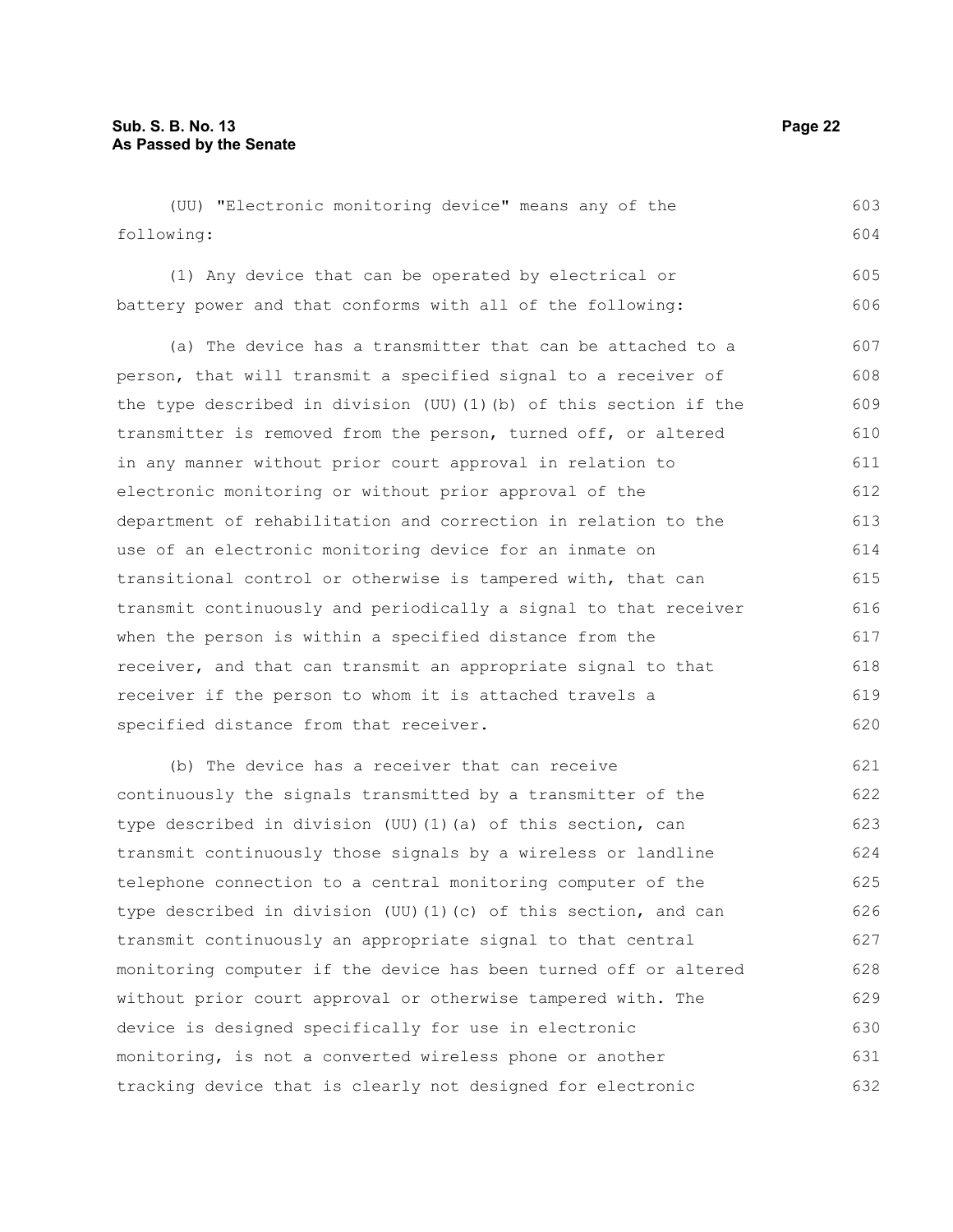| monitoring, and provides a means of text-based or voice |  |  | 633 |
|---------------------------------------------------------|--|--|-----|
| communication with the person.                          |  |  | 634 |

(c) The device has a central monitoring computer that can receive continuously the signals transmitted by a wireless or landline telephone connection by a receiver of the type described in division (UU)(1)(b) of this section and can monitor continuously the person to whom an electronic monitoring device of the type described in division (UU)(1)(a) of this section is attached. 635 636 637 638 639 640 641

(2) Any device that is not a device of the type described in division (UU)(1) of this section and that conforms with all of the following: 642 643 644

(a) The device includes a transmitter and receiver that can monitor and determine the location of a subject person at any time, or at a designated point in time, through the use of a central monitoring computer or through other electronic means. 645 646 647 648

(b) The device includes a transmitter and receiver that can determine at any time, or at a designated point in time, through the use of a central monitoring computer or other electronic means the fact that the transmitter is turned off or altered in any manner without prior approval of the court in relation to the electronic monitoring or without prior approval of the department of rehabilitation and correction in relation to the use of an electronic monitoring device for an inmate on transitional control or otherwise is tampered with. 649 650 651 652 653 654 655 656 657

(3) Any type of technology that can adequately track or determine the location of a subject person at any time and that is approved by the director of rehabilitation and correction, including, but not limited to, any satellite technology, voice 658 659 660 661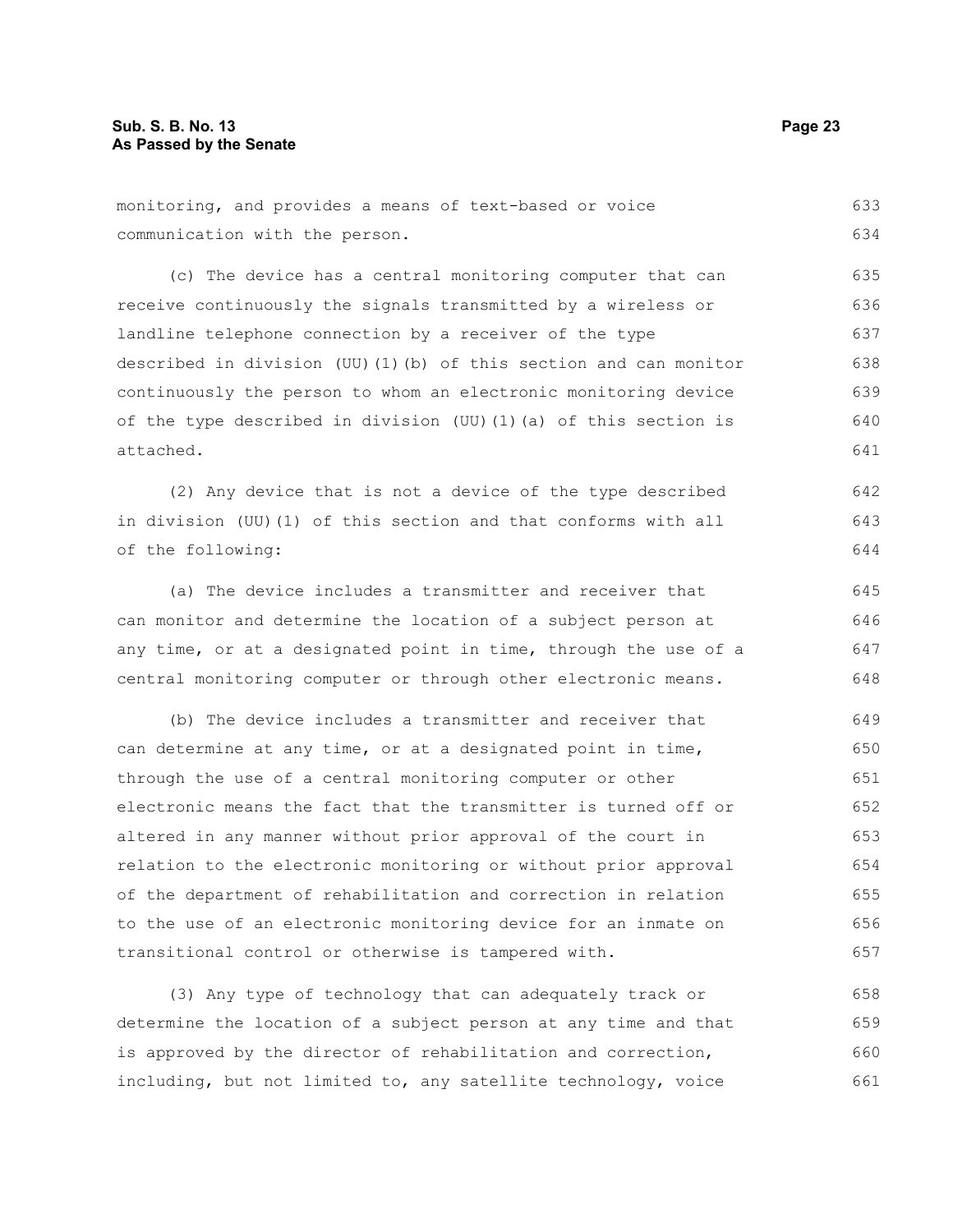| tracking system, or retinal scanning system that is so approved. | 662 |
|------------------------------------------------------------------|-----|
| (VV) "Non-economic loss" means nonpecuniary harm suffered        | 663 |
| by a victim of an offense as a result of or related to the       | 664 |
| commission of the offense, including, but not limited to, pain   | 665 |
| and suffering; loss of society, consortium, companionship, care, | 666 |
| assistance, attention, protection, advice, quidance, counsel,    | 667 |
| instruction, training, or education; mental anguish; and any     | 668 |
| other intangible loss.                                           | 669 |
| (WW) "Prosecutor" has the same meaning as in section             | 670 |
| 2935.01 of the Revised Code.                                     | 671 |
| (XX) "Continuous alcohol monitoring" means the ability to        | 672 |
| automatically test and periodically transmit alcohol consumption | 673 |
| levels and tamper attempts at least every hour, regardless of    | 674 |
| the location of the person who is being monitored.               | 675 |
| (YY) A person is "adjudicated a sexually violent predator"       | 676 |
| if the person is convicted of or pleads guilty to a violent sex  | 677 |
| offense and also is convicted of or pleads guilty to a sexually  | 678 |
| violent predator specification that was included in the          | 679 |
| indictment, count in the indictment, or information charging     | 680 |
| that violent sex offense or if the person is convicted of or     | 681 |
| pleads quilty to a designated homicide, assault, or kidnapping   | 682 |
| offense and also is convicted of or pleads guilty to both a      | 683 |
| sexual motivation specification and a sexually violent predator  | 684 |
| specification that were included in the indictment, count in the | 685 |
| indictment, or information charging that designated homicide,    | 686 |
| assault, or kidnapping offense.                                  | 687 |
| (ZZ) An offense is "committed in proximity to a school" if       | 688 |
| the offender commits the offense in a school safety zone or      | 689 |

within five hundred feet of any school building or the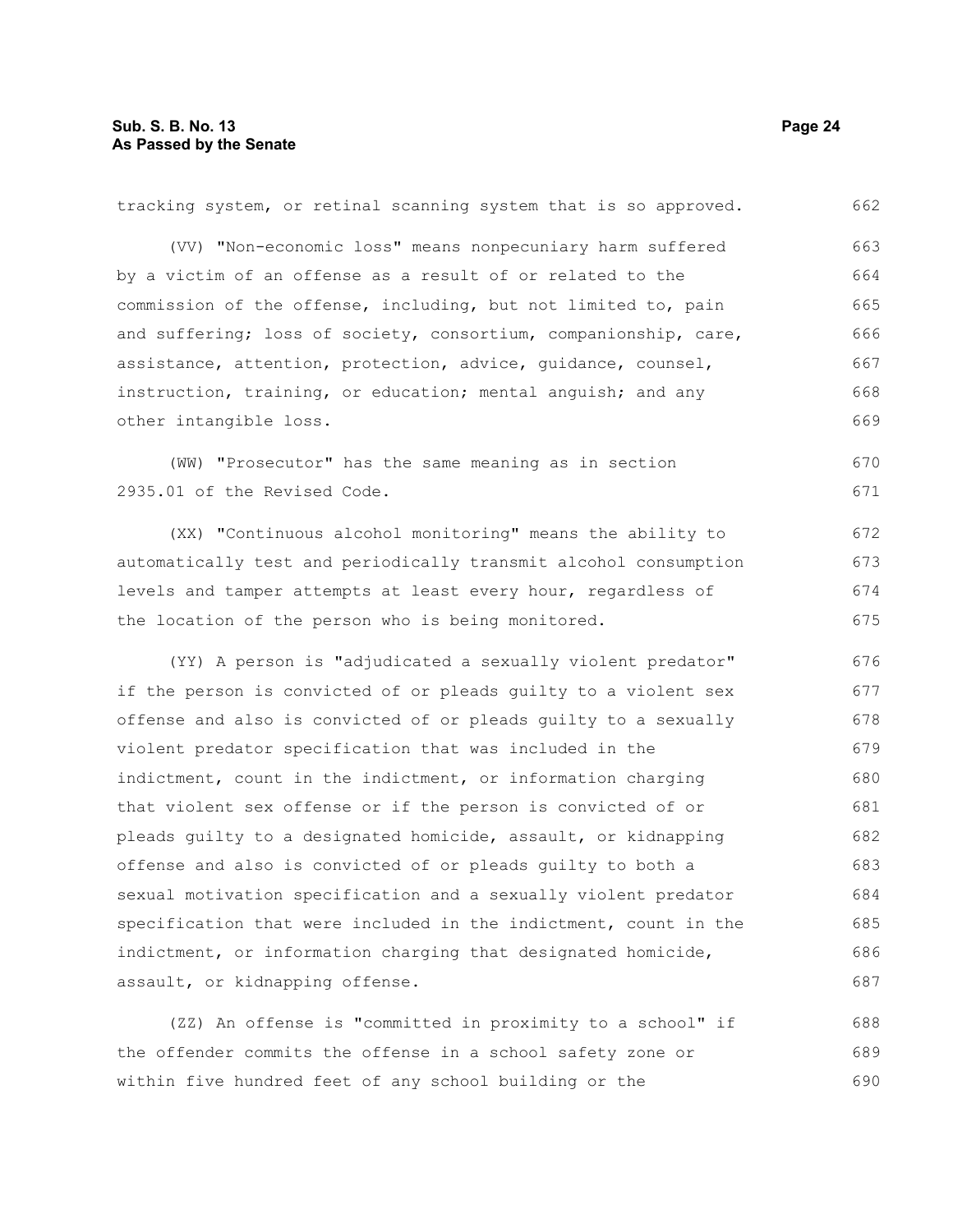boundaries of any school premises, regardless of whether the offender knows the offense is being committed in a school safety zone or within five hundred feet of any school building or the boundaries of any school premises. 691 692 693 694

(AAA) "Human trafficking" means a scheme or plan to which all of the following apply:

(1) Its object is one or more-both of the following:

(a) To subject a victim or victims to involuntary servitude, as defined in section 2905.31 of the Revised Code or to compel a victim or victims to engage in sexual activity for hire, to engage in a performance that is obscene, sexually oriented, or nudity oriented, or to be a model or participant in the production of material that is obscene, sexually oriented, or nudity oriented; 698 699 700 701 702 703 704

(b) To facilitate, encourage, or recruit a victim who is less than sixteen years of age a minor or is a person with a developmental disability, or victims who are less than sixteen years of age minors or are persons with developmental disabilities, for any purpose listed in divisions (A)(2)(a) to (c) of section 2905.32 of the Revised Code÷ 705 706 707 708 709 710

(c) To facilitate, encourage, or recruit a victim who is sixteen or seventeen years of age, or victims who are sixteen orseventeen years of age, for any purpose listed in divisions (A)  $(2)$  (a) to (c) of section 2905.32 of the Revised Code, if the circumstances described in division  $(A)$  (5),  $(6)$ ,  $(7)$ ,  $(8)$ ,  $(9)$ , (10), (11), (12), or (13) of section 2907.03 of the Revised Code apply with respect to the person engaging in the conduct and the victim or victims. 711 712 713 714 715 716 717 718

(2) It involves at least two felony offenses, whether or 719

695 696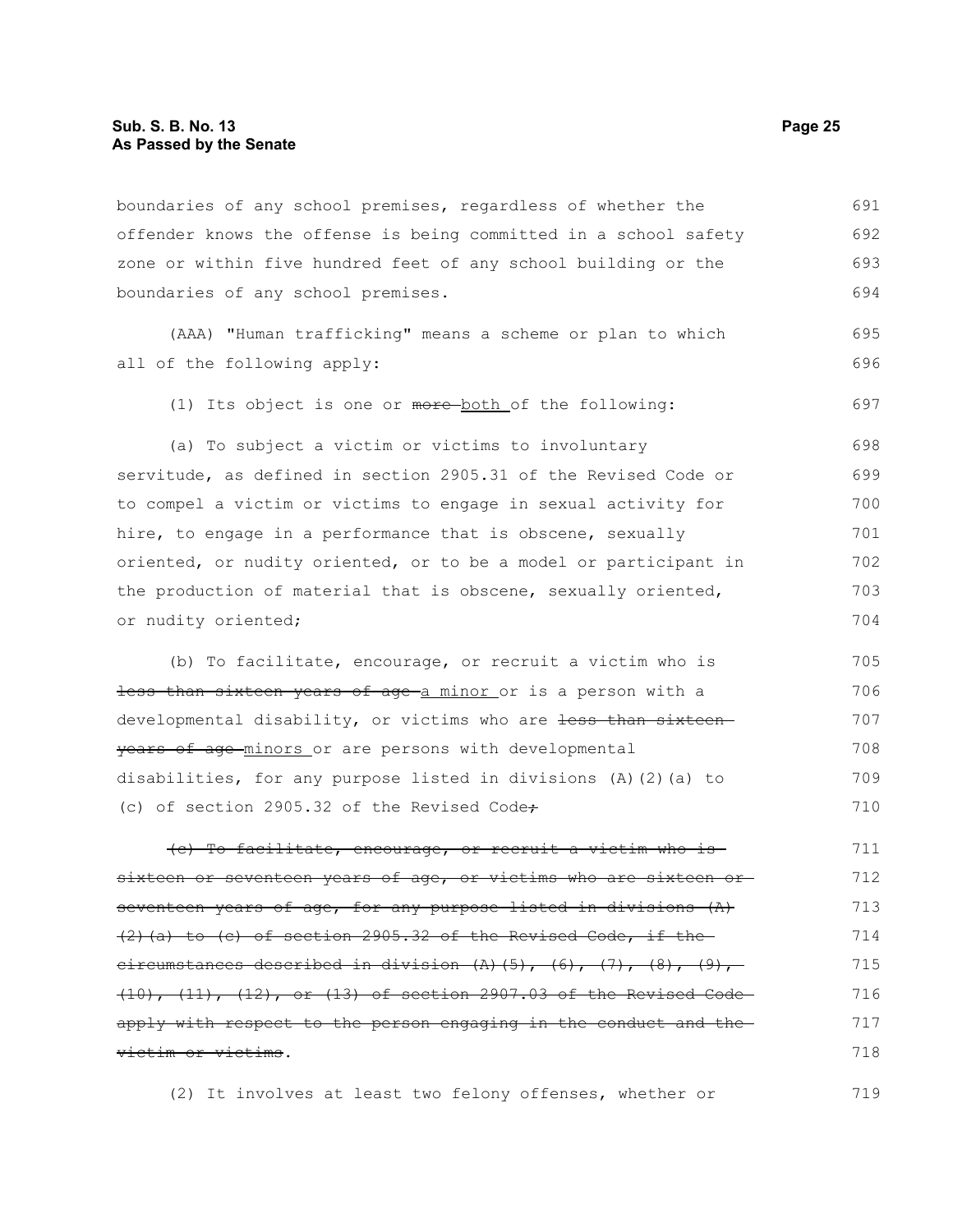rate of growth or spread of a fire.

not there has been a prior conviction for any of the felony offenses, to which all of the following apply: (a) Each of the felony offenses is a violation of section 2905.01, 2905.02, 2905.32, 2907.21, 2907.22, or 2923.32, division (A)(1) or (2) of section 2907.323, or division  $(B)(1)$ , (2), (3), (4), or (5) of section 2919.22 of the Revised Code or is a violation of a law of any state other than this state that is substantially similar to any of the sections or divisions of the Revised Code identified in this division. (b) At least one of the felony offenses was committed in this state. (c) The felony offenses are related to the same scheme or plan and are not isolated instances. (BBB) "Material," "nudity," "obscene," "performance," and "sexual activity" have the same meanings as in section 2907.01 of the Revised Code. (CCC) "Material that is obscene, sexually oriented, or nudity oriented" means any material that is obscene, that shows a person participating or engaging in sexual activity, masturbation, or bestiality, or that shows a person in a state of nudity. (DDD) "Performance that is obscene, sexually oriented, or nudity oriented" means any performance that is obscene, that shows a person participating or engaging in sexual activity, masturbation, or bestiality, or that shows a person in a state of nudity. (EEE) "Accelerant" means a fuel or oxidizing agent, such as an ignitable liquid, used to initiate a fire or increase the 720 721 722 723 724 725 726 727 728 729 730 731 732 733 734 735 736 737 738 739 740 741 742 743 744 745 746 747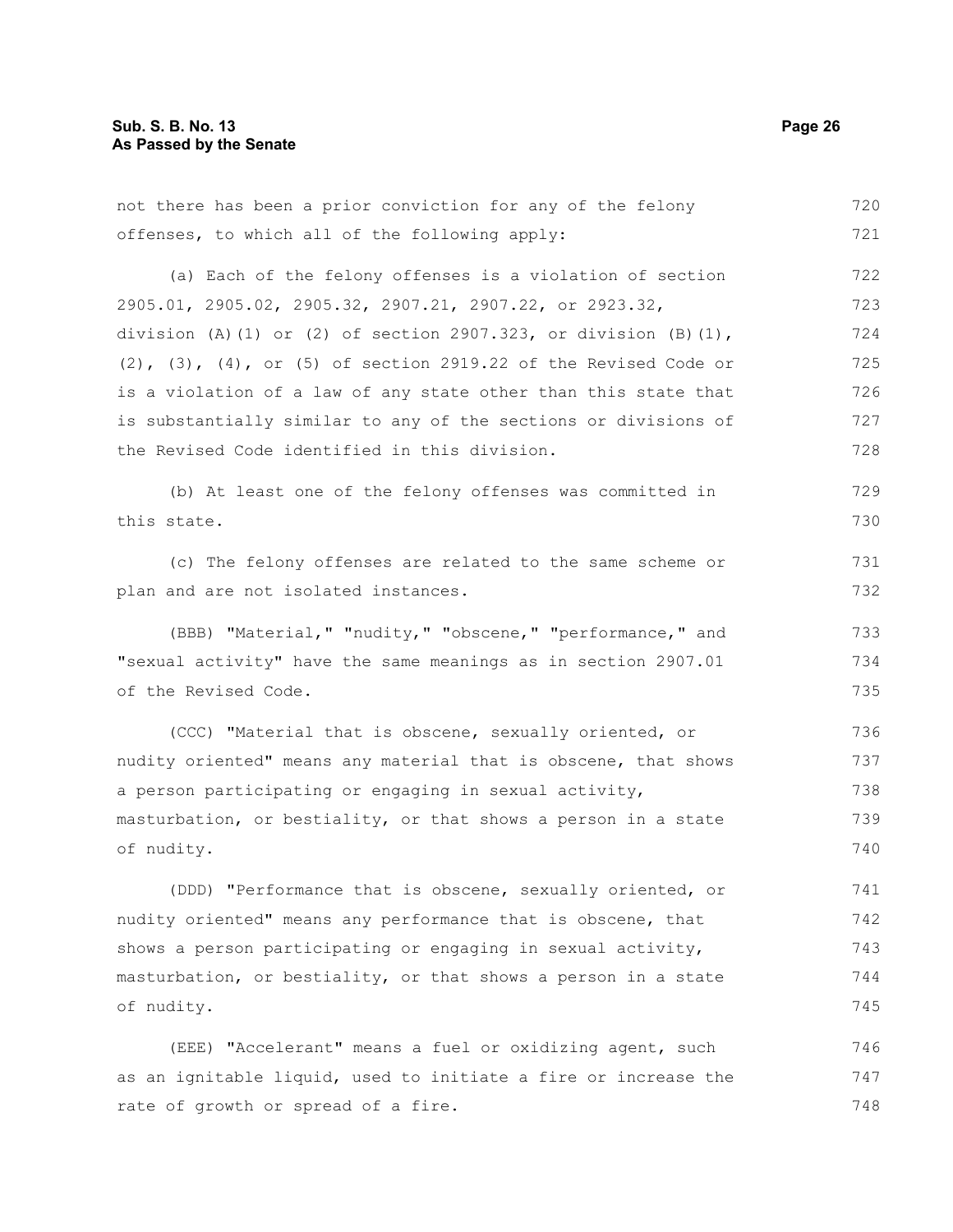**Sec. 2950.01.** As used in this chapter, unless the context clearly requires otherwise: (A) "Sexually oriented offense" means any of the following violations or offenses committed by a person, regardless of the person's age: (1) A violation of section 2907.02, 2907.03, 2907.05, 2907.06, 2907.07, 2907.08, 2907.21, 2907.22, 2907.32, 2907.321, 2907.322, or 2907.323 of the Revised Code; (2) A violation of section 2907.04 of the Revised Code when the offender is less than four years older than the other person with whom the offender engaged in sexual conduct, the other person did not consent to the sexual conduct, and the offender previously has not been convicted of or pleaded guilty to a violation of section 2907.02, 2907.03, or 2907.04 of the Revised Code or a violation of former section 2907.12 of the Revised Code; (3) A violation of section 2907.04 of the Revised Code when the offender is at least four years older than the other person with whom the offender engaged in sexual conduct or when the offender is less than four years older than the other person with whom the offender engaged in sexual conduct and the offender previously has been convicted of or pleaded guilty to a 749 750 751 752 753 754 755 756 757 758 759 760 761 762 763 764 765 766 767 768 769 770

violation of section 2907.02, 2907.03, or 2907.04 of the Revised Code or a violation of former section 2907.12 of the Revised Code; 771 772 773

(4) A violation of section 2903.01, 2903.02, or 2903.11 of the Revised Code when the violation was committed with a sexual motivation; 774 775 776

(5) A violation of division (A) of section 2903.04 of the 777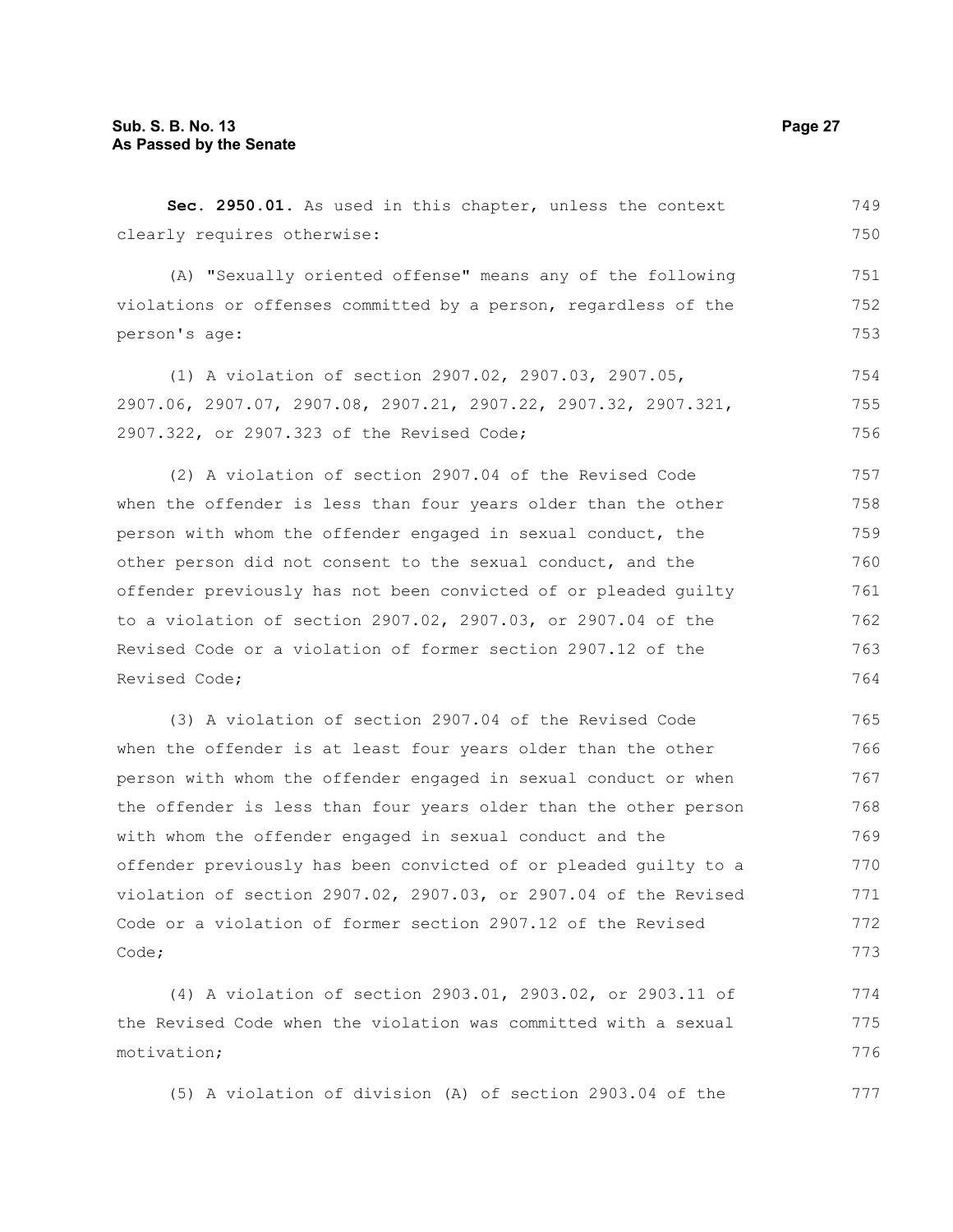Revised Code when the offender committed or attempted to commit the felony that is the basis of the violation with a sexual motivation; (6) A violation of division (A)(3) of section 2903.211 of the Revised Code; (7) A violation of division  $(A)$   $(1)$ ,  $(2)$ ,  $(3)$ , or  $(5)$  of section 2905.01 of the Revised Code when the offense is committed with a sexual motivation; (8) A violation of division (A)(4) of section 2905.01 of the Revised Code; (9) A violation of division (B) of section 2905.01 of the Revised Code when the victim of the offense is under eighteen years of age and the offender is not a parent of the victim of the offense; (10) A violation of division (B) of section 2903.03, of division (B) of section 2905.02, of division (B) of section 2905.03, of division (B) of section 2905.05, or of division (B) (5) of section 2919.22 of the Revised Code; (11) A violation of section 2905.32 of the Revised Code when any either of the following applies: (a) The violation is a violation of division (A)(1) of that section and the offender knowingly recruited, lured, 778 779 780 781 782 783 784 785 786 787 788 789 790 791 792 793 794 795 796 797 798 799

enticed, isolated, harbored, transported, provided, obtained, or maintained, or knowingly attempted to recruit, lure, entice, isolate, harbor, transport, provide, obtain, or maintain, another person knowing that the person would be compelled to engage in sexual activity for hire, engage in a performance that was obscene, sexually oriented, or nudity oriented, or be a model or participant in the production of material that was 800 801 802 803 804 805 806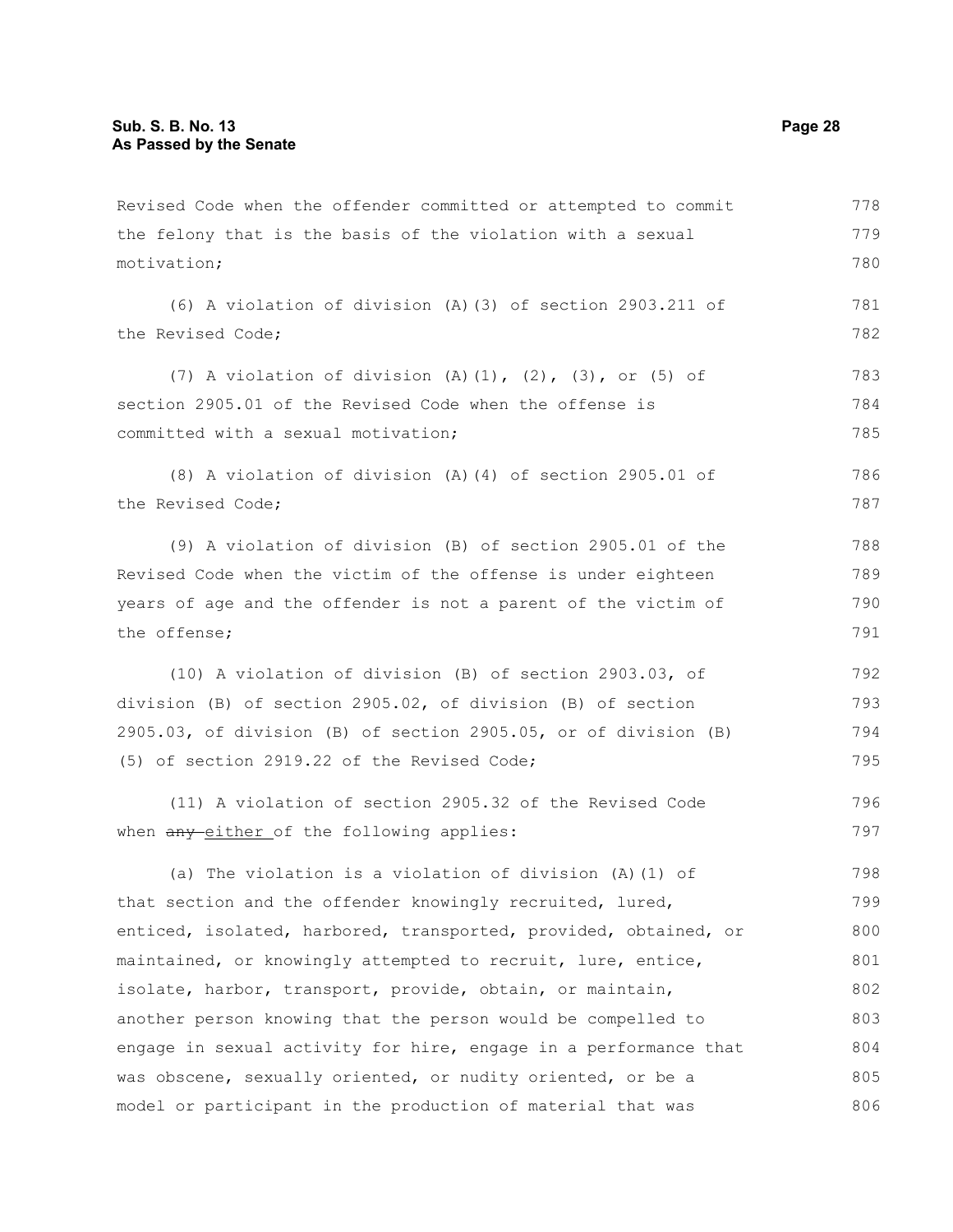obscene, sexually oriented, or nudity oriented.

(b) The violation is a violation of division (A)(2) of that section and the offender knowingly recruited, lured, enticed, isolated, harbored, transported, provided, obtained, or maintained, or knowingly attempted to recruit, lure, entice, isolate, harbor, transport, provide, obtain, or maintain a person who is less than sixteen eighteen years of age or is a person with a developmental disability whom the offender knows or has reasonable cause to believe is a person with a developmental disability for any purpose listed in divisions (A) (2)(a) to (c) of that section. 808 809 810 811 812 813 814 815 816 817

(c) The violation is a violation of division  $(A)$  (3) of that section, the offender knowingly recruited, lured, enticed, isolated, harbored, transported, provided, obtained, ormaintained, or knowingly attempted to recruit, lure, entice, isolate, harbor, transport, provide, obtain, or maintain aperson who is sixteen or seventeen years of age for any purpose listed in divisions  $(A)$   $(2)$   $(a)$  to  $(e)$  of that section, and the circumstances described in division  $(A)$   $(5)$ ,  $(6)$ ,  $(7)$ ,  $(8)$ ,  $(9)$ , (10), (11), (12), or (13) of section 2907.03 of the Revised Code apply with respect to the offender and the other person. 818 819 820 821 822 823 824 825 826 827

(12) A violation of division (B)(4) of section 2907.09 of the Revised Code if the sentencing court classifies the offender as a tier I sex offender/child-victim offender relative to that offense pursuant to division (D) of that section; 828 829 830 831

(13) A violation of any former law of this state, any existing or former municipal ordinance or law of another state or the United States, any existing or former law applicable in a military court or in an Indian tribal court, or any existing or former law of any nation other than the United States that is or 832 833 834 835 836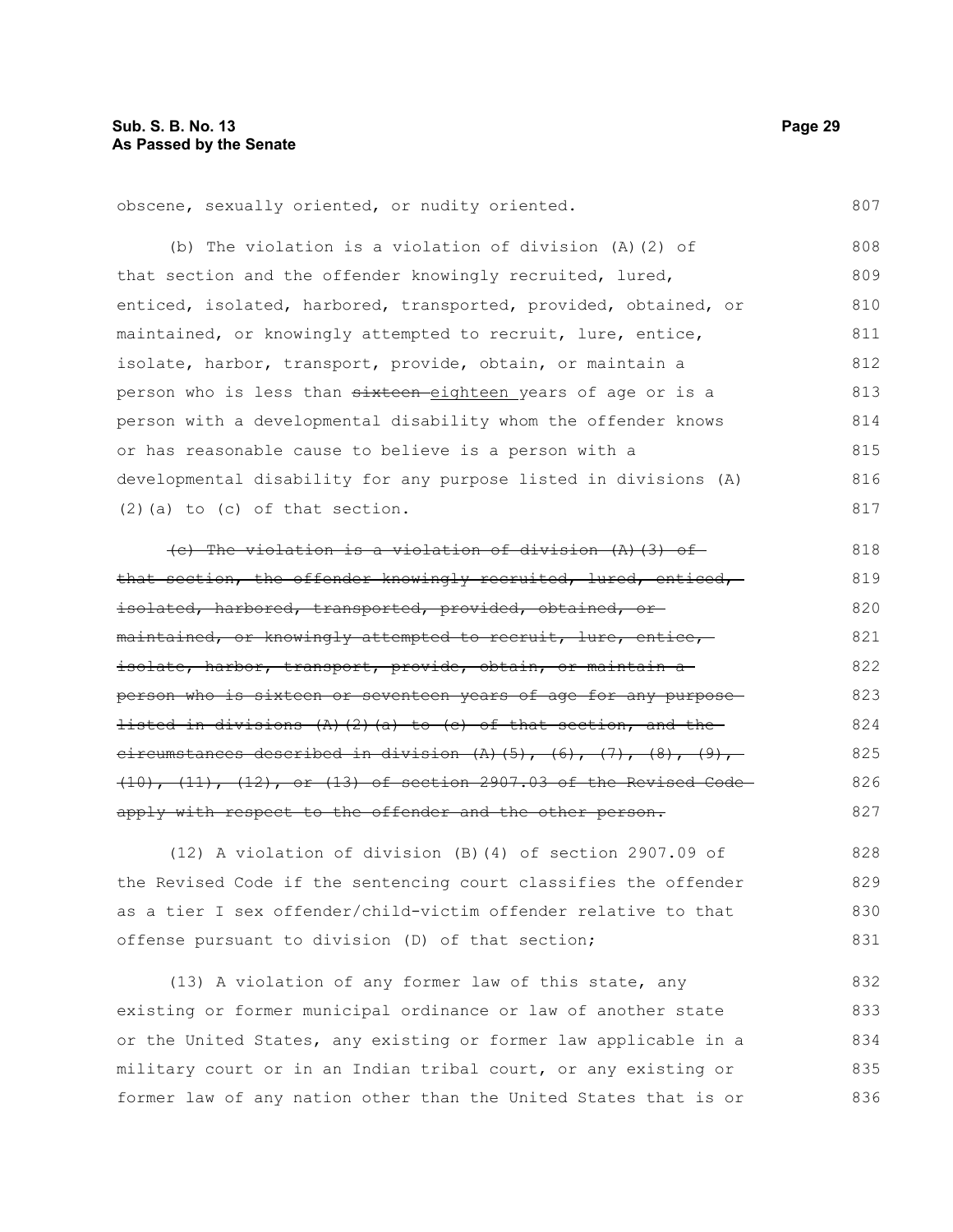was substantially equivalent to any offense listed in division (A)(1), (2), (3), (4), (5), (6), (7), (8), (9), (10), (11), or (12) of this section; (14) A violation of division (A)(3) of section 2907.24 of the Revised Code; (15) Any attempt to commit, conspiracy to commit, or complicity in committing any offense listed in division  $(A)$   $(1)$ , (2), (3), (4), (5), (6), (7), (8), (9), (10), (11), (12), (13), or (14) of this section. (B)(1) "Sex offender" means, subject to division (B)(2) of this section, a person who is convicted of, pleads guilty to, has been convicted of, has pleaded guilty to, is adjudicated a delinquent child for committing, or has been adjudicated a delinquent child for committing any sexually oriented offense. (2) "Sex offender" does not include a person who is convicted of, pleads guilty to, has been convicted of, has pleaded guilty to, is adjudicated a delinquent child for committing, or has been adjudicated a delinquent child for 837 838 839 840 841 842 843 844 845 846 847 848 849 850 851 852 853 854

committing a sexually oriented offense if the offense involves consensual sexual conduct or consensual sexual contact and either of the following applies: 855 856 857

(a) The victim of the sexually oriented offense was eighteen years of age or older and at the time of the sexually oriented offense was not under the custodial authority of the person who is convicted of, pleads guilty to, has been convicted of, has pleaded guilty to, is adjudicated a delinquent child for committing, or has been adjudicated a delinquent child for committing the sexually oriented offense. 858 859 860 861 862 863 864

(b) The victim of the offense was thirteen years of age or 865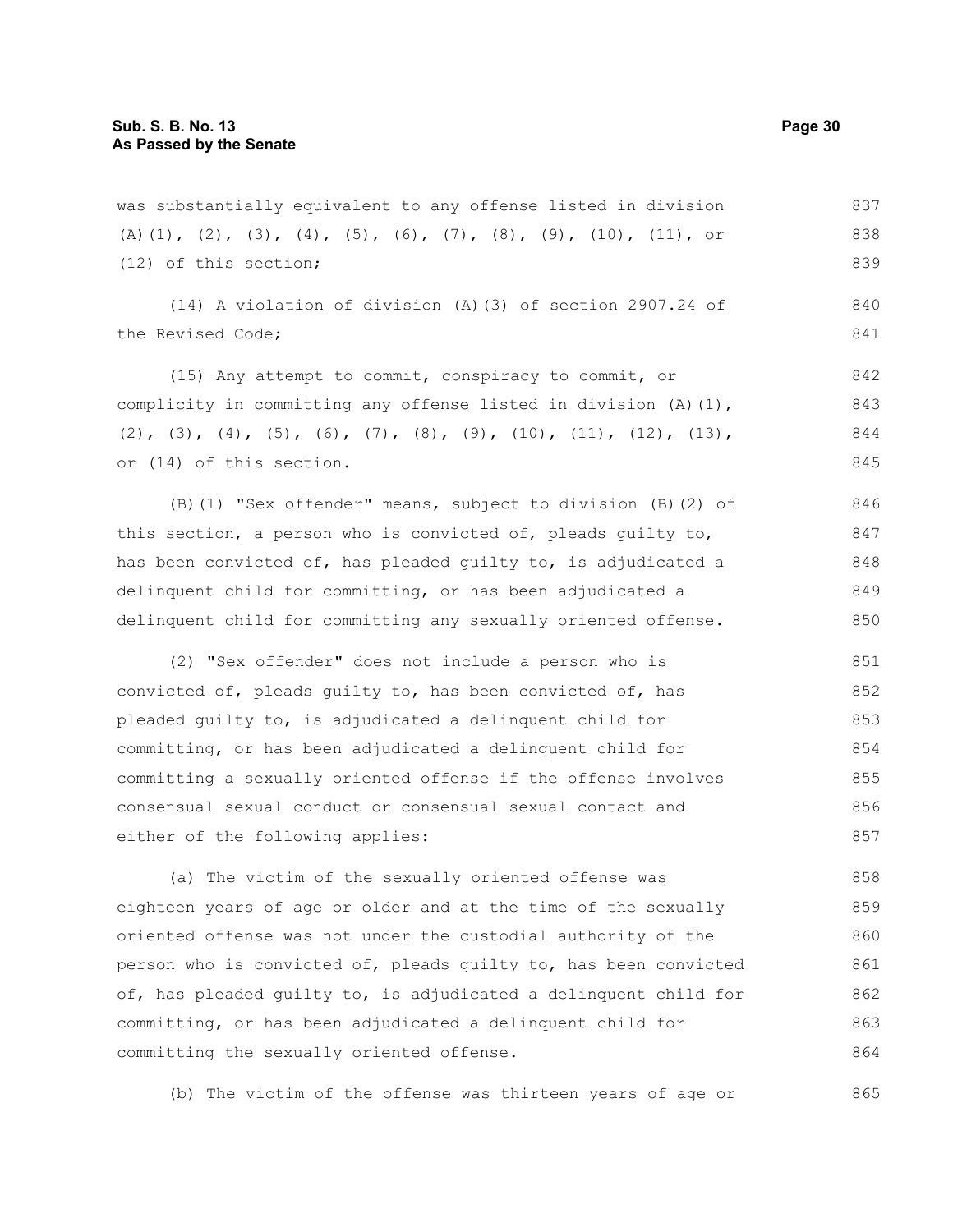#### **Sub. S. B. No. 13 Page 31 As Passed by the Senate**

older, and the person who is convicted of, pleads guilty to, has been convicted of, has pleaded guilty to, is adjudicated a delinquent child for committing, or has been adjudicated a delinquent child for committing the sexually oriented offense is not more than four years older than the victim. 866 867 868 869 870

(C) "Child-victim oriented offense" means any of the following violations or offenses committed by a person, regardless of the person's age, when the victim is under eighteen years of age and is not a child of the person who commits the violation: 871 872 873 874 875

(1) A violation of division (A)(1), (2), (3), or (5) of section 2905.01 of the Revised Code when the violation is not included in division (A)(7) of this section; 876 877 878

(2) A violation of division (A) of section 2905.02, division (A) of section 2905.03, or division (A) of section 2905.05 of the Revised Code; 879 880 881

(3) A violation of any former law of this state, any existing or former municipal ordinance or law of another state or the United States, any existing or former law applicable in a military court or in an Indian tribal court, or any existing or former law of any nation other than the United States that is or was substantially equivalent to any offense listed in division (C)(1) or (2) of this section; 882 883 884 885 886 887 888

(4) Any attempt to commit, conspiracy to commit, or complicity in committing any offense listed in division  $(C)$  (1), (2), or (3) of this section. 889 890 891

(D) "Child-victim offender" means a person who is convicted of, pleads guilty to, has been convicted of, has pleaded guilty to, is adjudicated a delinquent child for 892 893 894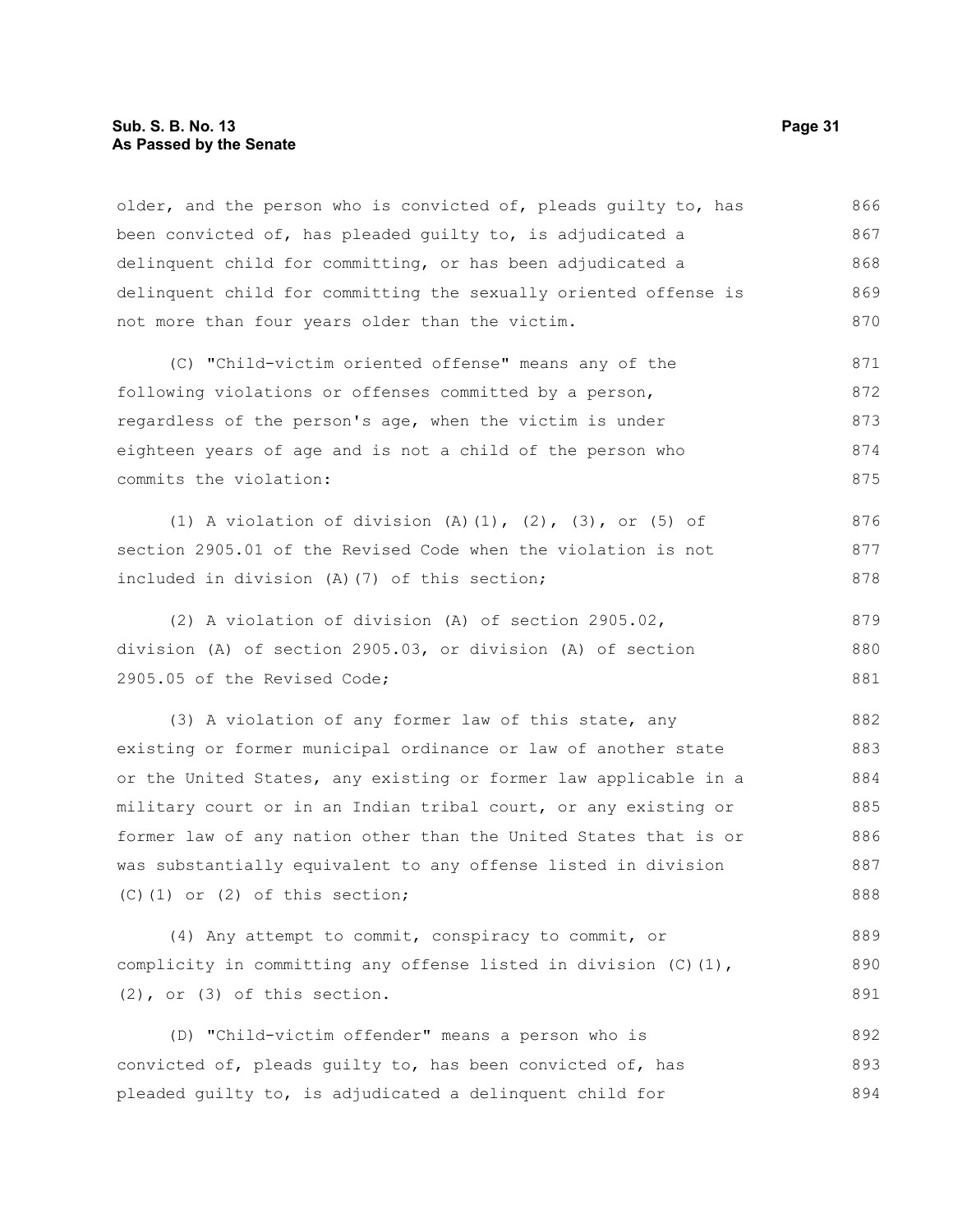committing, or has been adjudicated a delinquent child for committing any child-victim oriented offense. (E) "Tier I sex offender/child-victim offender" means any of the following: (1) A sex offender who is convicted of, pleads guilty to, has been convicted of, or has pleaded guilty to any of the following sexually oriented offenses: (a) A violation of section 2907.06, 2907.07, 2907.08, 2907.22, or 2907.32 of the Revised Code; (b) A violation of section 2907.04 of the Revised Code when the offender is less than four years older than the other person with whom the offender engaged in sexual conduct, the other person did not consent to the sexual conduct, and the offender previously has not been convicted of or pleaded guilty to a violation of section 2907.02, 2907.03, or 2907.04 of the Revised Code or a violation of former section 2907.12 of the Revised Code; (c) A violation of division  $(A)$   $(1)$ ,  $(2)$ ,  $(3)$ , or  $(5)$  of section 2907.05 of the Revised Code; (d) A violation of division (A)(3) of section 2907.323 of the Revised Code; (e) A violation of division (A)(3) of section 2903.211, of division (B) of section 2905.03, or of division (B) of section 2905.05 of the Revised Code; (f) A violation of division (B)(4) of section 2907.09 of the Revised Code if the sentencing court classifies the offender as a tier I sex offender/child-victim offender relative to that 895 896 897 898 899 900 901 902 903 904 905 906 907 908 909 910 911 912 913 914 915 916 917 918 919 920 921

offense pursuant to division (D) of that section;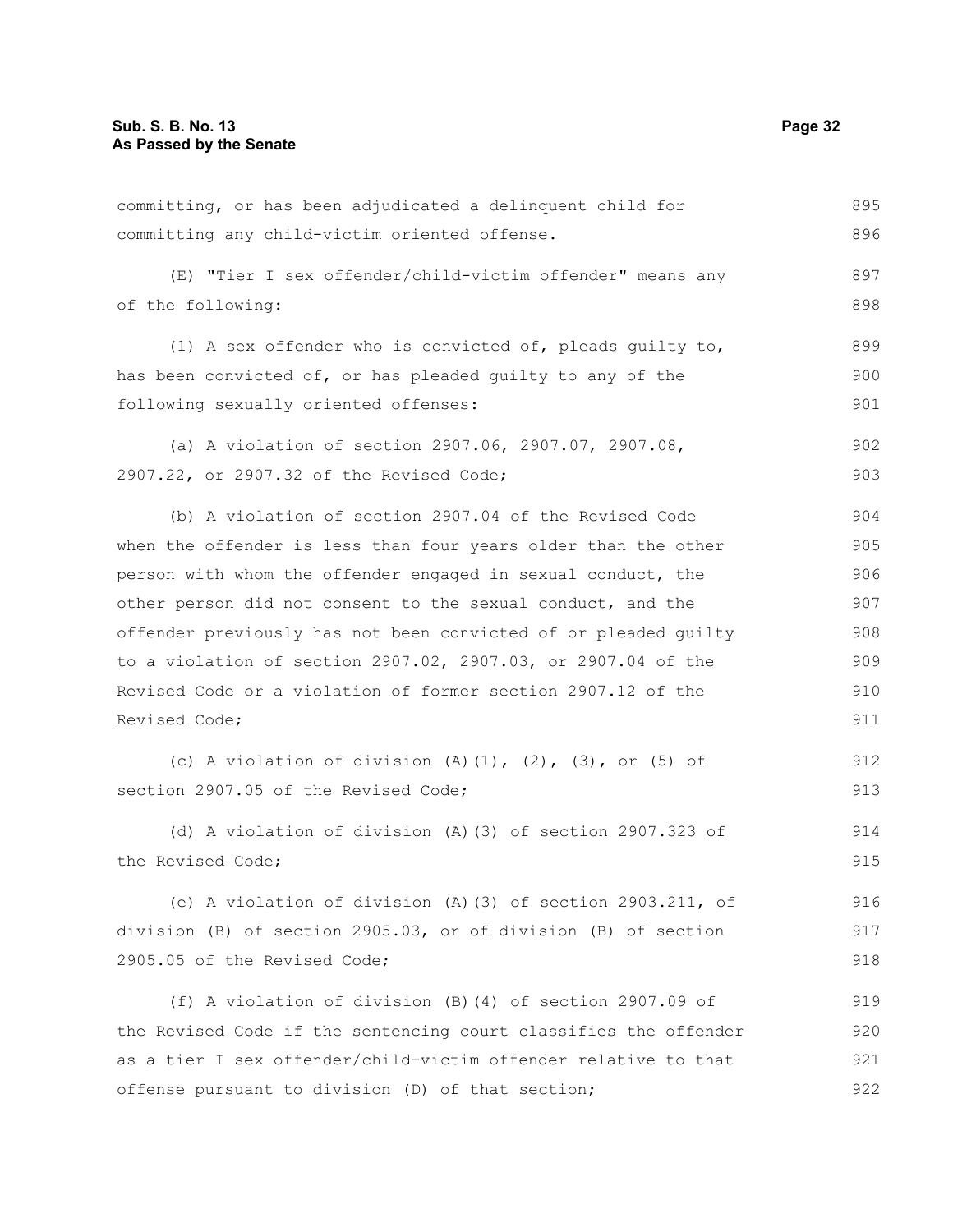#### **Sub. S. B. No. 13 Page 33 As Passed by the Senate**

(g) A violation of any former law of this state, any existing or former municipal ordinance or law of another state or the United States, any existing or former law applicable in a military court or in an Indian tribal court, or any existing or former law of any nation other than the United States, that is or was substantially equivalent to any offense listed in division  $(E)(1)(a)$ ,  $(b)$ ,  $(c)$ ,  $(d)$ ,  $(e)$ , or  $(f)$  of this section; 923 924 925 926 927 928 929

(h) Any attempt to commit, conspiracy to commit, or complicity in committing any offense listed in division (E)(1) (a), (b), (c), (d), (e), (f), or (g) of this section. 930 931 932

(2) A child-victim offender who is convicted of, pleads guilty to, has been convicted of, or has pleaded guilty to a child-victim oriented offense and who is not within either category of child-victim offender described in division (F)(2) or (G)(2) of this section. 933 934 935 936 937

(3) A sex offender who is adjudicated a delinquent child for committing or has been adjudicated a delinquent child for committing any sexually oriented offense and who a juvenile court, pursuant to section 2152.82, 2152.83, 2152.84, or 2152.85 of the Revised Code, classifies a tier I sex offender/childvictim offender relative to the offense. 938 939 940 941 942 943

(4) A child-victim offender who is adjudicated a delinquent child for committing or has been adjudicated a delinquent child for committing any child-victim oriented offense and who a juvenile court, pursuant to section 2152.82, 2152.83, 2152.84, or 2152.85 of the Revised Code, classifies a tier I sex offender/child-victim offender relative to the offense. 944 945 946 947 948 949 950

(F) "Tier II sex offender/child-victim offender" means any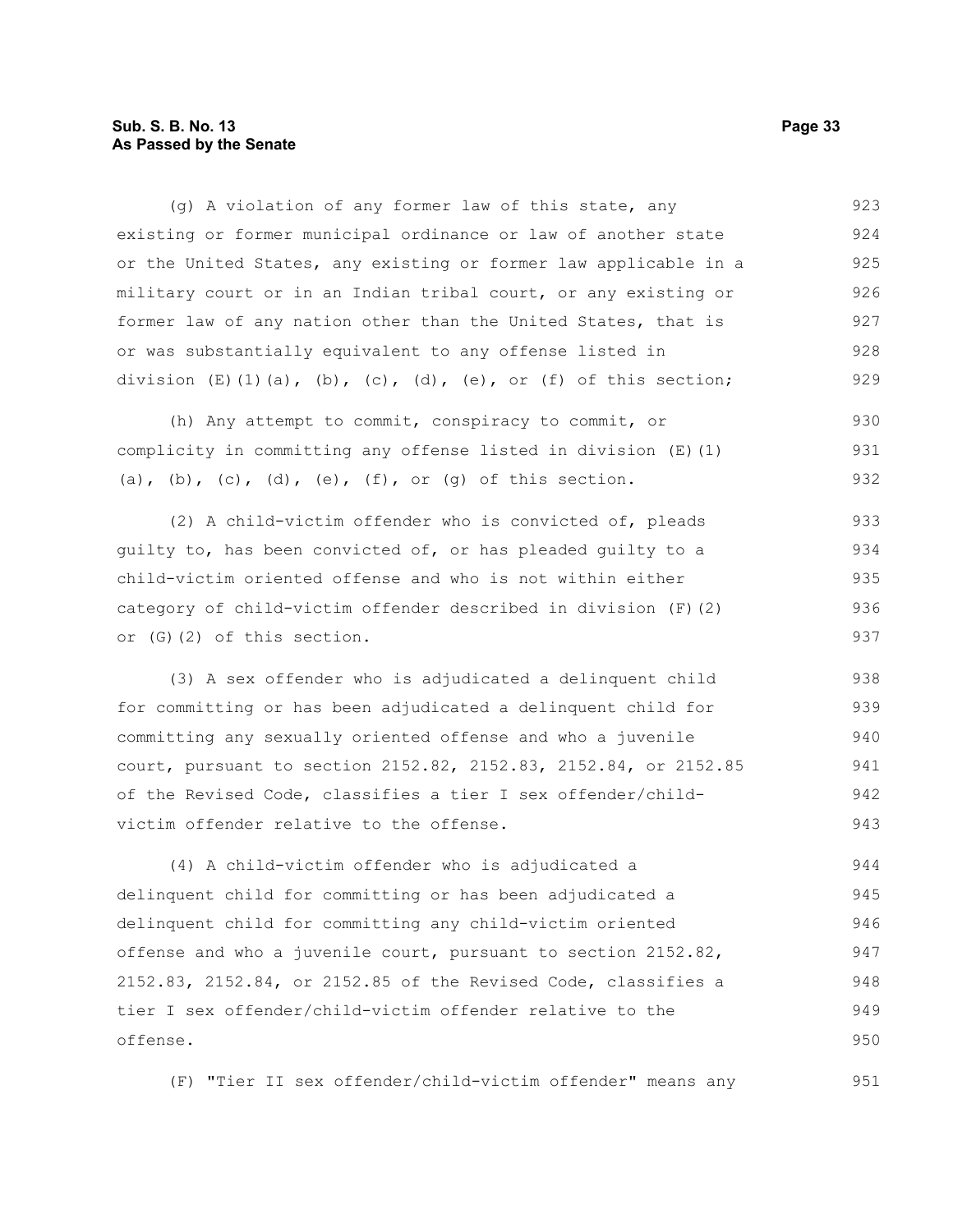section;

| of the following:                                                              | 952 |
|--------------------------------------------------------------------------------|-----|
| (1) A sex offender who is convicted of, pleads guilty to,                      | 953 |
| has been convicted of, or has pleaded guilty to any of the                     | 954 |
| following sexually oriented offenses:                                          | 955 |
| (a) A violation of section 2907.21, 2907.321, or 2907.322                      | 956 |
| of the Revised Code;                                                           | 957 |
| (b) A violation of section 2907.04 of the Revised Code                         | 958 |
| when the offender is at least four years older than the other                  | 959 |
| person with whom the offender engaged in sexual conduct, or when               | 960 |
| the offender is less than four years older than the other person               | 961 |
| with whom the offender engaged in sexual conduct and the                       | 962 |
| offender previously has been convicted of or pleaded guilty to a               | 963 |
| violation of section 2907.02, 2907.03, or 2907.04 of the Revised               | 964 |
| Code or former section 2907.12 of the Revised Code;                            | 965 |
| (c) A violation of division (A) (4) of section 2907.05, of                     | 966 |
| division (A)(3) of section $2907.24$ , or of division (A)(1) or (2)            | 967 |
| of section 2907.323 of the Revised Code;                                       | 968 |
| (d) A violation of division (A)(1), (2), (3), or (5) of                        | 969 |
| section 2905.01 of the Revised Code when the offense is                        | 970 |
| committed with a sexual motivation;                                            | 971 |
| (e) A violation of division (A)(4) of section 2905.01 of                       | 972 |
| the Revised Code when the victim of the offense is eighteen                    | 973 |
| years of age or older;                                                         | 974 |
| (f) A violation of division (B) of section 2905.02 or of                       | 975 |
| division (B) (5) of section 2919.22 of the Revised Code;                       | 976 |
| (q) A violation of section 2905.32 of the Revised Code                         | 977 |
| that is described in division (A) (11) (a) $\tau$ or (b) $\tau$ or (e) of this | 978 |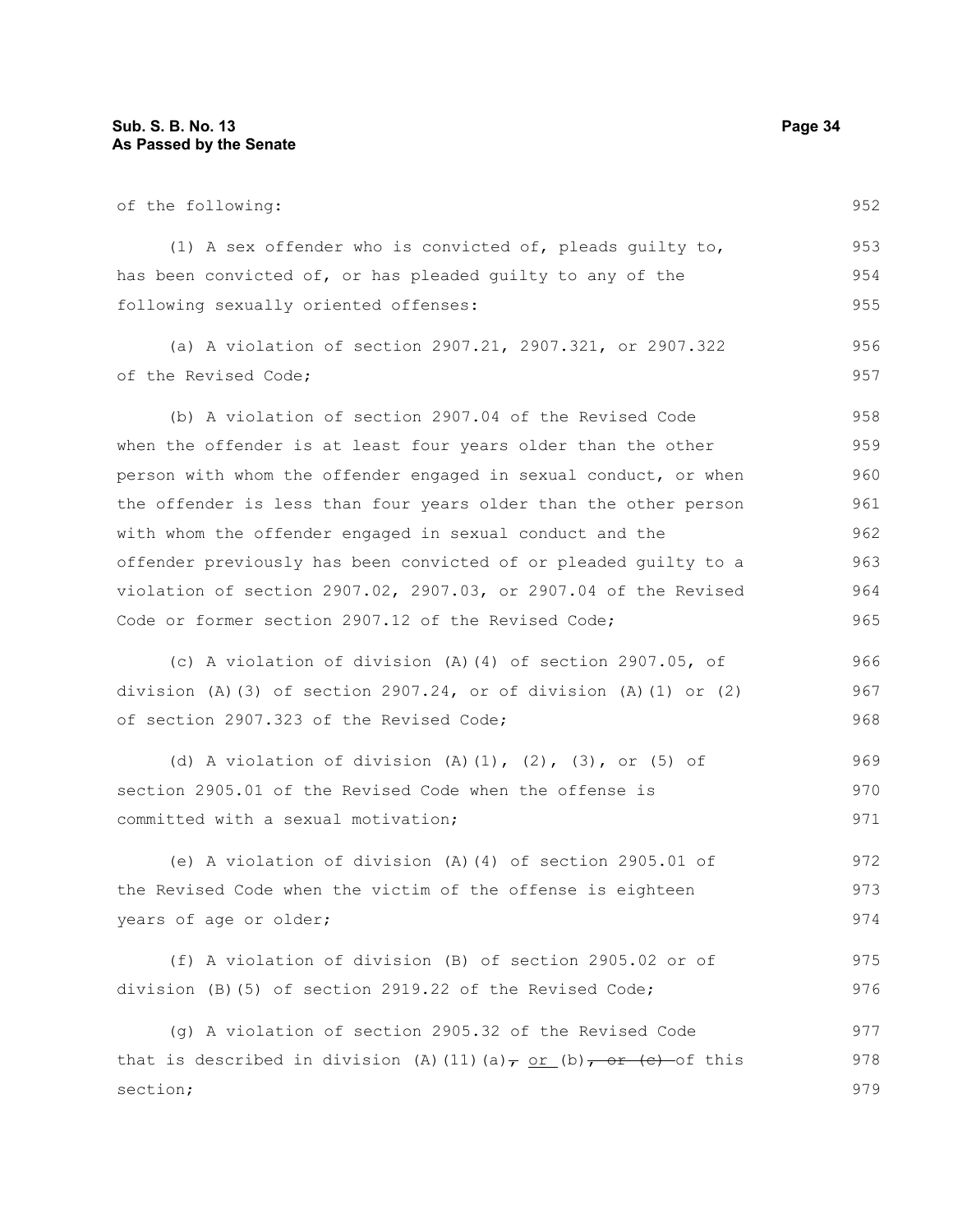#### **Sub. S. B. No. 13 Page 35 As Passed by the Senate**

(h) A violation of any former law of this state, any existing or former municipal ordinance or law of another state or the United States, any existing or former law applicable in a military court or in an Indian tribal court, or any existing or former law of any nation other than the United States that is or was substantially equivalent to any offense listed in division  $(F)$ (1)(a),(b),(c),(d),(e),(f), or (g) of this section; 980 981 982 983 984 985 986

(i) Any attempt to commit, conspiracy to commit, or complicity in committing any offense listed in division (F)(1) (a), (b), (c), (d), (e),  $(f)$ ,  $(g)$ , or  $(h)$  of this section; 987 988 989

(j) Any sexually oriented offense that is committed after the sex offender previously has been convicted of, pleaded guilty to, or has been adjudicated a delinquent child for committing any sexually oriented offense or child-victim oriented offense for which the offender was classified a tier I sex offender/child-victim offender. 990 991 992 993 994 995

(2) A child-victim offender who is convicted of, pleads guilty to, has been convicted of, or has pleaded guilty to any child-victim oriented offense when the child-victim oriented offense is committed after the child-victim offender previously has been convicted of, pleaded guilty to, or been adjudicated a delinquent child for committing any sexually oriented offense or child-victim oriented offense for which the offender was classified a tier I sex offender/child-victim offender. 996 997 998 999 1000 1001 1002 1003

(3) A sex offender who is adjudicated a delinquent child for committing or has been adjudicated a delinquent child for committing any sexually oriented offense and who a juvenile court, pursuant to section 2152.82, 2152.83, 2152.84, or 2152.85 of the Revised Code, classifies a tier II sex offender/childvictim offender relative to the offense. 1004 1005 1006 1007 1008 1009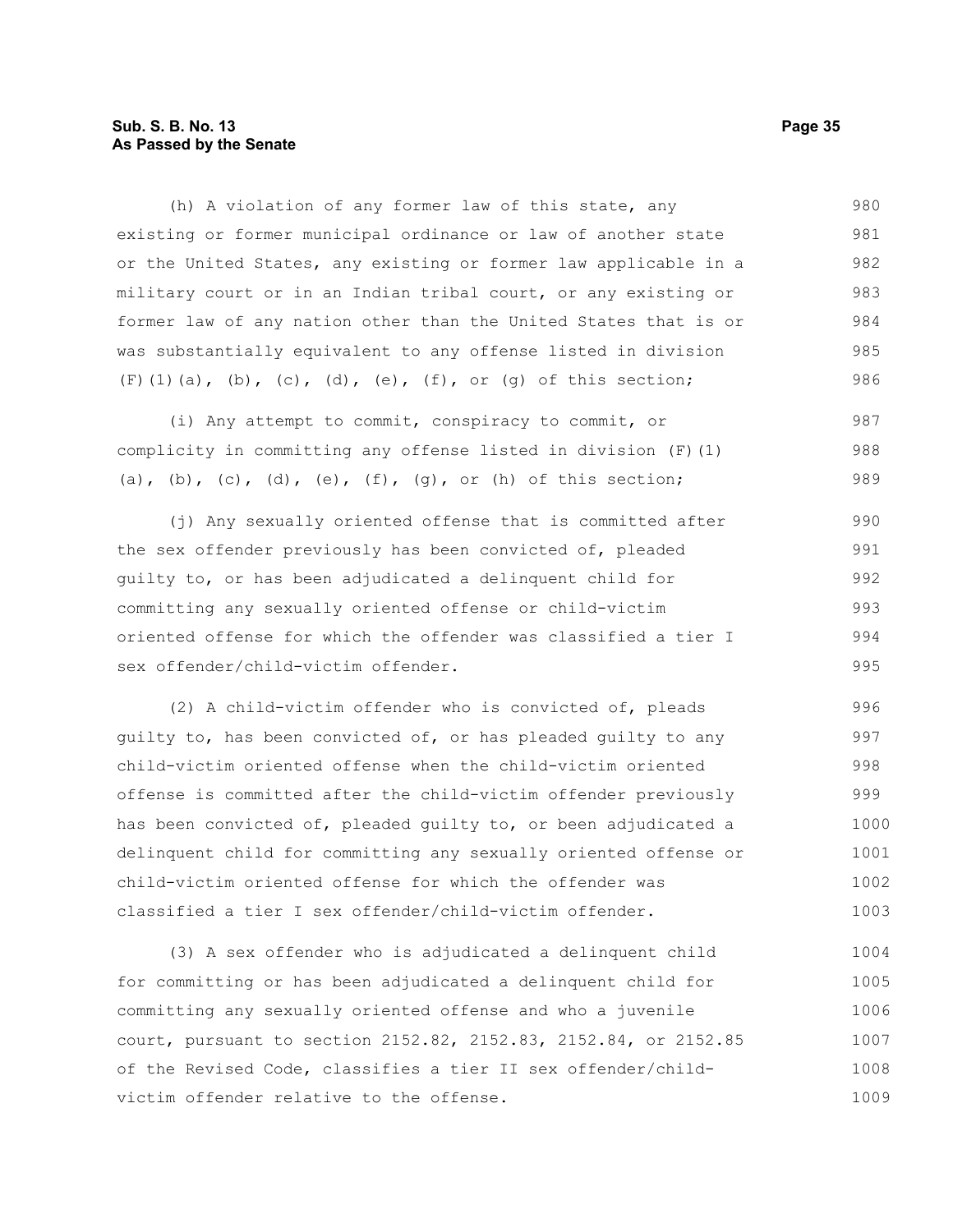#### **Sub. S. B. No. 13 Page 36 As Passed by the Senate**

(4) A child-victim offender who is adjudicated a delinquent child for committing or has been adjudicated a delinquent child for committing any child-victim oriented offense and whom a juvenile court, pursuant to section 2152.82, 2152.83, 2152.84, or 2152.85 of the Revised Code, classifies a tier II sex offender/child-victim offender relative to the current offense. 1010 1011 1012 1013 1014 1015 1016

(5) A sex offender or child-victim offender who is not in any category of tier II sex offender/child-victim offender set forth in division  $(F)(1)$ ,  $(2)$ ,  $(3)$ , or  $(4)$  of this section, who prior to January 1, 2008, was adjudicated a delinquent child for committing a sexually oriented offense or child-victim oriented offense, and who prior to that date was determined to be a habitual sex offender or determined to be a habitual childvictim offender, unless either of the following applies: 1017 1018 1019 1020 1021 1022 1023 1024

(a) The sex offender or child-victim offender is reclassified pursuant to section 2950.031 or 2950.032 of the Revised Code as a tier I sex offender/child-victim offender or a tier III sex offender/child-victim offender relative to the offense. 1025 1026 1027 1028 1029

(b) A juvenile court, pursuant to section 2152.82, 2152.83, 2152.84, or 2152.85 of the Revised Code, classifies the child a tier I sex offender/child-victim offender or a tier III sex offender/child-victim offender relative to the offense. 1030 1031 1032 1033

```
(G) "Tier III sex offender/child-victim offender" means
any of the following:
                                                                            1034
                                                                            1035
```
(1) A sex offender who is convicted of, pleads guilty to, has been convicted of, or has pleaded guilty to any of the following sexually oriented offenses: 1036 1037 1038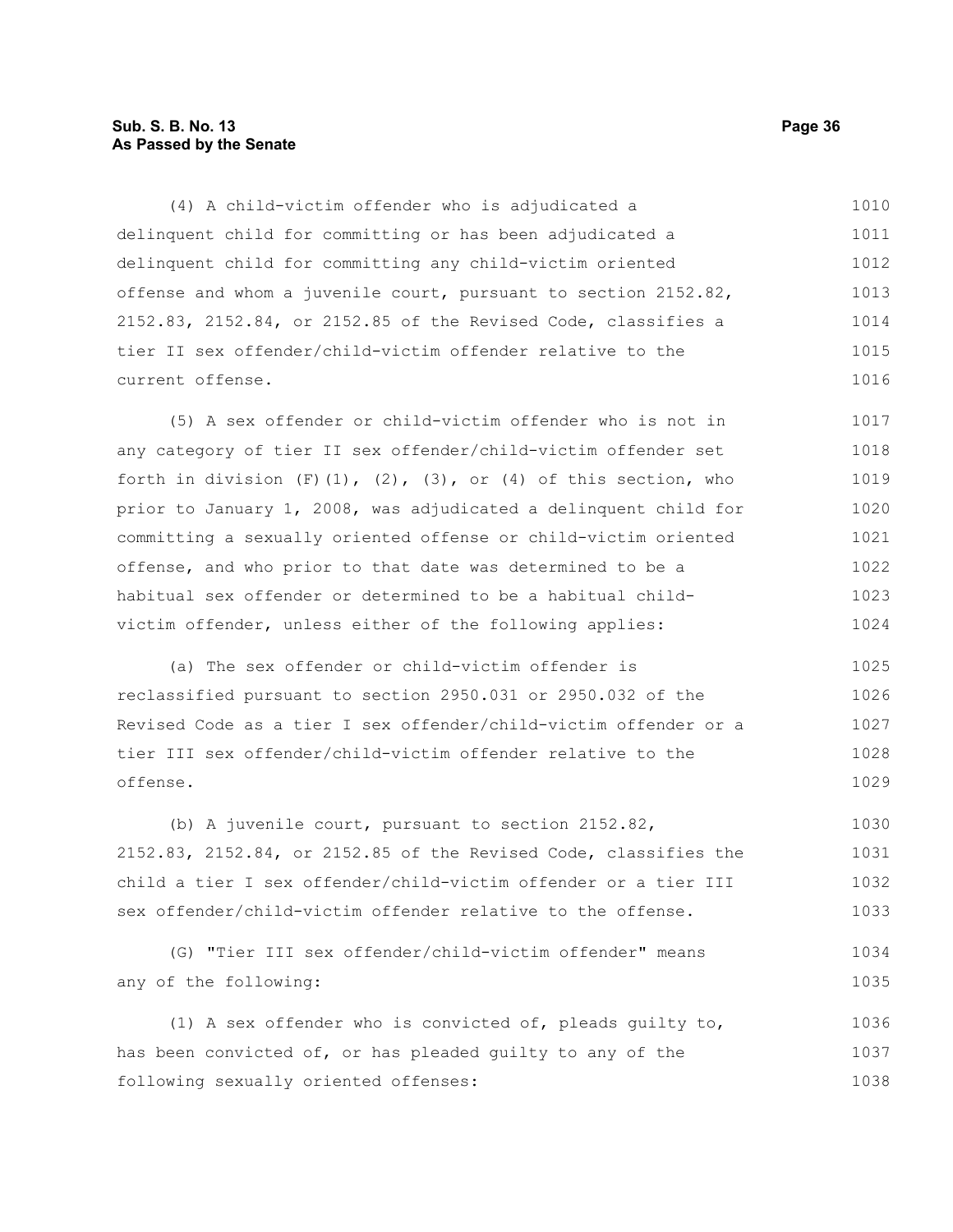| Revised Code;                                                    | 1040 |
|------------------------------------------------------------------|------|
| (b) A violation of division (B) of section 2907.05 of the        | 1041 |
| Revised Code;                                                    | 1042 |
| (c) A violation of section 2903.01, 2903.02, or 2903.11 of       | 1043 |
| the Revised Code when the violation was committed with a sexual  | 1044 |
| motivation;                                                      | 1045 |
| (d) A violation of division (A) of section 2903.04 of the        | 1046 |
| Revised Code when the offender committed or attempted to commit  | 1047 |
| the felony that is the basis of the violation with a sexual      | 1048 |
| motivation;                                                      | 1049 |
| (e) A violation of division $(A)$ $(4)$ of section 2905.01 of    | 1050 |
| the Revised Code when the victim of the offense is under         | 1051 |
| eighteen years of age;                                           | 1052 |
| (f) A violation of division (B) of section 2905.01 of the        | 1053 |
| Revised Code when the victim of the offense is under eighteen    | 1054 |
| years of age and the offender is not a parent of the victim of   | 1055 |
| the offense;                                                     | 1056 |
| (g) A violation of division (B) of section 2903.03 of the        | 1057 |
| Revised Code;                                                    | 1058 |
| (h) A violation of any former law of this state, any             | 1059 |
| existing or former municipal ordinance or law of another state   | 1060 |
| or the United States, any existing or former law applicable in a | 1061 |
| military court or in an Indian tribal court, or any existing or  | 1062 |
| former law of any nation other than the United States that is or | 1063 |
| was substantially equivalent to any offense listed in division   | 1064 |
| $(G) (1) (a), (b), (c), (d), (e), (f), or (g) of this section;$  | 1065 |

(a) A violation of section 2907.02 or 2907.03 of the

(i) Any attempt to commit, conspiracy to commit, or 1066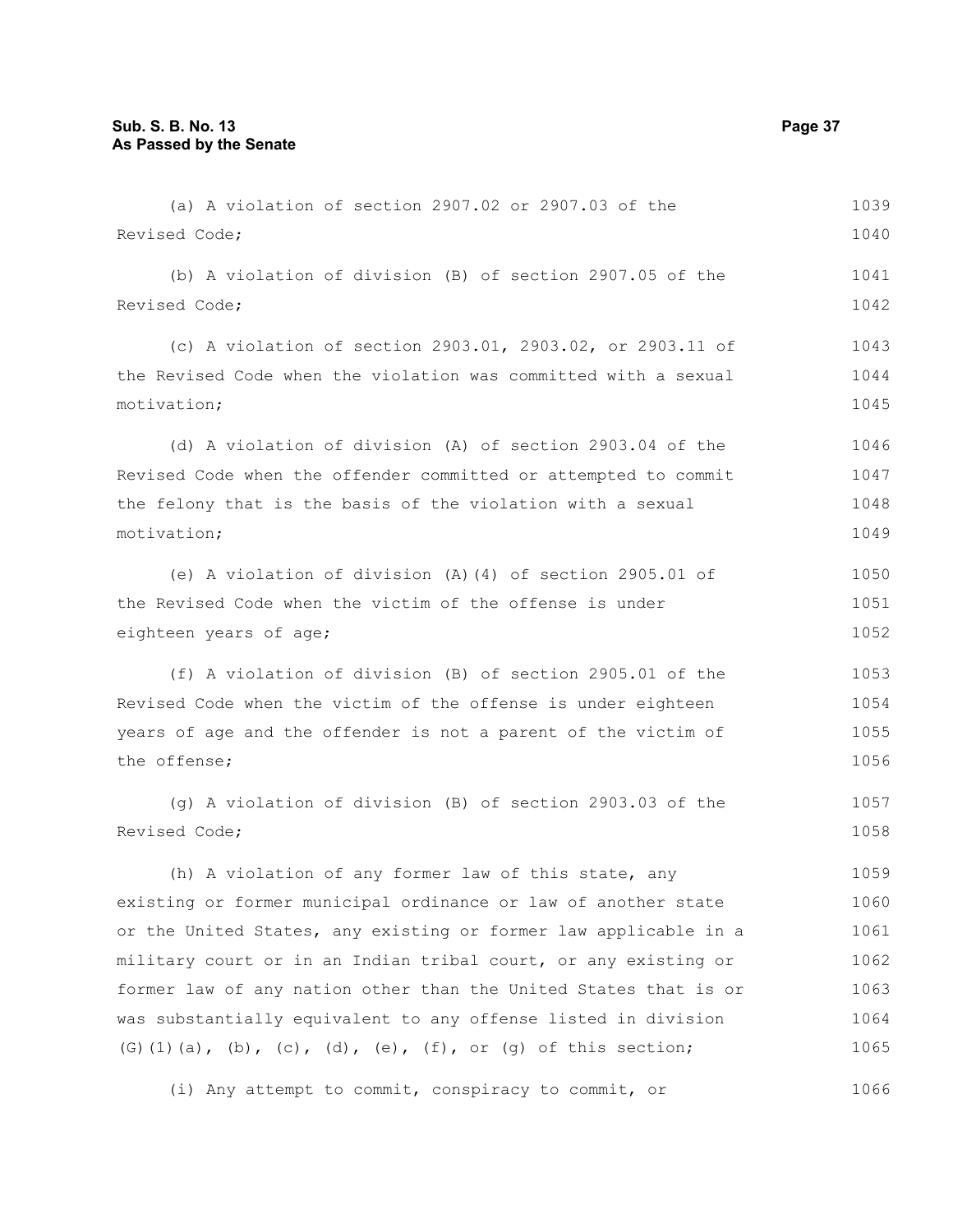| complicity in committing any offense listed in division (G) (1)  | 1067 |
|------------------------------------------------------------------|------|
| (a), (b), (c), (d), (e), (f), (g), or (h) of this section;       | 1068 |
| (j) Any sexually oriented offense that is committed after        | 1069 |
| the sex offender previously has been convicted of, pleaded       | 1070 |
| quilty to, or been adjudicated a delinquent child for committing | 1071 |
| any sexually oriented offense or child-victim oriented offense   | 1072 |
| for which the offender was classified a tier II sex              | 1073 |
| offender/child-victim offender or a tier III sex offender/child- | 1074 |
| victim offender.                                                 | 1075 |
| (2) A child-victim offender who is convicted of, pleads          | 1076 |
| quilty to, has been convicted of, or has pleaded quilty to any   | 1077 |
| child-victim oriented offense when the child-victim oriented     | 1078 |
| offense is committed after the child-victim offender previously  | 1079 |
| has been convicted of, pleaded quilty to, or been adjudicated a  | 1080 |
| delinquent child for committing any sexually oriented offense or | 1081 |
| child-victim oriented offense for which the offender was         | 1082 |
| classified a tier II sex offender/child-victim offender or a     | 1083 |
| tier III sex offender/child-victim offender.                     | 1084 |
|                                                                  |      |

(3) A sex offender who is adjudicated a delinquent child for committing or has been adjudicated a delinquent child for committing any sexually oriented offense and who a juvenile court, pursuant to section 2152.82, 2152.83, 2152.84, or 2152.85 of the Revised Code, classifies a tier III sex offender/childvictim offender relative to the offense. 1085 1086 1087 1088 1089 1090

(4) A child-victim offender who is adjudicated a delinquent child for committing or has been adjudicated a delinquent child for committing any child-victim oriented offense and whom a juvenile court, pursuant to section 2152.82, 2152.83, 2152.84, or 2152.85 of the Revised Code, classifies a tier III sex offender/child-victim offender relative to the 1091 1092 1093 1094 1095 1096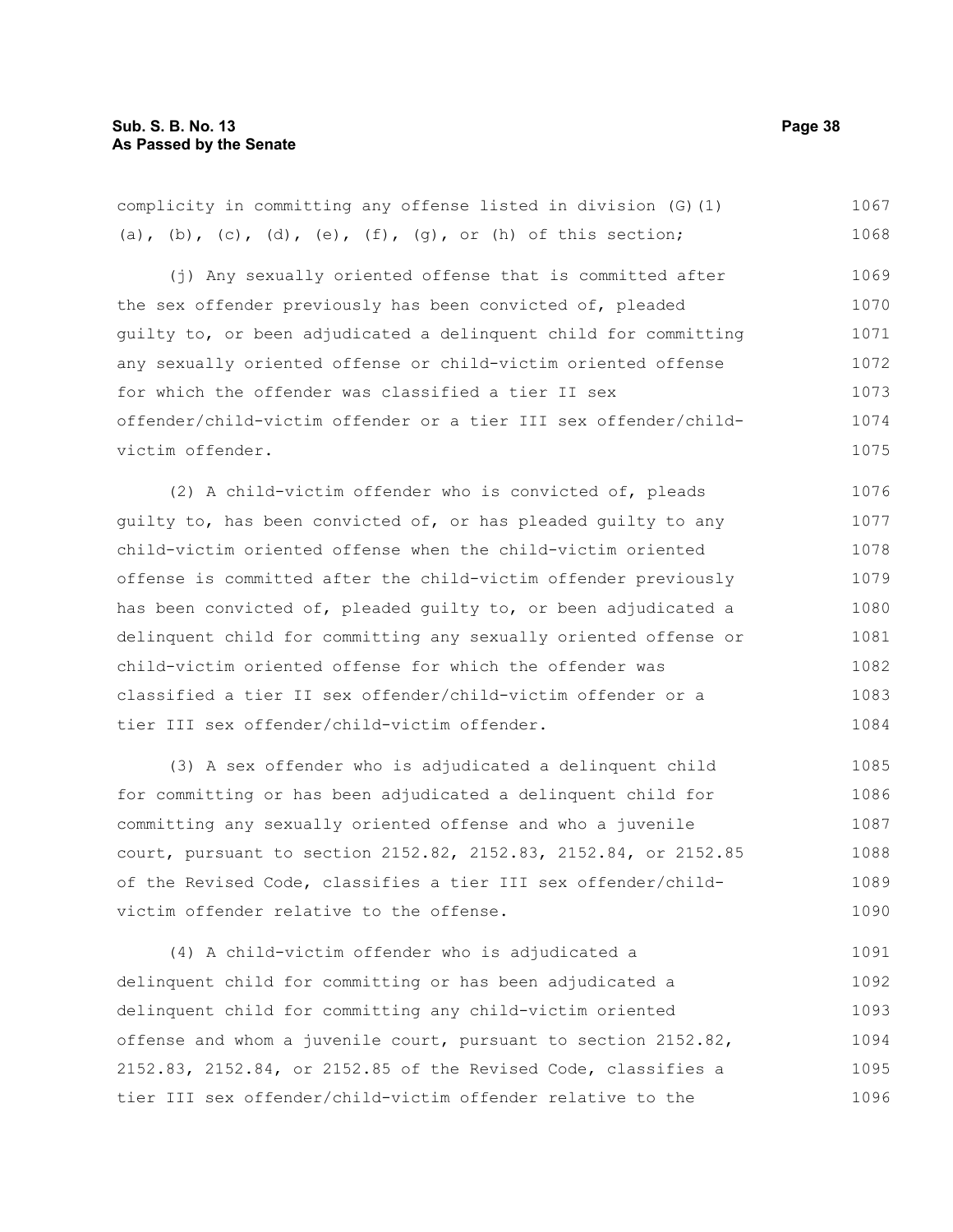current offense.

(5) A sex offender or child-victim offender who is not in any category of tier III sex offender/child-victim offender set forth in division  $(G)(1)$ ,  $(2)$ ,  $(3)$ , or  $(4)$  of this section, who prior to January 1, 2008, was convicted of or pleaded guilty to a sexually oriented offense or child-victim oriented offense or was adjudicated a delinquent child for committing a sexually oriented offense or child-victim oriented offense and classified a juvenile offender registrant, and who prior to that date was adjudicated a sexual predator or adjudicated a child-victim predator, unless either of the following applies: 1098 1099 1100 1101 1102 1103 1104 1105 1106 1107

(a) The sex offender or child-victim offender is reclassified pursuant to section 2950.031 or 2950.032 of the Revised Code as a tier I sex offender/child-victim offender or a tier II sex offender/child-victim offender relative to the offense. 1108 1109 1110 1111 1112

(b) The sex offender or child-victim offender is a delinquent child, and a juvenile court, pursuant to section 2152.82, 2152.83, 2152.84, or 2152.85 of the Revised Code, classifies the child a tier I sex offender/child-victim offender or a tier II sex offender/child-victim offender relative to the offense. 1113 1114 1115 1116 1117 1118

(6) A sex offender who is convicted of, pleads guilty to, was convicted of, or pleaded guilty to a sexually oriented offense, if the sexually oriented offense and the circumstances in which it was committed are such that division (F) of section 2971.03 of the Revised Code automatically classifies the offender as a tier III sex offender/child-victim offender; 1119 1120 1121 1122 1123 1124

(7) A sex offender or child-victim offender who is 1125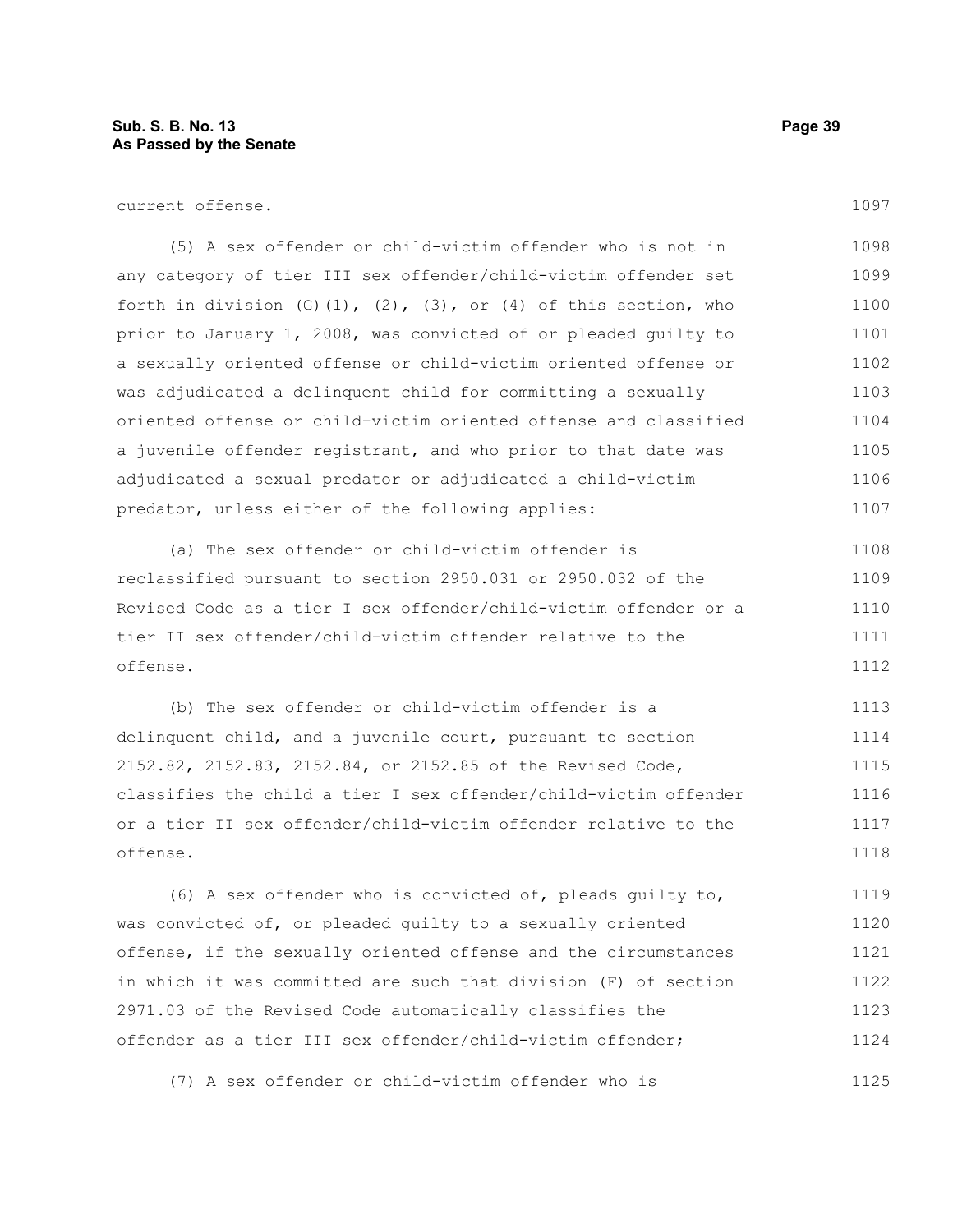convicted of, pleads guilty to, was convicted of, pleaded guilty to, is adjudicated a delinquent child for committing, or was adjudicated a delinquent child for committing a sexually oriented offense or child-victim offense in another state, in a federal court, military court, or Indian tribal court, or in a court in any nation other than the United States if both of the following apply: 1126 1127 1128 1129 1130 1131 1132

(a) Under the law of the jurisdiction in which the offender was convicted or pleaded guilty or the delinquent child was adjudicated, the offender or delinquent child is in a category substantially equivalent to a category of tier III sex offender/child-victim offender described in division (G)(1), (2), (3), (4), (5), or (6) of this section. 1133 1134 1135 1136 1137 1138

(b) Subsequent to the conviction, plea of guilty, or adjudication in the other jurisdiction, the offender or delinquent child resides, has temporary domicile, attends school or an institution of higher education, is employed, or intends to reside in this state in any manner and for any period of time that subjects the offender or delinquent child to a duty to register or provide notice of intent to reside under section 2950.04 or 2950.041 of the Revised Code. 1139 1140 1141 1142 1143 1144 1145 1146

(H) "Confinement" includes, but is not limited to, a community residential sanction imposed pursuant to section 2929.16 or 2929.26 of the Revised Code. 1147 1148 1149

```
(I) "Prosecutor" has the same meaning as in section
2935.01 of the Revised Code.
                                                                            1150
                                                                            1151
```
(J) "Supervised release" means a release of an offender from a prison term, a term of imprisonment, or another type of confinement that satisfies either of the following conditions: 1152 1153 1154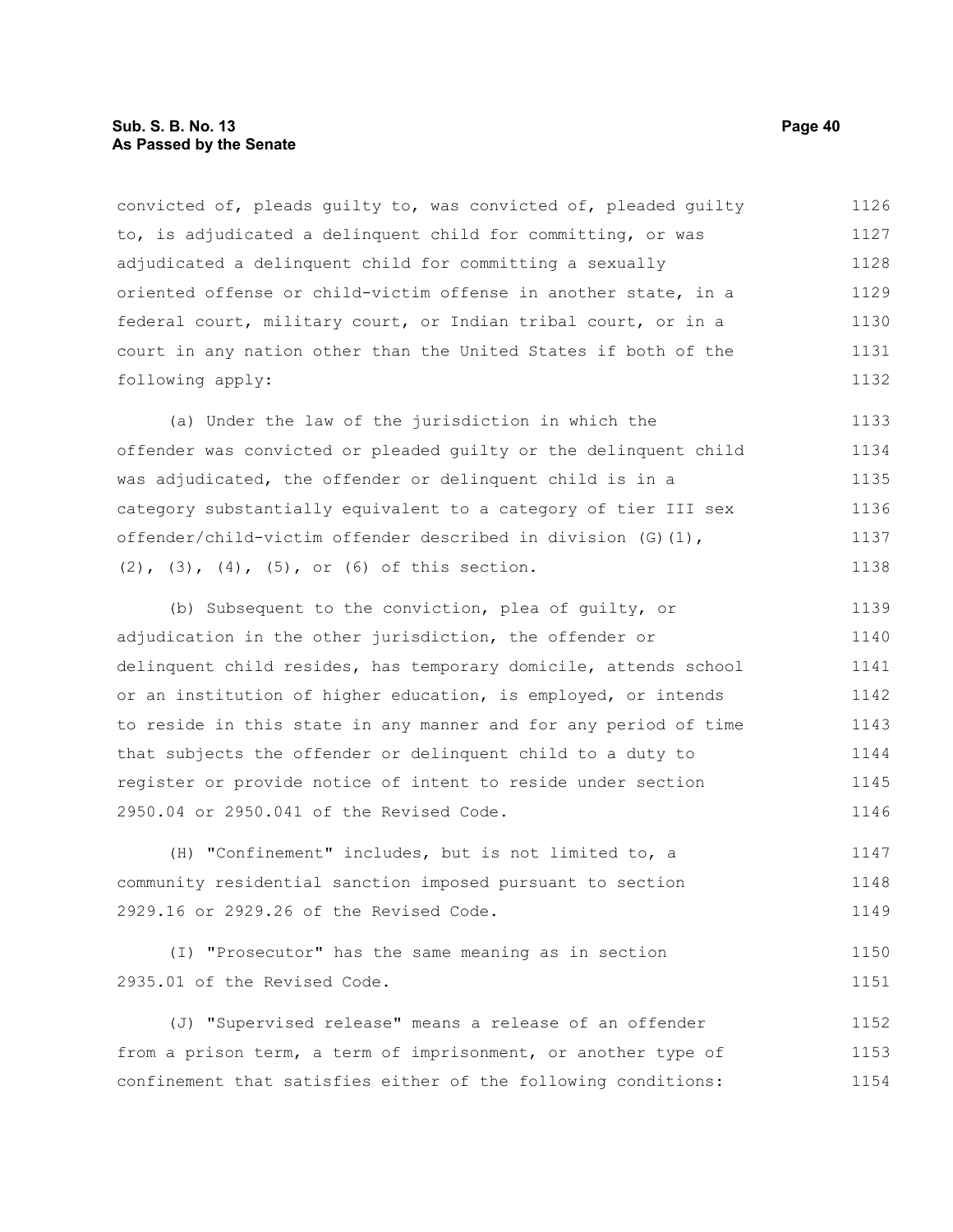#### **Sub. S. B. No. 13 Page 41 As Passed by the Senate**

(1) The release is on parole, a conditional pardon, under a community control sanction, under transitional control, or under a post-release control sanction, and it requires the person to report to or be supervised by a parole officer, probation officer, field officer, or another type of supervising officer. 1155 1156 1157 1158 1159 1160

(2) The release is any type of release that is not described in division (J)(1) of this section and that requires the person to report to or be supervised by a probation officer, a parole officer, a field officer, or another type of supervising officer. 1161 1162 1163 1164 1165

(K) "Sexually violent predator specification," "sexually violent predator," "sexually violent offense," "sexual motivation specification," "designated homicide, assault, or kidnapping offense," and "violent sex offense" have the same meanings as in section 2971.01 of the Revised Code. 1166 1167 1168 1169 1170

(L) "Post-release control sanction" and "transitional control" have the same meanings as in section 2967.01 of the Revised Code. 1171 1172 1173

(M) "Juvenile offender registrant" means a person who is adjudicated a delinquent child for committing on or after January 1, 2002, a sexually oriented offense or a child-victim oriented offense, who is fourteen years of age or older at the time of committing the offense, and who a juvenile court judge, pursuant to an order issued under section 2152.82, 2152.83, 2152.84, 2152.85, or 2152.86 of the Revised Code, classifies a juvenile offender registrant and specifies has a duty to comply with sections 2950.04, 2950.041, 2950.05, and 2950.06 of the Revised Code. "Juvenile offender registrant" includes a person who prior to January 1, 2008, was a "juvenile offender 1174 1175 1176 1177 1178 1179 1180 1181 1182 1183 1184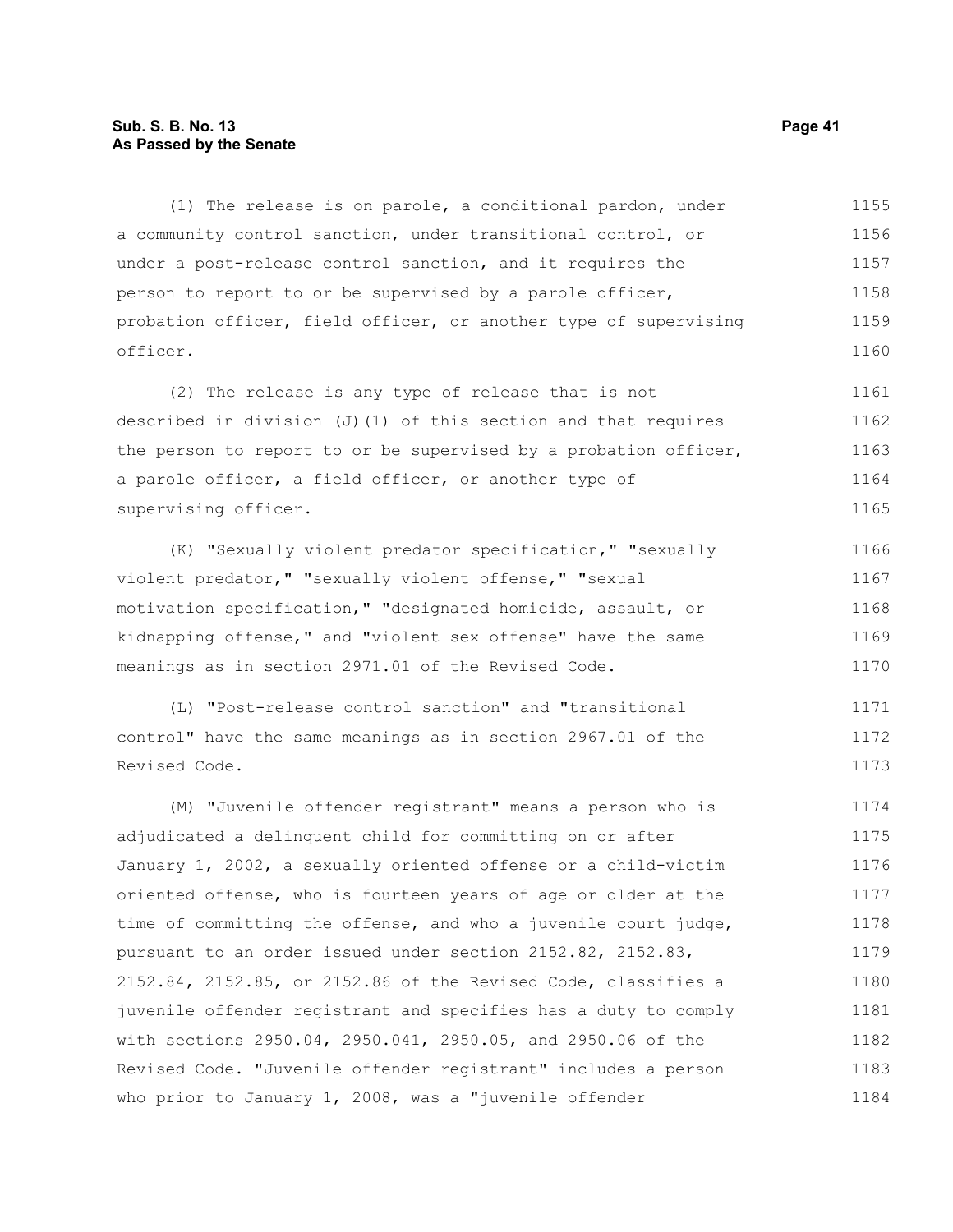registrant" under the definition of the term in existence prior to January 1, 2008, and a person who prior to July 31, 2003, was a "juvenile sex offender registrant" under the former definition of that former term. 1185 1186 1187 1188

(N) "Public registry-qualified juvenile offender registrant" means a person who is adjudicated a delinquent child and on whom a juvenile court has imposed a serious youthful offender dispositional sentence under section 2152.13 of the Revised Code before, on, or after January 1, 2008, and to whom all of the following apply: 1189 1190 1191 1192 1193 1194

(1) The person is adjudicated a delinquent child for committing, attempting to commit, conspiring to commit, or complicity in committing one of the following acts: 1195 1196 1197

(a) A violation of section 2907.02 of the Revised Code, division (B) of section 2907.05 of the Revised Code, or section 2907.03 of the Revised Code if the victim of the violation was less than twelve years of age; 1198 1199 1200 1201

(b) A violation of section 2903.01, 2903.02, or 2905.01 of the Revised Code that was committed with a purpose to gratify the sexual needs or desires of the child; 1202 1203 1204

(c) A violation of division (B) of section 2903.03 of the Revised Code. 1205 1206

(2) The person was fourteen, fifteen, sixteen, or seventeen years of age at the time of committing the act. 1207 1208

(3) A juvenile court judge, pursuant to an order issued under section 2152.86 of the Revised Code, classifies the person a juvenile offender registrant, specifies the person has a duty to comply with sections 2950.04, 2950.05, and 2950.06 of the Revised Code, and classifies the person a public registry-1209 1210 1211 1212 1213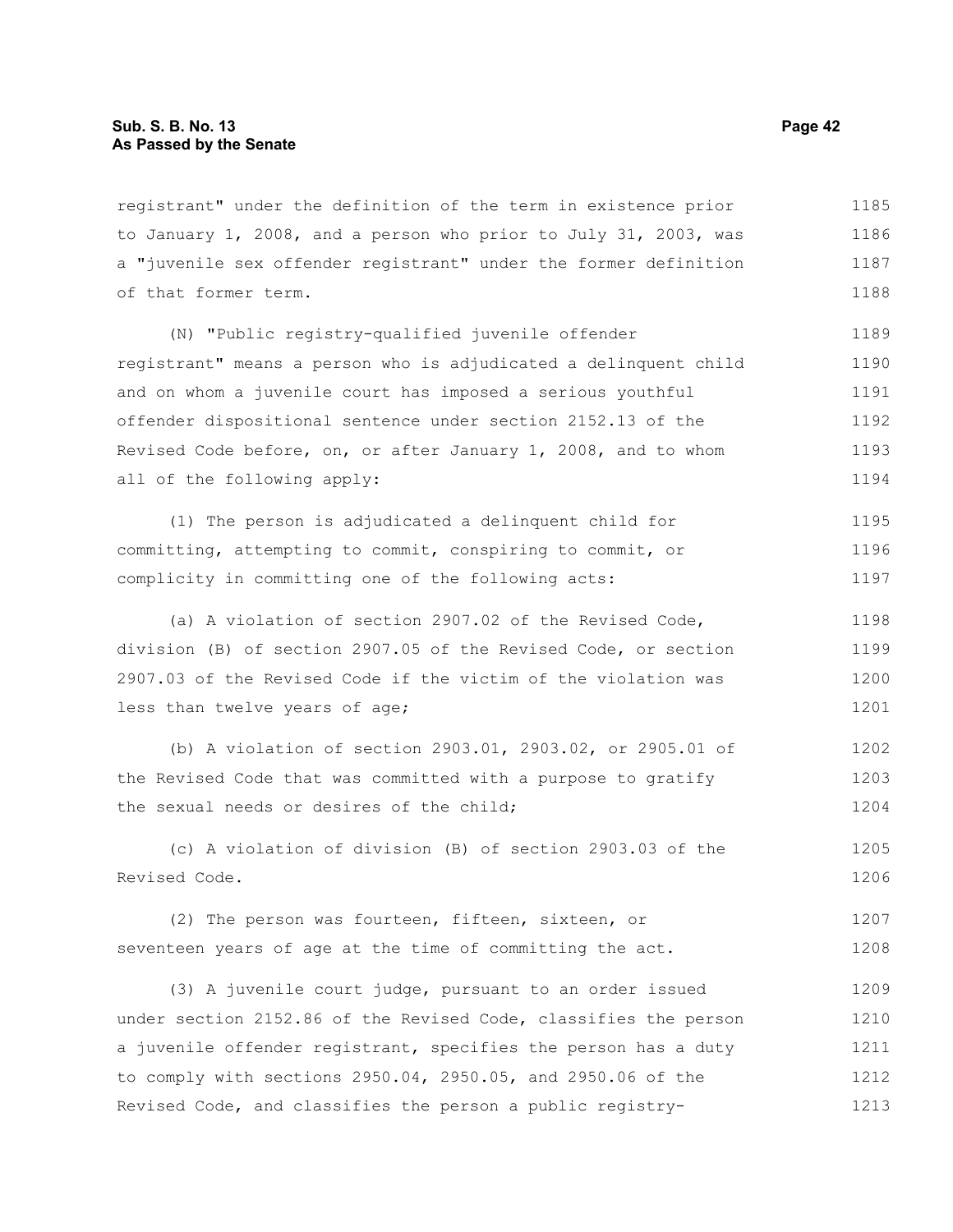#### **Sub. S. B. No. 13 Page 43 As Passed by the Senate**

qualified juvenile offender registrant, and the classification of the person as a public registry-qualified juvenile offender registrant has not been terminated pursuant to division (D) of section 2152.86 of the Revised Code. 1214 1215 1216 1217

(O) "Secure facility" means any facility that is designed and operated to ensure that all of its entrances and exits are locked and under the exclusive control of its staff and to ensure that, because of that exclusive control, no person who is institutionalized or confined in the facility may leave the facility without permission or supervision. 1218 1219 1220 1221 1222 1223

(P) "Out-of-state juvenile offender registrant" means a person who is adjudicated a delinquent child in a court in another state, in a federal court, military court, or Indian tribal court, or in a court in any nation other than the United States for committing a sexually oriented offense or a childvictim oriented offense, who on or after January 1, 2002, moves to and resides in this state or temporarily is domiciled in this state for more than five days, and who has a duty under section 2950.04 or 2950.041 of the Revised Code to register in this state and the duty to otherwise comply with that applicable section and sections 2950.05 and 2950.06 of the Revised Code. "Out-of-state juvenile offender registrant" includes a person who prior to January 1, 2008, was an "out-of-state juvenile offender registrant" under the definition of the term in existence prior to January 1, 2008, and a person who prior to July 31, 2003, was an "out-of-state juvenile sex offender registrant" under the former definition of that former term. 1224 1225 1226 1227 1228 1229 1230 1231 1232 1233 1234 1235 1236 1237 1238 1239 1240

(Q) "Juvenile court judge" includes a magistrate to whom the juvenile court judge confers duties pursuant to division (A) (15) of section 2151.23 of the Revised Code. 1241 1242 1243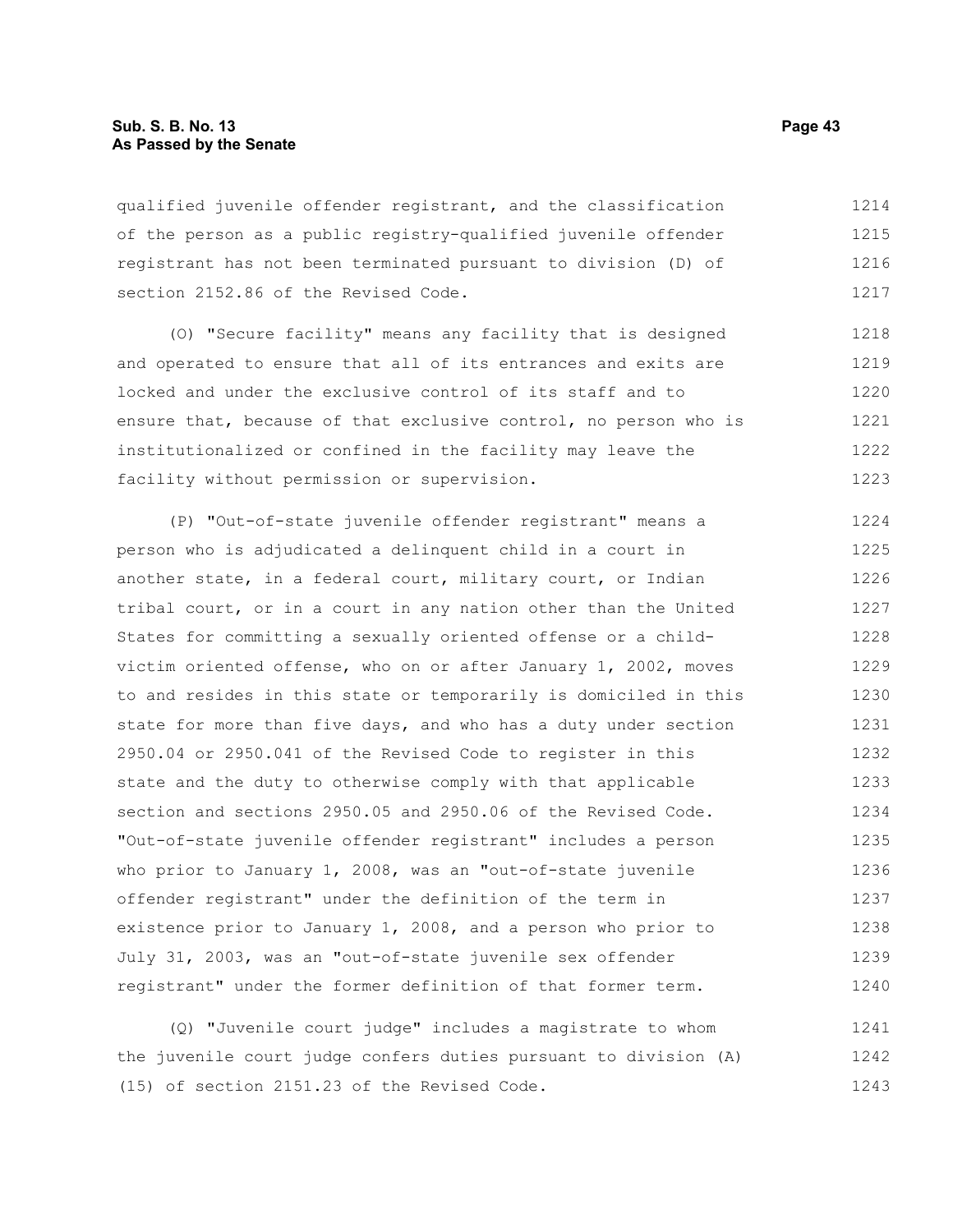(R) "Adjudicated a delinquent child for committing a sexually oriented offense" includes a child who receives a serious youthful offender dispositional sentence under section 2152.13 of the Revised Code for committing a sexually oriented offense. 1244 1245 1246 1247 1248

(S) "School" and "school premises" have the same meanings as in section 2925.01 of the Revised Code.

(T) "Residential premises" means the building in which a residential unit is located and the grounds upon which that building stands, extending to the perimeter of the property. "Residential premises" includes any type of structure in which a residential unit is located, including, but not limited to, multi-unit buildings and mobile and manufactured homes. 1251 1252 1253 1254 1255 1256

(U) "Residential unit" means a dwelling unit for residential use and occupancy, and includes the structure or part of a structure that is used as a home, residence, or sleeping place by one person who maintains a household or two or more persons who maintain a common household. "Residential unit" does not include a halfway house or a community-based correctional facility. 1257 1258 1259 1260 1261 1262 1263

(V) "Multi-unit building" means a building in which is located more than twelve residential units that have entry doors that open directly into the unit from a hallway that is shared with one or more other units. A residential unit is not considered located in a multi-unit building if the unit does not have an entry door that opens directly into the unit from a hallway that is shared with one or more other units or if the unit is in a building that is not a multi-unit building as described in this division. 1264 1265 1266 1267 1268 1269 1270 1271 1272